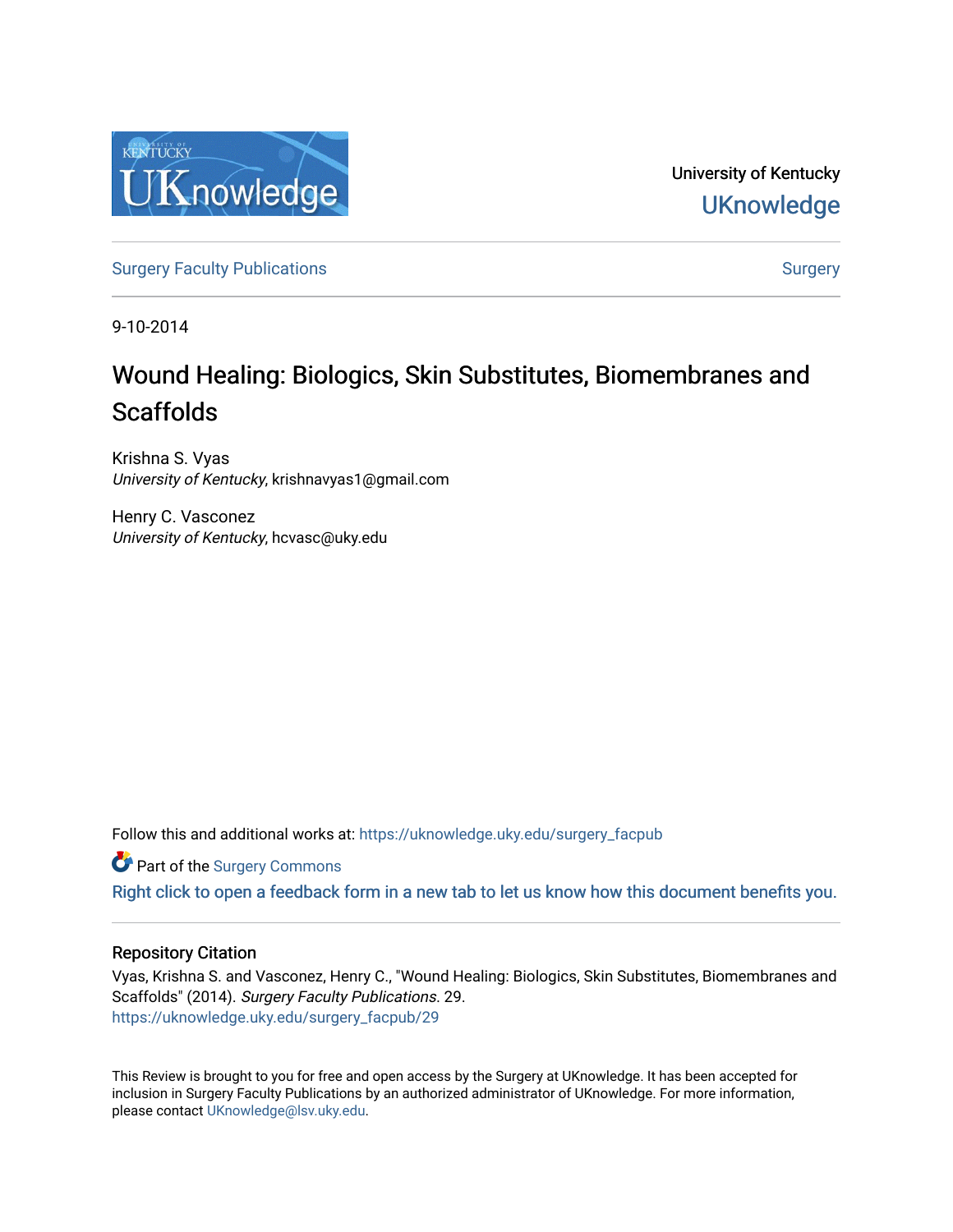# Wound Healing: Biologics, Skin Substitutes, Biomembranes and Scaffolds

Digital Object Identifier (DOI) https://doi.org/10.3390/healthcare2030356

### Notes/Citation Information

Published in Healthcare, v. 2, issue 3, p. 356-400.

© 2014 by the authors; licensee MDPI, Basel, Switzerland.

This article is an open access article distributed under the terms and conditions of the Creative Commons Attribution license [\(http://creativecommons.org/licenses/by/3.0/\)](https://creativecommons.org/licenses/by/3.0/).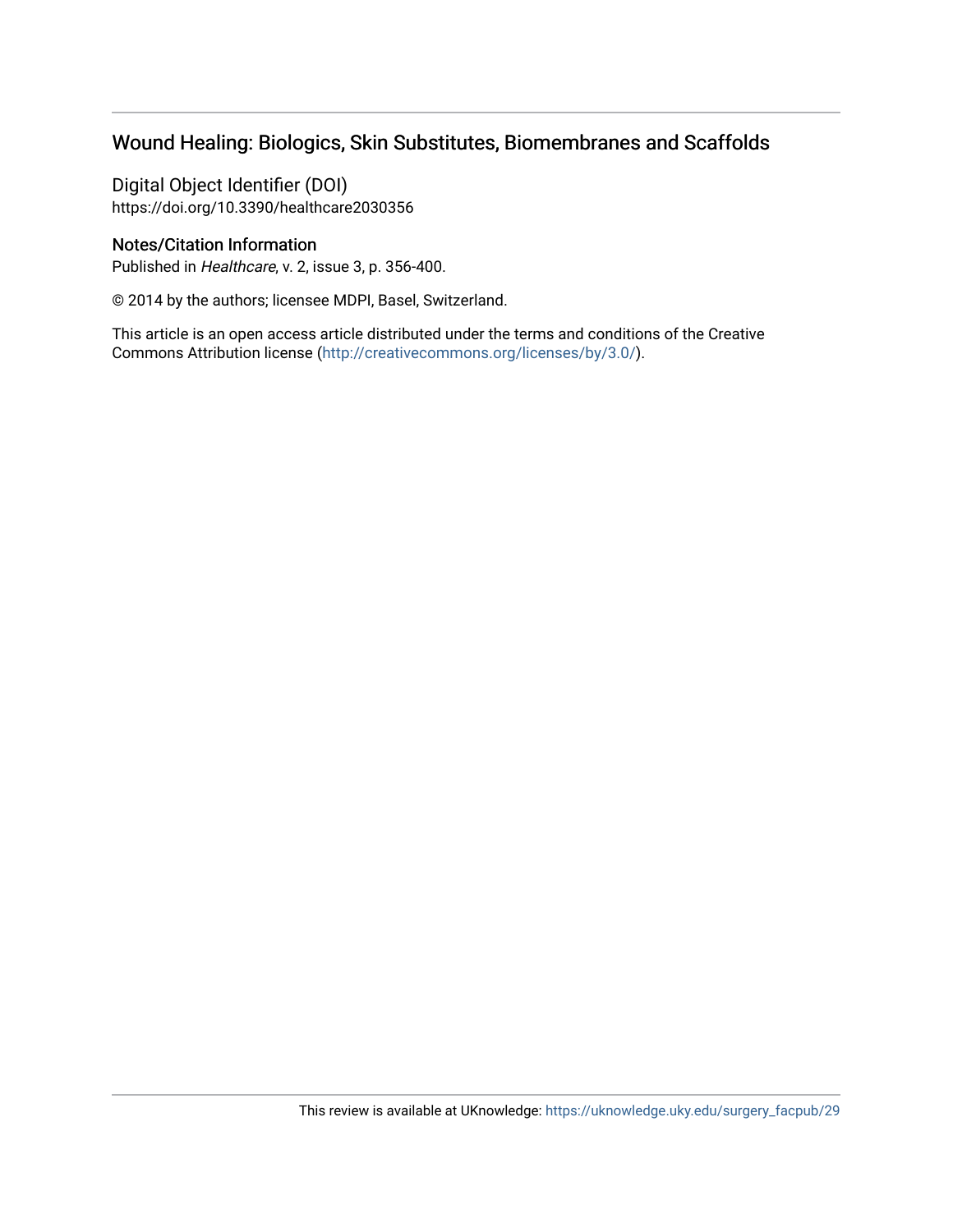

*Review*

# **Wound Healing: Biologics, Skin Substitutes, Biomembranes and Scaffolds**

# **Krishna S. Vyas and Henry C. Vasconez \***

Division of Plastic Surgery, Department of Surgery, University of Kentucky, Kentucky Clinic K454, 740 South Limestone, Lexington, KY 40536, USA; E-Mail: krishnavyas@uky.edu

**\*** Author to whom correspondence should be addressed; E-Mail: hcvasc@uky.edu; Tel.: +1-859-323-8082; Fax: +1-859-323-3823.

*Received: 26 May 2014; in revised form: 8 July 2014 / Accepted: 19 August 2014 / Published: 10 September 2014*

**Abstract:** This review will explore the latest advancements spanning several facets of wound healing, including biologics, skin substitutes, biomembranes and scaffolds.

**Keywords:** biologics; skin substitutes; biomembranes; scaffolds; wound healing

## **Abbreviations**

| <b>RNA</b>       | Ribonucleic Acid                                               |
|------------------|----------------------------------------------------------------|
| $IL-6$           | Interleukin 6                                                  |
| TNF- $\alpha$    | Tumor Necrosis Factor Alpha                                    |
| LTC4             | Leukotriene C4                                                 |
| TXB <sub>2</sub> | Thromboxane B2                                                 |
| <b>UVB</b>       | Ultraviolet B                                                  |
| <b>MIF</b>       | <b>Migration Inhibitory Factor</b>                             |
| N <sub>O</sub>   | Nitric Oxide                                                   |
| <b>RCT</b>       | Randomized Controlled Trial                                    |
| <b>TBSA</b>      | <b>Total Body Surface Area</b>                                 |
| <b>STSG</b>      | Split-Thickness Skin Graft                                     |
| $COX-2$          | Cyclooxygenase-2                                               |
| IL-1 $\beta$     | Interleukin-1 beta                                             |
| $NF - \kappa B$  | Nuclear Factor kappa-light-chain-enhancer of activated B cells |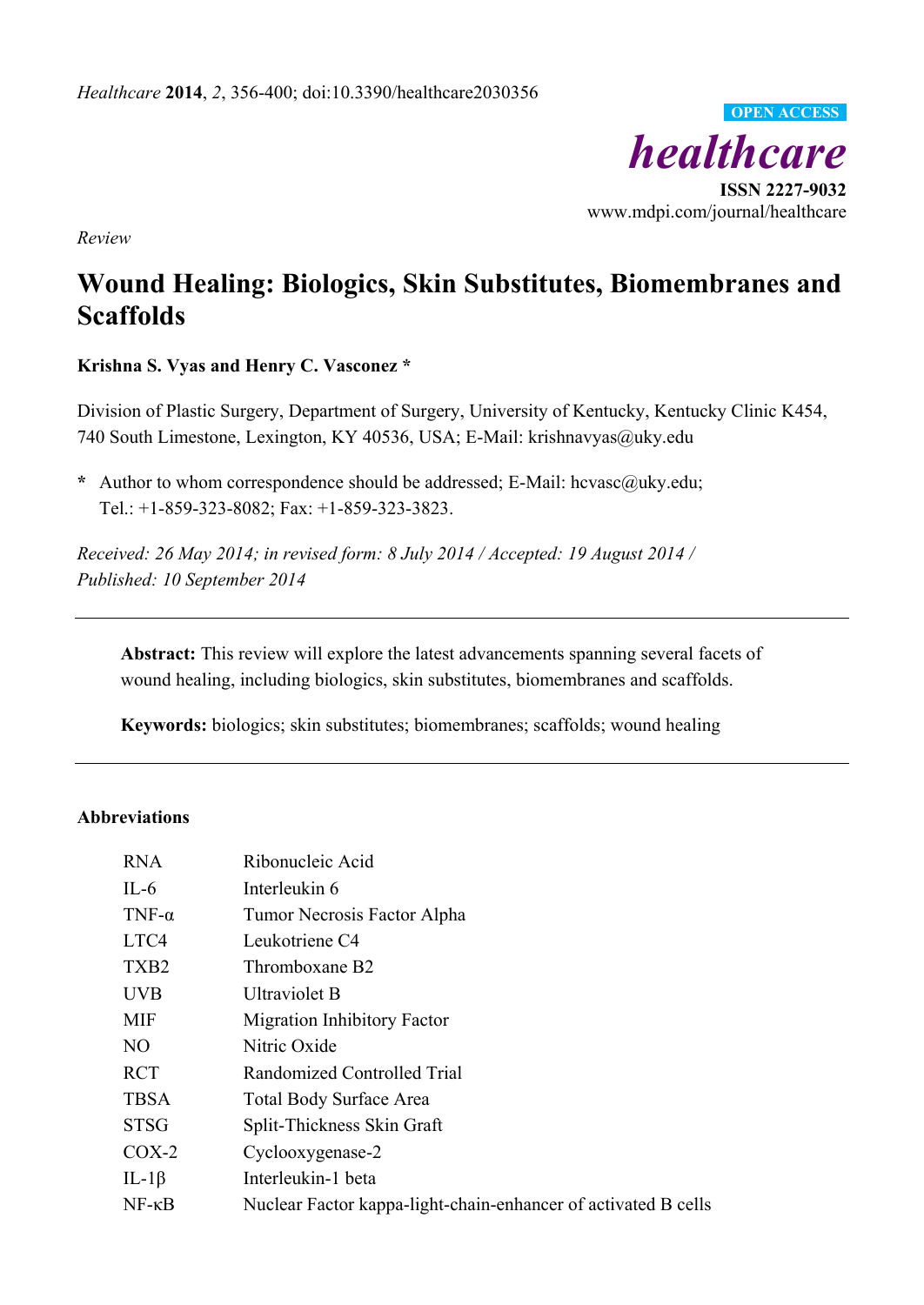| $IL-10$          | Interleukin 10                                                         |
|------------------|------------------------------------------------------------------------|
| ATP              | Adenosine Triphosphate                                                 |
| <b>KATP</b>      | Potassium Channels                                                     |
| <b>CEA</b>       | Cultured Epithelial Autograft                                          |
| <b>HDE</b>       | Humanitarian Device Exemption                                          |
| <b>DFU</b>       | Diabetic Foot Ulcers                                                   |
| <b>PMA</b>       | Premarket Approval                                                     |
| LOS              | Length of Stay                                                         |
| $TGF-\beta$      | Transforming Growth Factor-beta                                        |
| CAC <sub>s</sub> | Circulating Angiogenic Cells                                           |
| <b>OPN</b>       | Osteopontin                                                            |
| <b>CCPE</b>      | Collagen Coated Porous Polyethylene                                    |
| <b>PMB</b>       | Poly(2-methacryloyloxyethyl phosphorylcholine-co-n-butyl methacrylate) |
| <b>UPPE</b>      | Uncoated Porous Polyethylene                                           |
| <b>DNA</b>       | Deoxyribonucleic Acid                                                  |
| P3HT             | Photosensitive Polymer Poly (3-hexylthiophene)                         |
| <b>CGS</b>       | Collagen/Gelatin Sponge                                                |
|                  |                                                                        |

## **1. Introduction**

The healing of wounds is a complex process that involves the activation and synchronization of intracellular, intercellular and extracellular elements, including coagulatory and inflammatory events, fibrous tissue accretion, deposition of collagen, epithelialization, wound contraction, tissue granulation and remodeling [1]. This process occurs via activation of local and systemic cells to restore tissue integrity through regeneration and scar formation, and often these cumulative processes result in satisfactory repair of damaged sites. Disruptions caused by tissue loss, inadequate blood flow, and comorbid disease states can lead to chronic wounds that are difficult to manage [2]. There are many strategies that have been applied to the treatment of wounds in the past. Early on, these were based on empirical deduction and unsubstantiated determinations. Although there was a general resistance to new concepts and modalities that impeded progress, advancements in the treatment of wounds have, nevertheless, evolved [3]. Over the past two decades, advancements in the clinical understanding of wounds and their pathophysiology have commanded significant biomedical innovations in the treatment of acute, chronic, and other types of wounds. This review will explore the latest advancements spanning several facets of wound healing, including biologics, skin substitutes, biomembranes and scaffolds.

## **2. Biologics for Wound Healing**

### *2.1. Description*

Biologic wound healing therapies are those that are intended to facilitate the re-establishment of the innate repair mechanisms, and may involve the application of active biological agents, such as plant-derived active biomolecules which exhibit antioxidant, antimicrobial, or anti-inflammatory attributes. Biologic dressings prevent evaporative water loss, heat loss, protein and electrolyte loss, and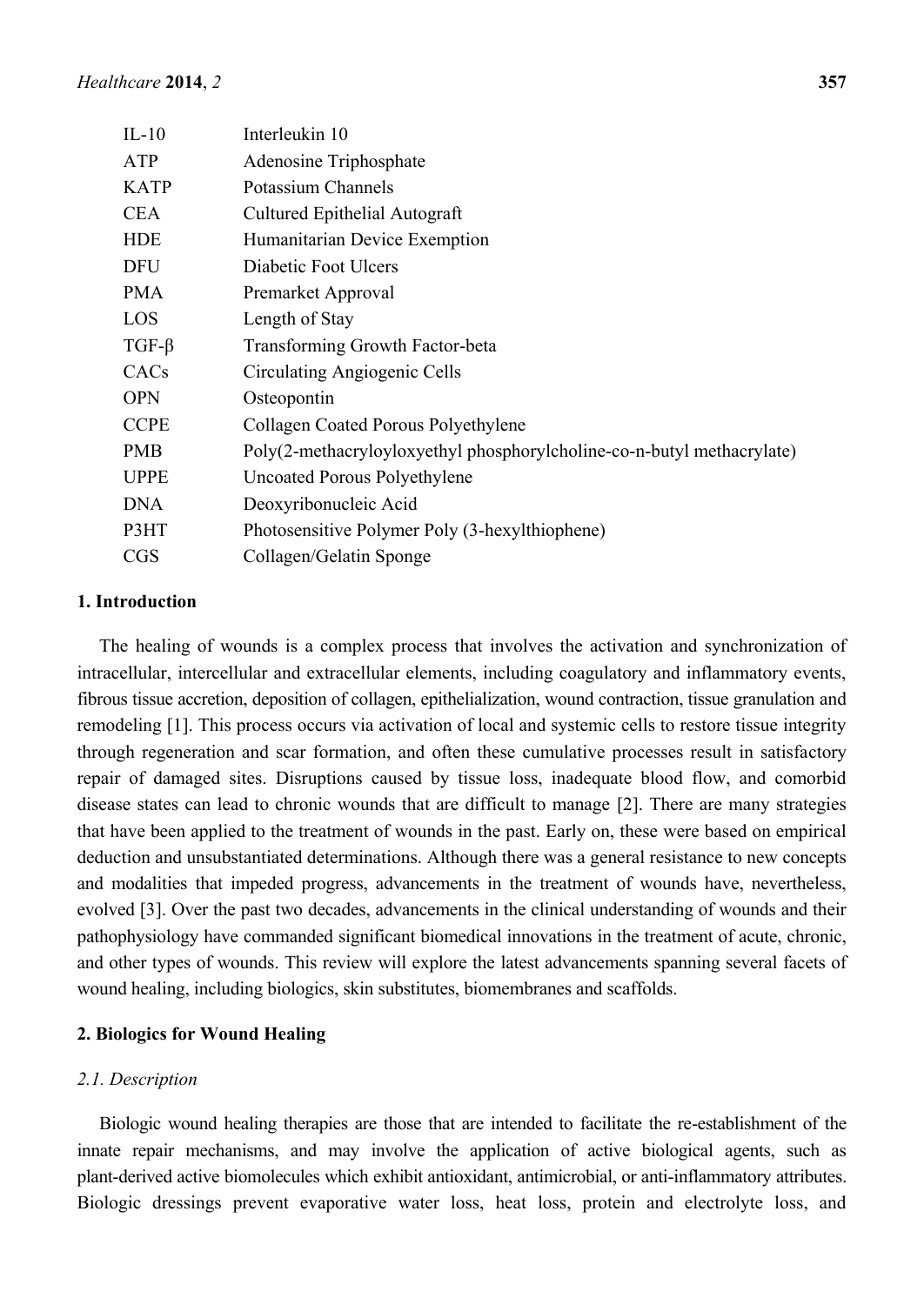contamination. They also permit autolytic debridement and develop a granular wound bed. Biological skin equivalents, epidermal growth factors, stem cell therapies, and tissue engineering might also be utilized [2].

#### *2.2. Mechanisms and Indications*

Monoterpenes represent an extensive and varied family of naturally occurring terpene-based chemical compounds that comprise the majority of essential oils. These compounds exhibit anti-inflammatory, antibacterial, and antioxidant attributes [4,5]. The primary mechanisms proposed for various monoterpenes encompass: antimicrobial activity (inhibition of microorganism ribonucleic acid (RNA) and protein biosynthesis); anti-inflammation (lowers the generation of interleukin 6 (IL-6) and tumor necrosis factor alpha (TNF-α) in mast cells, inhibition and alteration of leukotriene C4 (LTC4) release and thromboxane B2 (TXB2) release, respectively); antioxidation (inhibits the production of ultraviolet B (UVB)-induced free radicals photoprotective effects and oxidative stress); fibroblast growth and macrophage migration inhibitory factor (MIF) effects. The anti-inflammatory action of the monoterpenes is often correlated to their wound-healing effects. Monoterpenes include compounds such as borneol, thymol, α-terpineol, genipin, aucubin, *d*-Limonene and sericin that have either direct or indirect activities in wound healing. Although monoterpenes are poorly studied in the context of wound healing, studies suggest that they are promising for the treatment of chronic wounds (Table 1).

Mai *et al.* [6] investigated the ointment Sulbogin<sup>®</sup> (marketed as Suile<sup>TM</sup>), comprised of borneol (a bicyclic monoterpenoid alcohol), bismuth subgallate and Vaseline®, and found it to hasten excision wound closure in adult male *Sprangue-Dawley* rats. Although the specific mechanism remains elusive, it is thought that bismuth subgallate may induce macrophages to secrete growth factors to facilitate wound healing. It was found to decrease the lesion area, enhance granulation tissue formation and re-epithelialization, initiate the proliferation of collagen via the activation of fibroblasts, accelerate the reestablishment of blood vessels, and restrict the formation of nitric oxide (NO) [4,6].

The monoterpenoid phenol, thymol, demonstrates multiple beneficial bioactivities toward the healing of wounds. These attributes encompass the modulation of prostaglandin synthesis [7], imparting anti-inflammatory effects in neutrophils, the inhibition of myeloperoxidase activity and a decreased influx of leukocytes [8,9], positive antioxidant effects on docosahexaenoic acid (an omega-3 fatty acid) concentrations [10], the prevention of lipid autoxidation [11] and formation of toxic elements via the stimulation of reactive nitrogen species [12], and antimicrobial activity [13,14]. The capacity of thymol for direct wound healing involves its being correlated with elevated concentrations, in the central nervous system, of macrophage MIF, as well as enhanced anti-inflammatory related tissue granulation. Furthermore, it influences collagen synthesis and fibroblast metabolism, leading to augmented fibroblast growth *in vitro* [9].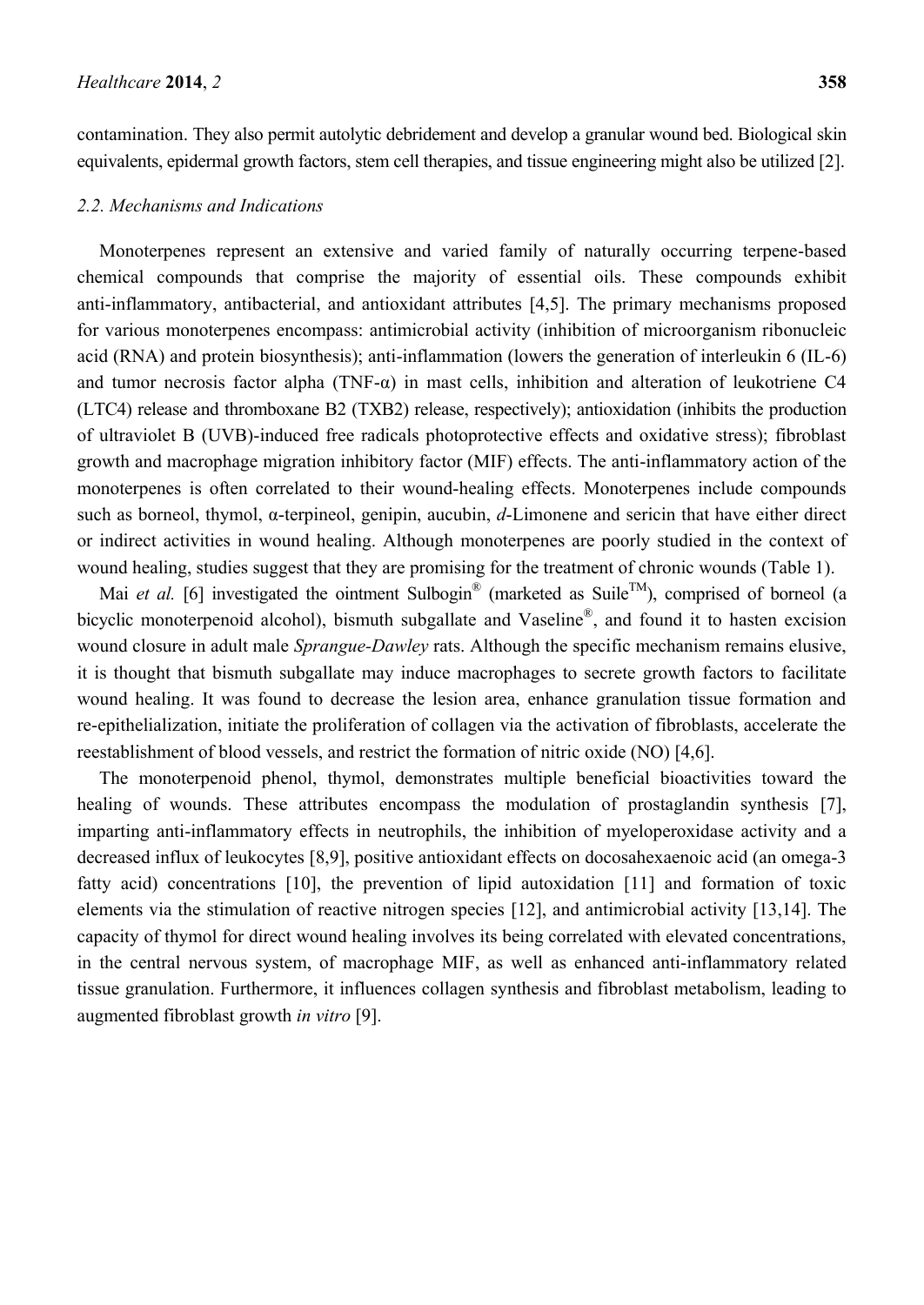# *Healthcare* **2014**, *2* **359**

| Monoterpene                                               | Company<br>(FDA Approval)                                                     | Composition                                                      | Mechanism                                                                                                                                                                                                                                                                                                                                                                                    |           | <b>Clinical Trials</b>                                                                                                                                                                                                                                                                                                                                                                                                                                                                                                                                                                                                                                                                                                                                                                                                                                           |
|-----------------------------------------------------------|-------------------------------------------------------------------------------|------------------------------------------------------------------|----------------------------------------------------------------------------------------------------------------------------------------------------------------------------------------------------------------------------------------------------------------------------------------------------------------------------------------------------------------------------------------------|-----------|------------------------------------------------------------------------------------------------------------------------------------------------------------------------------------------------------------------------------------------------------------------------------------------------------------------------------------------------------------------------------------------------------------------------------------------------------------------------------------------------------------------------------------------------------------------------------------------------------------------------------------------------------------------------------------------------------------------------------------------------------------------------------------------------------------------------------------------------------------------|
| Sulbogin®<br>$(Suile^{TM})$<br>ointment wound<br>dressing | Hedonist<br>Biochemical<br>Technologies Co,<br>Taipei, Taiwan<br>(2001, 2003) | 0.7% borneol,<br>4.5% bismuth<br>subgallate,<br>Vaseline®        | bismuth subgallate induces macrophages to secrete<br>growth factors to facilitate wound healing [6]<br>decreases lesion area, enhances granulation tissue<br>formation and re-epithelialization, initiates<br>proliferation of collagen via the activation of<br>fibroblasts, accelerates reestablishment of blood<br>vessels, restricts the formation of nitric oxide [4]                   | $\bullet$ | Indicated for first- and second-degree burns, partial-thickness wounds, donor<br>sites and abrasions.<br>In a study evaluating the effect of bismuth subgallate on biopsy punch wounds<br>on Wistar rats, bismuth subgallate had a statistically significant improvement in<br>the area of ulceration (day 1), distance between epithelial edges (day 4), and<br>area of granulation tissue (day $7, 11, 18$ ) compared to control. No significant<br>histological differences were identified between the test and control [15].<br>A study of adult male rats with full-thickness wounds were evaluated using the<br>treatment bismuth and borneol, the major components of Sulbogin® with<br>control treatment flamazine. The experimental treatment decreased the wound<br>lesion area, increased granulation tissue formation and re-epithelialization [6]. |
| thymol                                                    | N/A                                                                           | monoterpenic<br>phenol which is<br>usually found in<br>thyme oil | modulates prostaglandin synthesis [7];<br>anti-inflammatory; inhibits myeloperoxidase<br>activity [8,9]; oxidant effects on docosahexaenoic<br>acid $[10]$ ; prevents lipid autoxidation $[11]$ and<br>formation of toxic elements via the stimulation of<br>reactive nitrogen species [12]; enhances collagen<br>synthesis and fibroblast metabolism [9];<br>antimicrobial; anesthetic [16] | $\bullet$ | Wounds dressed with collagen-based containing thymol films showed<br>significantly larger wound retraction rates at 7 and 14 days, improved<br>granulation reaction, and better collagen density and arrangement [9].<br>Gelatin films impregnated with thymol have antioxidant and antimicrobial<br>properties against Staphylococcus aureus, Bacillus subtilis, Escherichia coli,<br>and Pseudomonas aeruginosa [17].                                                                                                                                                                                                                                                                                                                                                                                                                                          |
| $\alpha$ -terpineol                                       | N/A                                                                           | monoterpene<br>alcohol derived<br>from pine and<br>other oils    | inhibits generation of prostaglandin-endoperoxide<br>synthase [18], COX-2 [19], IL-1β [20], IL-6 [21],<br>NF- $\kappa$ B [20], TNF- $\alpha$ and NO production [21];<br>increased expression of IL-10; inhibits neutrophil<br>influx [22]; antimicrobial [23]; antifungal [24]                                                                                                               |           | No clinical trials in wound healing.                                                                                                                                                                                                                                                                                                                                                                                                                                                                                                                                                                                                                                                                                                                                                                                                                             |

**Table 1.** Monoterpenes in wound healing.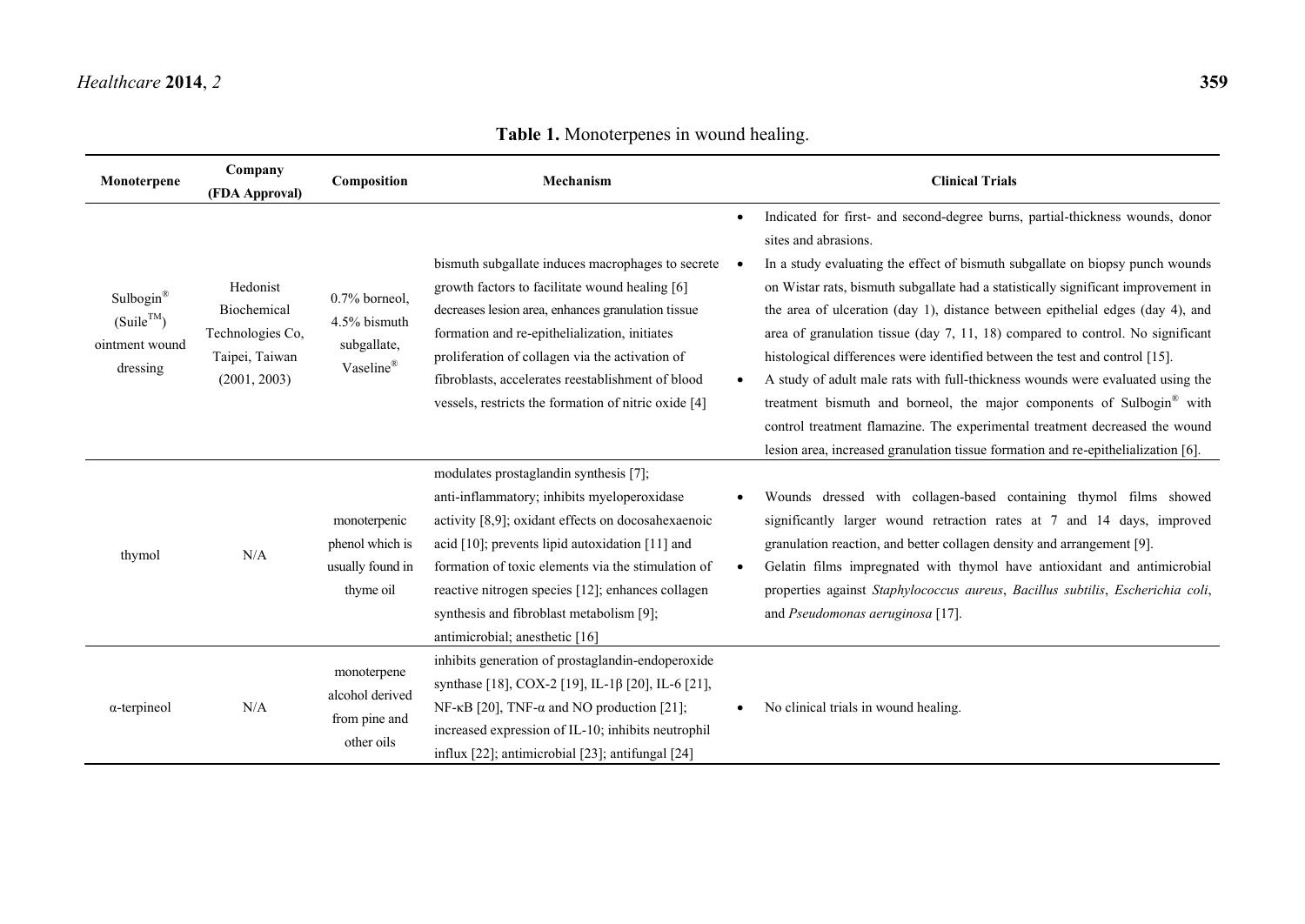saline-treated controls at 1, 3, and 5 days, suggesting utility of topical aucubin

in oral wound healing [45].

| Monoterpene | Company<br>(FDA Approval) | Composition                                                    | Mechanism                                                                                                                                                                                                                                                                            | <b>Clinical Trials</b>                                                                                                                                                                                                                                                                                                                                                                                                                                                                                                                                                                                                                                                                                                                                                         |
|-------------|---------------------------|----------------------------------------------------------------|--------------------------------------------------------------------------------------------------------------------------------------------------------------------------------------------------------------------------------------------------------------------------------------|--------------------------------------------------------------------------------------------------------------------------------------------------------------------------------------------------------------------------------------------------------------------------------------------------------------------------------------------------------------------------------------------------------------------------------------------------------------------------------------------------------------------------------------------------------------------------------------------------------------------------------------------------------------------------------------------------------------------------------------------------------------------------------|
| genipin     | N/A                       | fruit extract<br>aglycone<br>derived from<br>iridoid glycoside | crosslinking agent $[25,26]$ ; antioxidant $[27]$ ;<br>anti-inflammatory [28]; stimulates NO production;<br>inhibits lipid peroxidation; elevates potential of<br>mitochondrial membranes; elevates secretion of<br>insulin; increases ATP levels; closes $K_{ATP}$<br>channels [29] | No clinical trials in wound healing.<br>Genipin hydrogels [30], nanogels [31], and genipin cross-linked scaffolds [32]<br>have potential application in skin tissue engineering [33] and wound dressings<br>[34–36] and demonstrate excellent biocompatibility and low cytotoxicity in<br>scaffolding models [37,38]. In biomaterials studies, genipin-crosslinked gels<br>enhance fibroblast attachment [39] and vascularization of engineered<br>tissues [38,40] and exhibit bacterial inhibition [41].<br>Genipin-crosslinked gelatin-silk fibroin hydrogels have been shown to induce<br>pluripotent cells to differentiate into epidermal lineages [42]. Genipin as a<br>crosslinking agent is also utilized in controlling drug delivery in multiple<br>systems $[43]$ . |
| aucubin     | N/A                       | iridoid glycoside<br>found in plants                           | anti-inflammatory [44], antimicrobial, antioxidant,<br>chemopreventive agent                                                                                                                                                                                                         | No clinical trials in wound healing.<br>In a study of male mice with full-thickness buccal mucosal oral wounds, 0.1%<br>aucubin-treated mice demonstrated earlier re-epithelization and matrix<br>formation and decreased numbers of inflammatory cells compared to                                                                                                                                                                                                                                                                                                                                                                                                                                                                                                            |

**Table 1.** *Cont.*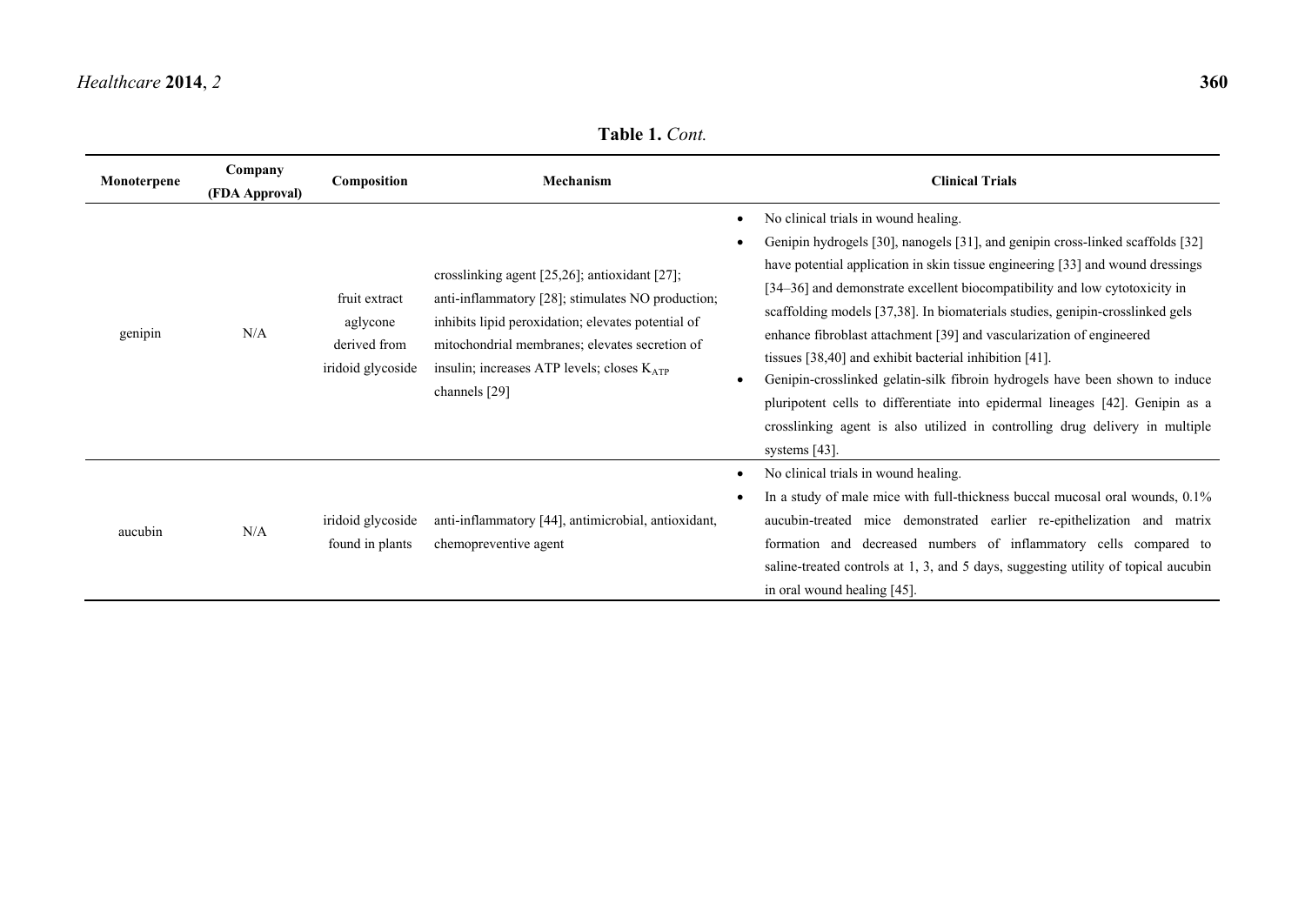**Table 1.** *Cont.*

| Monoterpene   | Company<br>(FDA Approval) | Composition                                  | Mechanism                                                                                                             | <b>Clinical Trials</b>                                                                                                                                                                                                                                                                                                                                                                                                                                                                                                                                                                                                                                                                                                                                                                                                                                                                                                                                                                                                                                                       |
|---------------|---------------------------|----------------------------------------------|-----------------------------------------------------------------------------------------------------------------------|------------------------------------------------------------------------------------------------------------------------------------------------------------------------------------------------------------------------------------------------------------------------------------------------------------------------------------------------------------------------------------------------------------------------------------------------------------------------------------------------------------------------------------------------------------------------------------------------------------------------------------------------------------------------------------------------------------------------------------------------------------------------------------------------------------------------------------------------------------------------------------------------------------------------------------------------------------------------------------------------------------------------------------------------------------------------------|
| $d$ -Limonene | N/A                       | orange-peel<br>derived terpene<br>d-Limonene | anti-angiogenic, anti-inflammatory; decreases<br>systemic cytokines; inhibits expression of<br>endothelial P-selectin | No clinical trials in wound healing.<br>Topical d-Limonene and its metabolite perillyl alcohol were tested in murine<br>models of chemically-induced dermatitis and mechanical skin lesions. Both<br>significantly reduced the severity and extent of chemically-induced dermatitis.<br>Lower levels of the inflammatory cytokines IL-6 and TNF- $\alpha$ , reduced<br>neovascularization, and lower levels of P-selectin expression were observed in<br>both models. Both d-Limonene and perillyl alcohol demonstrated anti-<br>inflammatory effects in wound healing. Together, these effects contribute to the<br>wound healing effects of d-Limonene [46].<br>Nanophyto-modified wound dressings with limonene are resistant to<br>Staphylococcal and Pseudomonal colonization and biofilm formation compared to<br>uncoated controls [47].<br>Topical limonene and other terpenes can increase permeation of silver<br>sulphadiazine by increasing its partitioning into eschars. Burn wound<br>antimicrobial therapy may be improved through the use of terpenes [48]. |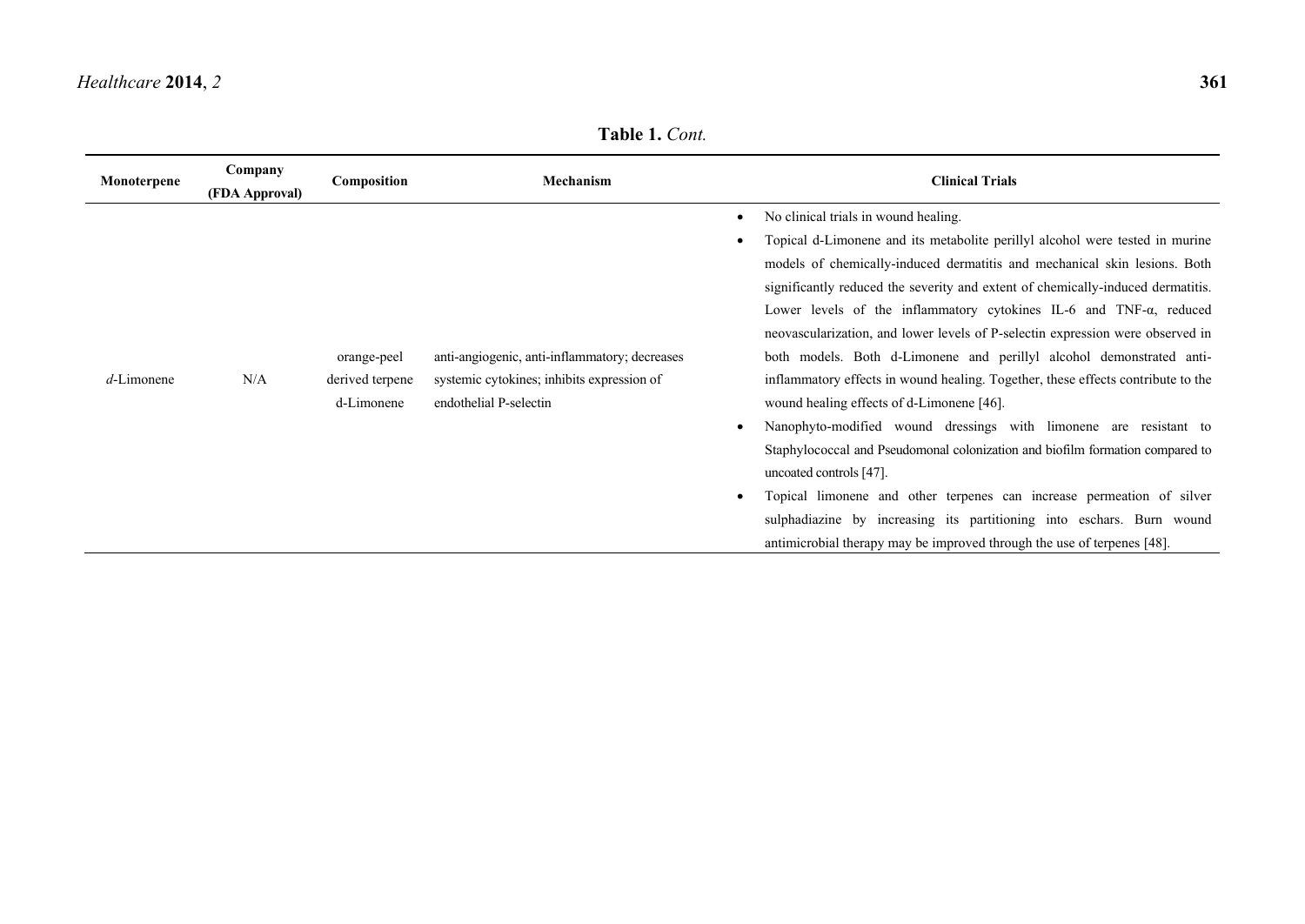**Table 1.** *Cont.*

| Monoterpene | Company<br>(FDA Approval) | Composition                                      | Mechanism                                                                                                                                                                                                                | <b>Clinical Trials</b>                                                                                                                                                                                                                                                                                                                                                                                                                                                                                                                                                                                                                                                                                                                                                                                                                                                                                                                                                                                                                                                                                                                                                                                                                                                                                                                                                                                                                                                                                                                                                                                                                                                                                                                                                                                                                                                                                                                                                                                                                                                                                                                                                                                                                                                                                               |
|-------------|---------------------------|--------------------------------------------------|--------------------------------------------------------------------------------------------------------------------------------------------------------------------------------------------------------------------------|----------------------------------------------------------------------------------------------------------------------------------------------------------------------------------------------------------------------------------------------------------------------------------------------------------------------------------------------------------------------------------------------------------------------------------------------------------------------------------------------------------------------------------------------------------------------------------------------------------------------------------------------------------------------------------------------------------------------------------------------------------------------------------------------------------------------------------------------------------------------------------------------------------------------------------------------------------------------------------------------------------------------------------------------------------------------------------------------------------------------------------------------------------------------------------------------------------------------------------------------------------------------------------------------------------------------------------------------------------------------------------------------------------------------------------------------------------------------------------------------------------------------------------------------------------------------------------------------------------------------------------------------------------------------------------------------------------------------------------------------------------------------------------------------------------------------------------------------------------------------------------------------------------------------------------------------------------------------------------------------------------------------------------------------------------------------------------------------------------------------------------------------------------------------------------------------------------------------------------------------------------------------------------------------------------------------|
| sericin     | N/A                       | protein created<br>by silkworms<br>(Bombyx mori) | stimulates migration of fibroblasts; generates<br>collagen in wounds, leading to activation of<br>epithelialization; anti-inflammatory; initiates<br>propagation and attachment of skin fibroblasts<br>and keratinocytes | Double blinded randomized controlled trial (RCT) of 65 burn wounds of<br>$\bullet$<br>greater than 15% total body surface area (TBSA) were randomly assigned to<br>either control (silver zinc sulfadiazine cream) or treatment (silver zinc<br>sulfadiazine cream with sericin cream at a concentration of 100 µg/mL). Time<br>to complete healing was significantly shorter for the treatment group<br>$(22.42 \pm 6.33$ days) compared to the control group $(29.28 \pm 9.27$ days).<br>No infections or adverse reactions were found in any of the wounds [49].<br>A clinical study on silk sericin-releasing wound dressing was compared to the<br>wound dressing Bactigras® in a clinical trial in patients with split-thickness skin<br>graft (STSG) donor sites. The sericin dressing was less adhesive to the wound<br>and potentially less traumatic. Wounds treated with the silk sericin dressing<br>exhibited significantly faster rates to complete healing $(12 \pm 5.0)$ days compared<br>to $14 \pm 5.2$ days) and significantly reduced pain during the first four days post-<br>operatively [50]. In rat models, silk sericin dressing also demonstrated<br>accelerated wound healing and greater epithelialization and type III collagen<br>formation in full-thickness wounds [51-53].<br>Several animal studies conclude that sericin promotes the wound healing<br>$\bullet$<br>process without causing inflammation [54]. Sericin treated full-thickness skin<br>wounds in rats demonstrated less inflammation, greater wound size reduction<br>and shorter mean time to healing compared to control (betadine treated full-<br>thickness skin wounds). Examination after 15 days of 8% sericine treatment<br>revealed complete healing, increased collagen formation, and no ulceration<br>compared to cream base-treated wounds which demonstrated inflammatory<br>exudates and ulceration [55].<br>3D hydrogels [56] and cultured fibroblasts and keratinocytes on three-<br>dimensional sericin matrices can potentially be used as skin equivalents in<br>wound repair [57].<br>Sericin/chitosan composite nanofibers demonstrate wide spectrum bactericidal<br>activity [58]. Sericin enriched wound dressings represent significant promise in<br>wound healing biologics [35,59,60]. |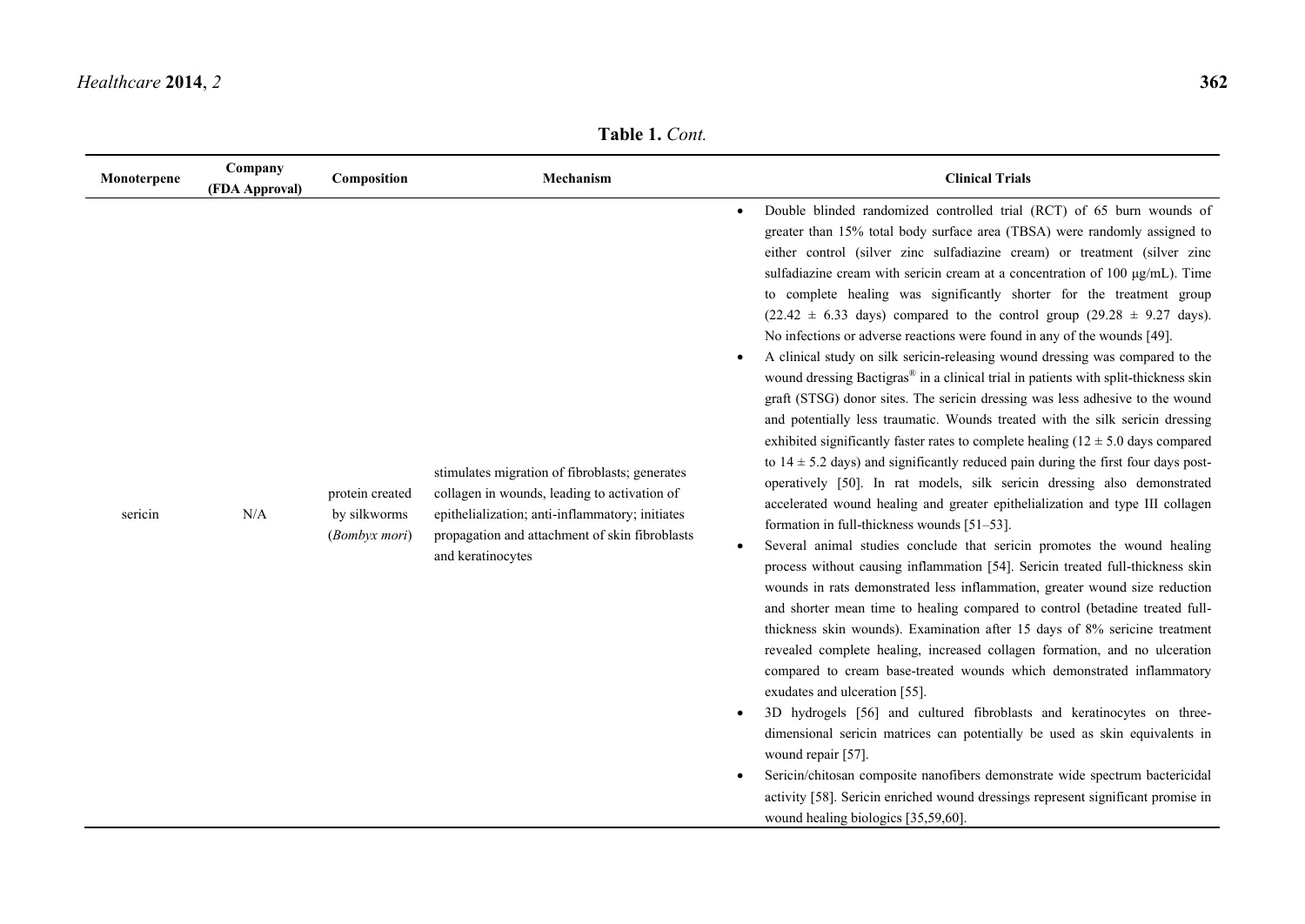The monoterpenoid alcohol,  $\alpha$ -terpineol conveys its wound healing [61] and anti-inflammatory activities via the inhibition of the generation of prostaglandin-endoperoxide synthase enzymes [18], cyclooxygenase-2 (COX-2) [19], interleukin-1 beta (IL-1β) [20] and IL-6 cytokines [21], nuclear factor kappa-light-chain-enhancer of activated B cells (NF-κB) [20], TNF-α and NO production [21]. Increased expression of the anti-inflammatory cytokine interleukin 10 (IL-10) is also observed. Additionally, it exhibits inhibitory effects on neutrophil influx [22], as well as robust antimicrobial [23] and antifungal activities [24]. Significant activity in tissue/scar formation is also observed with α-terpineol [61].

Cross-linkers are one of the many factors that affect the mechanical and biological properties of scaffolds used in tissue engineering. The iridoid (a secondary monoterpenoid metabolite) compound genipin may serve as a biocompatible crosslinking agent that imparts minimal cytotoxicity [25,26]. Additionally, it is an antioxidant [27] and anti-inflammatory that stimulates the generation of NO while inhibiting lipid peroxidation [28]. It also serves to elevate the potential of mitochondrial membranes, to elevate the secretion of insulin, to increase adenosine triphosphate (ATP) levels and to close potassium channels  $(K_{ATP})$  [29], among other positive effects in wound healing [36,62]. Aucubin (an iridoid glycoside) was found to have beneficial pharmacological activities on a number of fronts, encompassing dermal wound healing [44,45,63], and capacities as an anti-inflammatory [44], antimicrobial [64], and antioxidant [65]. In addition to various specific biochemical effects, it also shows promise as a non-cytotoxic chemopreventive agent [66].

D'Alessio *et al.* [46] revealed that the prototype monoterpene *d*-Limonene in combination with its metabolite perillyl alcohol, which is derived from orange-peel, exhibited considerable anti-angiogenic, anti-inflammatory properties, epidermal repair and wound healing effects in murine models. These compounds also lowered the generation of systemic cytokines and inhibited the expression of endothelial P-selectin. Topical treatment resulted in more rapid and improved wound closure.

Aramwit *et al.* [49] revealed that a protein derived from the silkworm cocoon called silk **sericin** acted to enhance the capacity for wound (second-degree burns) healing when incorporated into a common silver zinc sulfadiazine antimicrobial cream. At a concentration of 100 μg/mL, sericin was shown to stimulate the migration of fibroblasts. Siritientong *et al.* [35] discovered that silk sericin had the capacity to generate collagen in wounds, which led to the activation of epithelialization. Further, it served to reduce inflammation [67] and to initiate the propagation and attachment of human skin fibroblasts and keratinocytes [55,68,69].

#### *2.3. Contraindications*

Contraindications for biologics such as the monoterpenes are low. Acute toxicity of the monoterpenes is low via the oral and dermal routes of exposure in animal models [70].

#### **3. Skin Substitutes for Wound Healing**

#### *3.1. Description*

Skin substitutes are tissue-engineered products designed to replace, either temporarily or permanently, the form and function of the skin. Skin substitutes are often used in chronic, non-healing ulcers, such as pressure ulcers, diabetic neuropathic ulcers and vascular insufficiency ulcers.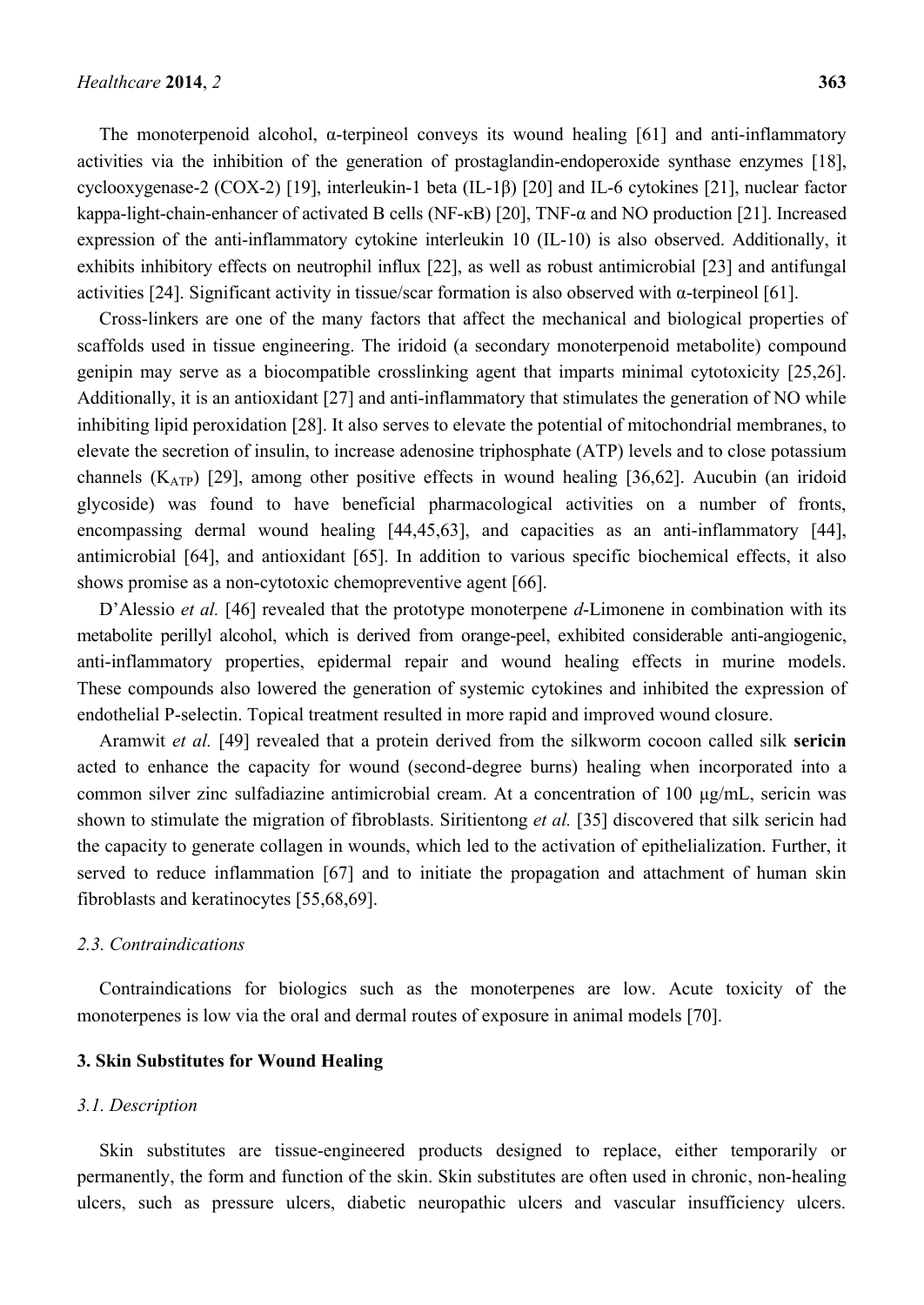These wounds contribute to substantial morbidity such as increased risk for infection, limb amputation, and death. Skin substitutes have the potential to improve rates of healing and reduce complications in a variety of other skin wounds including, but not limited to, wounds from burn injuries, ischemia, pressure, trauma, surgery and skin disorders. Skin substitutes are also used in patients whose ability to heal is compromised and in situations where skin coverage is inadequate. Goals for treating acute and chronic wounds with skin substitutes are to provide temporary coverage or permanent wound closure, to reduce healing time, to reduce post-operative contracture, to improve function, and to decrease morbidity from more invasive treatments such as skin grafting.

Skin substitutes can be categorized according to whether they are acellular or cellular. Acellular products, such as cadaveric human dermis with removed cellular components, contain a scaffold or matrix of hyaluronic acid, collagen, or fibronectin. Cellular products contain living cells such as keratinocytes and fibroblasts within a matrix. These cells can be autologous, allogeneic, or from another species. Skin substitutes can be divided into three major categories: dermal replacement, epidermal replacement and dermal/epidermal replacement. They can also be used as either permanent or temporary wound coverings.

A large number of skin substitutes are commercially available or in development. Table 2 details epidermal, dermal, and combined, full-thickness skin replacements that have clinical and experimental evidence of efficacy in wound healing. Information regarding type of skin replacement, regulatory status and year of United States Food and Drug Administration (U.S. FDA) approval, product description, indications, clinical and experimental trials according to wound type, and advantages and disadvantages for each product are detailed.

Epidermal skin replacements require a skin biopsy from which keratinocytes are isolated and cultured on top of fibroblasts. Epicel® (Genzyme Tissue Repair Corporation, Cambridge, MA, USA) is an epidermal skin substitute composed of cultured autogeneous keratinocytes used for permanent coverage in partial or full-thickness wounds. Laserskin**®** (Fidia Advanced Biopolymers, Abano Terme, Italy) is composed of autologous keratinocytes and fibroblasts cultured on a laser-microperforated biodegradable matrix of benzyl esterified hyaluronic acid.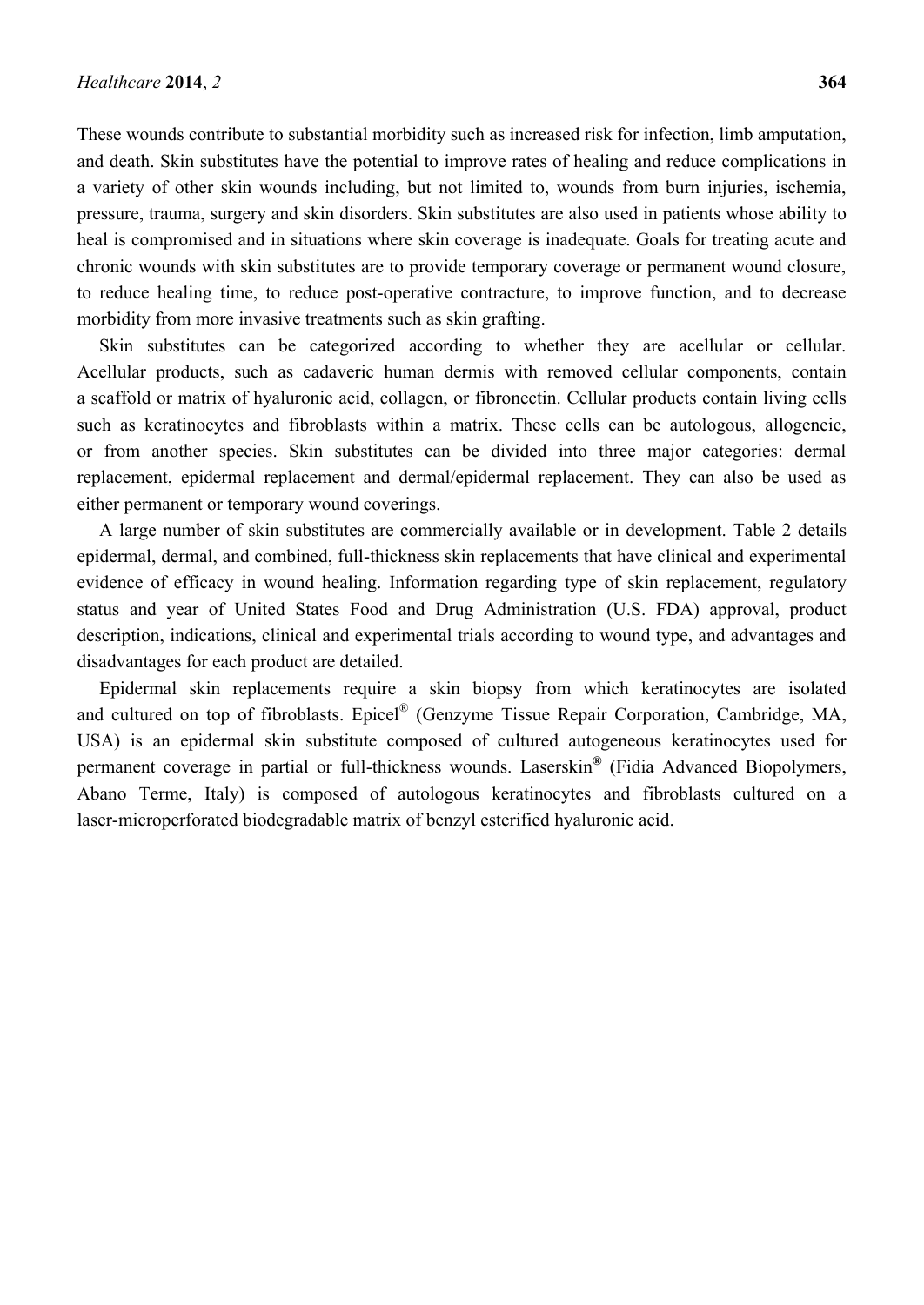|                                                                                                                                                                                  |                                                                                                                                                                                                                                                                                                                         |                                                                                                                                                                                                                                      | <b>Epidermal Skin Replacement</b>                                                                                                                                                                                                                                                                                                                                                                                                                                                                                                      |                                                                                                                                                                                                                                                                                                                                                                                  |
|----------------------------------------------------------------------------------------------------------------------------------------------------------------------------------|-------------------------------------------------------------------------------------------------------------------------------------------------------------------------------------------------------------------------------------------------------------------------------------------------------------------------|--------------------------------------------------------------------------------------------------------------------------------------------------------------------------------------------------------------------------------------|----------------------------------------------------------------------------------------------------------------------------------------------------------------------------------------------------------------------------------------------------------------------------------------------------------------------------------------------------------------------------------------------------------------------------------------------------------------------------------------------------------------------------------------|----------------------------------------------------------------------------------------------------------------------------------------------------------------------------------------------------------------------------------------------------------------------------------------------------------------------------------------------------------------------------------|
| <b>Biologic Company</b><br>(FDA Approval)<br><b>Product Description</b>                                                                                                          | <b>Product Description</b>                                                                                                                                                                                                                                                                                              | <b>FDA</b> Indications<br>(Other Indications)                                                                                                                                                                                        | <b>Clinical Trials</b>                                                                                                                                                                                                                                                                                                                                                                                                                                                                                                                 | <b>Advantages</b><br><b>Disadvantages</b>                                                                                                                                                                                                                                                                                                                                        |
| $Epicel^®$<br>Genzyme Tissue Repair<br>Corporation<br>Cambridge, MA, USA<br>(2007)<br>Permanent skin substitute<br>Living Cell Therapy<br>Cultured Epithelial<br>Autograft (CEA) | autologous keratinocytes<br>with murine fibroblasts are<br>cultured to form epidermal<br>autografts which are then<br>processed into sheets and<br>placed onto petroleum<br>gauze [71]. It is used as an<br>adjuvant to STSG or alone<br>if STSG are not available<br>due to<br>the extent or severity of the<br>burns. | Humanitarian Device<br><i>Exemption</i> (HDE) for<br>treatment of deep dermal<br>or full thickness burns<br>(greater than or equal to<br>30% TBSA); grafting<br>after congenital nevus<br>removal<br>(diabetic and venous<br>ulcers) | <b>Burns</b><br>No RCT have been conducted to evaluate the effectiveness of this product in<br>improving health outcomes for deep dermal/full thickness burns.<br>In a large, single center trial, Epicel® CEA was applied to 30 burn patients<br>with a mean TBSA of $37\% \pm 17\%$ TBSA. Epicel <sup>®</sup> achieved permanent<br>coverage of a mean of 26% TBSA compared to conventional autografts<br>(mean 25%). Final CEA take was a mean $69\% \pm 23\%$ .<br>Ninety percent of these severely burned patients survived [72]. | <b>Advantages</b><br>• Use of autologous cells<br>obviates rejection<br>Permanent large area wound<br>coverage, especially in<br>extensive burns [73]<br><b>Disadvantages</b><br>Long culture time (3 weeks)<br>Variable take rate<br>$\bullet$<br>Poor long-term results<br>day shelf life [74]<br>Expensive<br>$\bullet$<br>Risk of blistering,<br>contractures, and infection |

# **Table 2.** Skin substitutes for wound healing.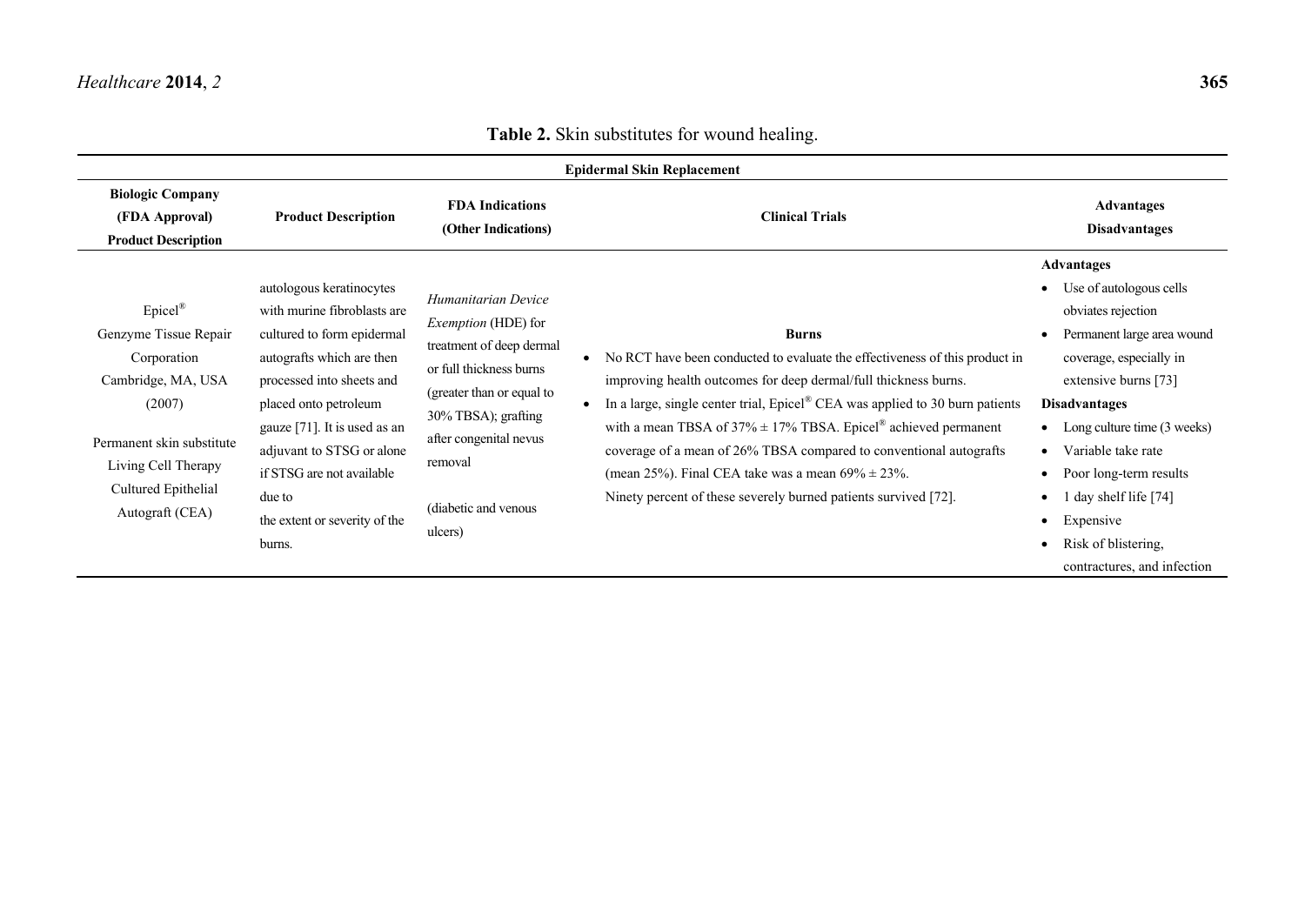# **Table 2.** *Cont.*

|                                                                                                |                                                                                                                                                                                                                                                                                                                         |                                                                                                  | <b>Epidermal Skin Replacement</b>                                                                                                                                                                                                                                                                                                                                                                                                                                                                                                                                                                                                                                                                                                                                                                                                                                                                                                                                                                                                                                                                                                                                                                                                                                                                                                                                                                                                                                                                                                                                                                                                                                                                                                                                                                                                                                                                                                                                                                                                                                                                                                                                                                            |                                                                                                                                                                                                                                                                                                                                                                                                                                                                                                                                                |
|------------------------------------------------------------------------------------------------|-------------------------------------------------------------------------------------------------------------------------------------------------------------------------------------------------------------------------------------------------------------------------------------------------------------------------|--------------------------------------------------------------------------------------------------|--------------------------------------------------------------------------------------------------------------------------------------------------------------------------------------------------------------------------------------------------------------------------------------------------------------------------------------------------------------------------------------------------------------------------------------------------------------------------------------------------------------------------------------------------------------------------------------------------------------------------------------------------------------------------------------------------------------------------------------------------------------------------------------------------------------------------------------------------------------------------------------------------------------------------------------------------------------------------------------------------------------------------------------------------------------------------------------------------------------------------------------------------------------------------------------------------------------------------------------------------------------------------------------------------------------------------------------------------------------------------------------------------------------------------------------------------------------------------------------------------------------------------------------------------------------------------------------------------------------------------------------------------------------------------------------------------------------------------------------------------------------------------------------------------------------------------------------------------------------------------------------------------------------------------------------------------------------------------------------------------------------------------------------------------------------------------------------------------------------------------------------------------------------------------------------------------------------|------------------------------------------------------------------------------------------------------------------------------------------------------------------------------------------------------------------------------------------------------------------------------------------------------------------------------------------------------------------------------------------------------------------------------------------------------------------------------------------------------------------------------------------------|
| <b>Biologic Company</b><br>(FDA Approval)<br><b>Product Description</b>                        | <b>Product Description</b>                                                                                                                                                                                                                                                                                              | <b>FDA Indications</b><br>(Other Indications)                                                    | <b>Clinical Trials</b>                                                                                                                                                                                                                                                                                                                                                                                                                                                                                                                                                                                                                                                                                                                                                                                                                                                                                                                                                                                                                                                                                                                                                                                                                                                                                                                                                                                                                                                                                                                                                                                                                                                                                                                                                                                                                                                                                                                                                                                                                                                                                                                                                                                       | <b>Advantages</b><br><b>Disadvantages</b>                                                                                                                                                                                                                                                                                                                                                                                                                                                                                                      |
| Laserskin®<br>Fidia Advanced<br>Biopolymers<br>Abano Terme, Italy<br>Permanent skin substitute | autologous keratinocytes<br>and fibroblasts derived<br>from a skin biopsy<br>cultured on<br>a laser-microperforated<br>biodegradable matrix of<br>benzyl esterified<br>hyaluronic acid [75,76].<br>Cells proliferate and<br>migrate through the<br>matrix. Microperforations<br>allow for drainage of<br>wound exudate. | (diabetic foot ulcers and<br>venous leg ulcers,<br>partial thickness burns,<br>vitiligo) [77,78] | <b>Diabetic Foot Ulcers (DFUs)</b><br>A multicenter RCT with unhealed $(\geq 1$ month) DFUs randomized 180<br>patients to receive intervention (Hyalograft-3D <sup>®</sup> autograft and then<br>Laserskin® autograft after two weeks) or control (paraffin gauze). At 12<br>weeks, a 50% reduction in the intervention group was achieved significantly<br>faster compared to control (40 versus 50 days). Complete ulcer healing was<br>similar in both groups. The rate of ulcer reduction was greater in the<br>treatment group. There was a significantly $(3.65 \text{-} fold)$ better chance of $\bullet$<br>wound healing in a subgroup of hard-to-heal ulcers following autograft<br>treatment of dorsal ulcers [79].<br>In a study of chronic (>6 months) foot ulcers over 15 cm <sup>2</sup> in type 2 $\bullet$<br>diabetic patients older than 65 years treated with Hyalograft-3D <sup>®</sup> and<br>Laserskin <sup>®</sup> autograft, all ulcers healed at 12 months except for one, with a<br>median healing time of 21 weeks [80].<br>In a study of 14 patients with chronic $($ >6 months), non-healing foot ulcers<br>secondary to type 2 diabetes treated with Laserskin® autograft, 11/14 lesions<br>were completely healed between 7 and 64 days post-transplantation [81].<br>Wounds<br>In a retrospective observational study in 30 patients with chronic wounds not<br>responding to conventional therapy, keratinocytes on Laserskin® to treat .<br>superficial wounds or fibroblasts on Hyalograft-3D $^{\circledR}$ to treat deep leg ulcers<br>were applied; the wounds were then dressed with nanocrystalline silver<br>dressing. A reduction in wound dimension and exudates and an increase in<br>wound bed score was observed. The group treated with keratinocytes had a<br>significantly greater degree of healing compared to those treated with allogenic<br>fibroblasts [82].<br>Collagen matrices such as Integra® have been poor recipients of cultured<br>keratinocytes, although some studies report successes in the use of Laserskin®<br>on the neodermis of Integra <sup>®</sup> after the silicone membrane is removed $14-21$<br>days post-grafting [83,84]. | <b>Advantages</b><br>Use of autologous cells<br>obviates rejection<br>Can be produced in shorter<br>period of time than confluent<br>epidermal sheets<br>Does not require the use of<br>the enzyme dispase to<br>remove the sheets from<br>culture flasks, in contrast to<br><b>CEA</b><br>Good graft take<br>Low rate of infection<br>Ease of handling during<br>application<br>Transparency allows wound<br>to be visualized during<br>dressing changes<br><b>Disadvantages</b><br>Only available in Europe<br>2 day shelf life<br>Expensive |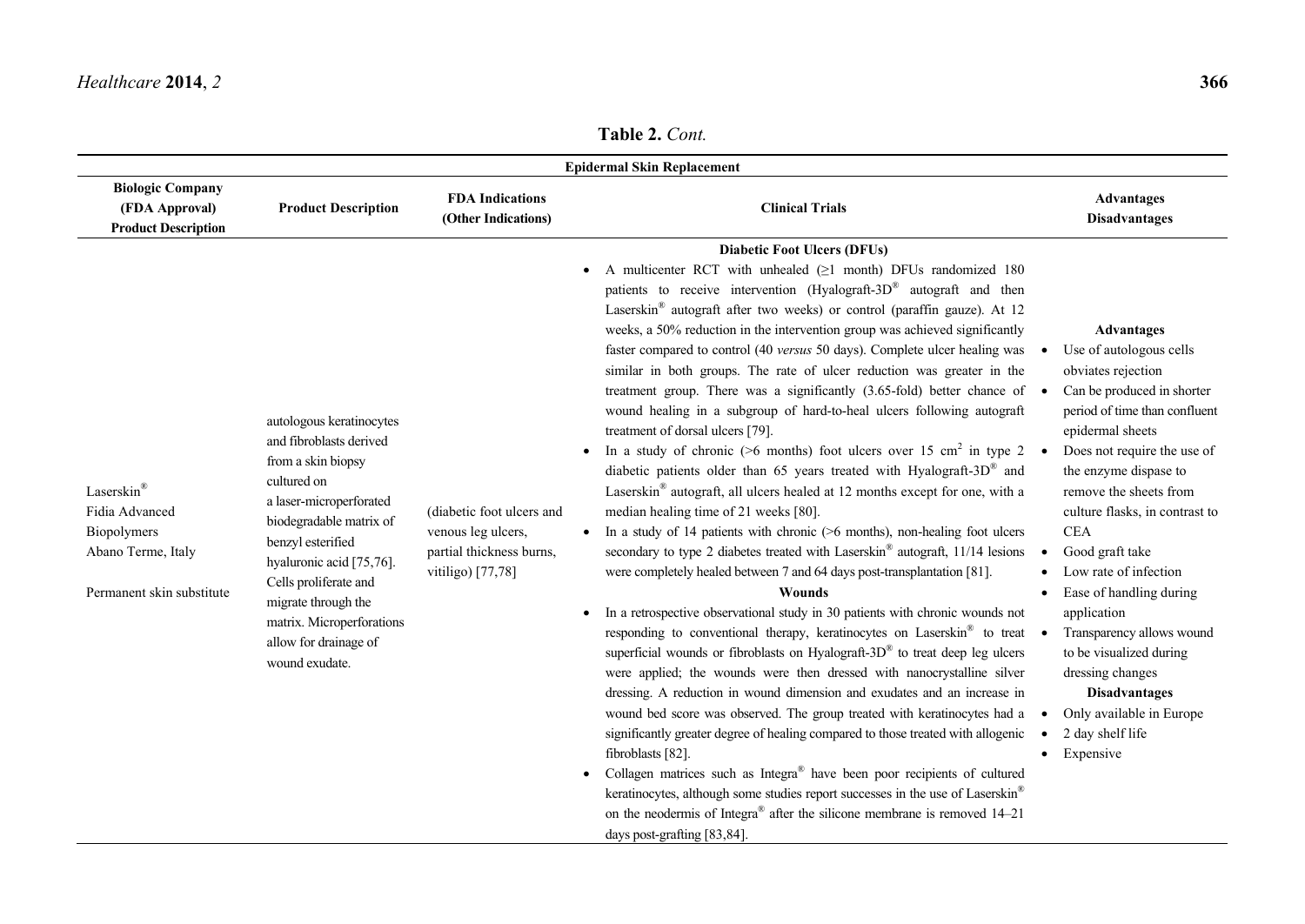**Table 2.** *Cont.*

|                                                                                                                                                                              |                                                                                                                                                                                                                                                                                                  |                                                                                                                                                                                                                      | Dermal skin replacement                                                                                                                                                                                                                                                                                                                                                                                                                                                                                                                                                                                                                                                                                                                                                                                                                                                                                                                                                                                                                                                                                                                                                                                                                                                                                                                                                                                                                                                                                                                                                                                                                                                                                                                                                                                                                                                                                                                               |                                                                                                                                                                                                  |
|------------------------------------------------------------------------------------------------------------------------------------------------------------------------------|--------------------------------------------------------------------------------------------------------------------------------------------------------------------------------------------------------------------------------------------------------------------------------------------------|----------------------------------------------------------------------------------------------------------------------------------------------------------------------------------------------------------------------|-------------------------------------------------------------------------------------------------------------------------------------------------------------------------------------------------------------------------------------------------------------------------------------------------------------------------------------------------------------------------------------------------------------------------------------------------------------------------------------------------------------------------------------------------------------------------------------------------------------------------------------------------------------------------------------------------------------------------------------------------------------------------------------------------------------------------------------------------------------------------------------------------------------------------------------------------------------------------------------------------------------------------------------------------------------------------------------------------------------------------------------------------------------------------------------------------------------------------------------------------------------------------------------------------------------------------------------------------------------------------------------------------------------------------------------------------------------------------------------------------------------------------------------------------------------------------------------------------------------------------------------------------------------------------------------------------------------------------------------------------------------------------------------------------------------------------------------------------------------------------------------------------------------------------------------------------------|--------------------------------------------------------------------------------------------------------------------------------------------------------------------------------------------------|
| <b>Biologic Company</b><br>(FDA Approval)<br><b>Product Description</b>                                                                                                      | <b>Product Description</b>                                                                                                                                                                                                                                                                       | <b>FDA</b> Indications<br>(Other Indications)                                                                                                                                                                        | <b>Clinical Trials</b>                                                                                                                                                                                                                                                                                                                                                                                                                                                                                                                                                                                                                                                                                                                                                                                                                                                                                                                                                                                                                                                                                                                                                                                                                                                                                                                                                                                                                                                                                                                                                                                                                                                                                                                                                                                                                                                                                                                                | <b>Advantages</b><br><b>Disadvantages</b>                                                                                                                                                        |
| TransCyte®<br>Shire Regenerative<br>Medicine, Inc.<br>San Diego, CA, USA;<br>Smith & Nephew, Inc.,<br>Largo, FL, USA (1997)<br>Temporary skin substitute<br>Composite matrix | human<br>allogeneic<br>fibroblasts from<br>neonatal<br>foreskin seeded<br>onto silicone<br>covered<br>bioabsorbable<br>nylon mesh<br>scaffold and<br>cultured ex vivo<br>for 4–6 weeks,<br>secreting<br>components of<br>the extracellular<br>matrix and<br>many local<br>growth<br>factors [85] | temporary<br>covering of<br>deep partial<br>thickness and<br>full thickness<br>burn wounds<br>(chronic leg<br>ulcers<br>(diabetic foot)<br>ulcers lasting<br>more than 6<br>weeks; venous<br>and pressure<br>ulcers) | <b>Burns</b><br>33 children with partial-thickness burn wounds were randomized to<br>receive TransCyte®, Biobrane®, or Silvazine cream. Mean time to<br>re-epithelization was 7.5 days, 9.5 days, and 11.2 days, respectively.<br>Wounds requiring autografting were 5%, 17%, and 24%, respectively.<br>TransCyte® promoted faster re-epithelization, required fewer dressings,<br>and required less autograft compared to those treated with Biobrane® or<br>Silvazine [86].<br>In a randomized prospective study of 21 adults with partial-thickness burn<br>wounds to the face, patients treated with TransCyte® had significantly<br>decreased daily wound care time $(0.35 \pm 0.1$ versus $1.9 \pm 0.5$ h),<br>re-epithelialization time (7 ± 2 versus 13 ± 4 days), and pain (2 ± 1 vs. 4 ± 2)<br>compared to patients treated with topical bacitracin [87].<br>20 pediatric patients with TBSA over 7% were treated with $TransCyte^{\mathcal{R}}$<br>and compared to previous patients those who received standard therapy of<br>antimicrobial ointment and hydrodebridement. Only one child required<br>autografting in the TransCyte® group, compared to 7 children in the<br>standard treatment group. In addition, children treated with TransCyte®<br>had a significantly decreased length of stay (5.9 days) compared to those<br>who received standard therapy (13.8 days) [88].<br>110 patients with deep partial-thickness burns were treated with<br>dermabrasion and TransCyte® and compared with data from the American<br>Burn Association Patient Registry. Patients with 0-19.9% TBSA burn<br>treated with dermabrasion and TransCyte® had a significantly shorter<br>length of stay of 6.1 days versus 9.0 days. The authors compared burns of<br>all sizes with dermabrasion and TransCyte® and concluded that this<br>method of managing partial-thickness burns reduced length of stay<br>compared to standard care [89]. | <b>Advantages</b><br>Easy to remove compared<br>to allograft<br>Widely used for partial-<br>thickness burns<br>Improved healing rate<br>1.5 year shelf life<br><b>Disadvantages</b><br>Expensive |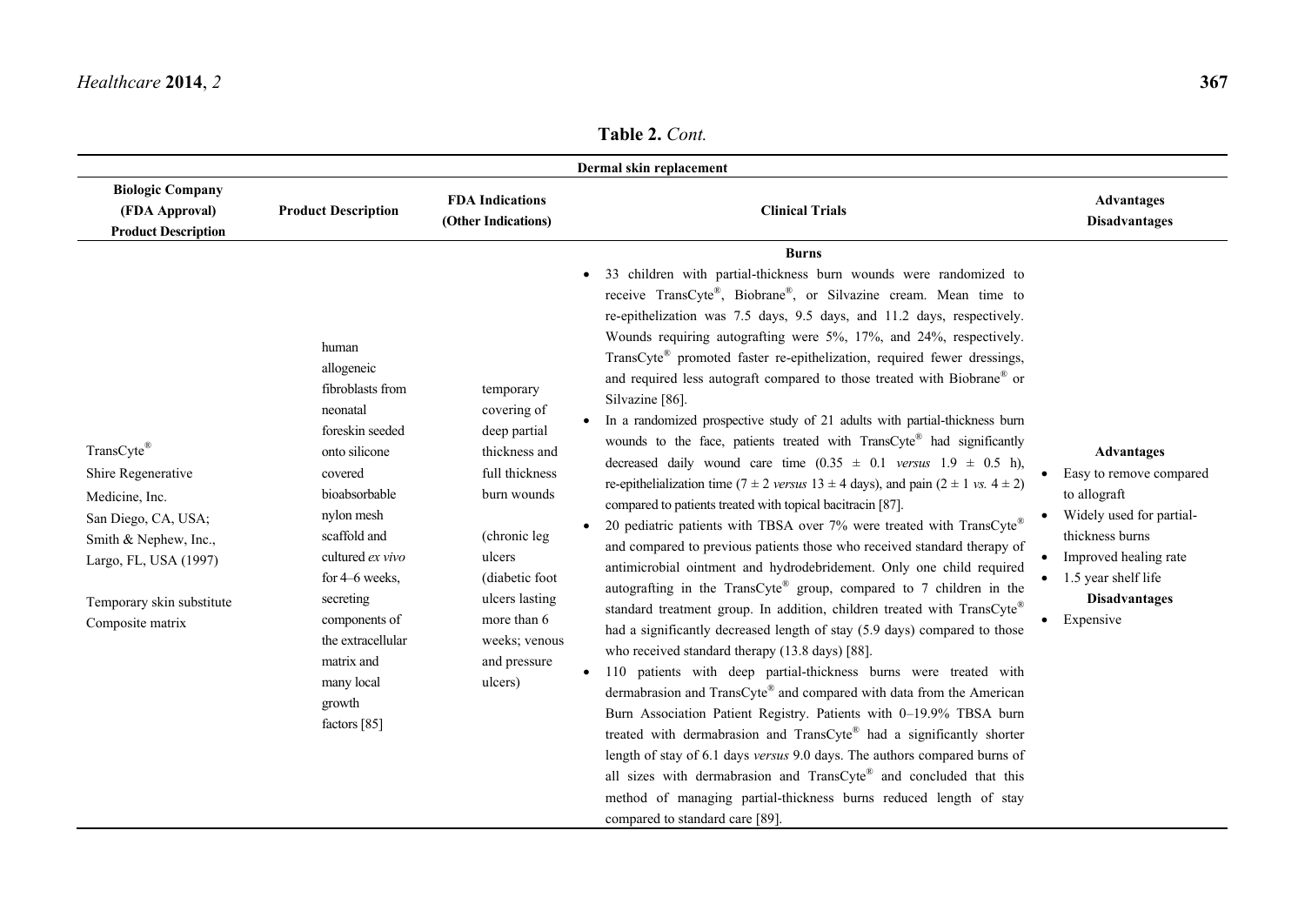| <b>Product Description</b>                                                                                                                    | <b>FDA Indications</b><br>(Other Indications)                                                                                                                 | <b>Clinical Trials</b>                                                                                                                                                                                                                                                                                                                                                                                                                                                                                                                                    | <b>Advantages</b><br><b>Disadvantages</b>                                                                                                                                                                                                            |                 |
|-----------------------------------------------------------------------------------------------------------------------------------------------|---------------------------------------------------------------------------------------------------------------------------------------------------------------|-----------------------------------------------------------------------------------------------------------------------------------------------------------------------------------------------------------------------------------------------------------------------------------------------------------------------------------------------------------------------------------------------------------------------------------------------------------------------------------------------------------------------------------------------------------|------------------------------------------------------------------------------------------------------------------------------------------------------------------------------------------------------------------------------------------------------|-----------------|
|                                                                                                                                               |                                                                                                                                                               | Wounds<br>A randomized prospective comparison study of TransCyte® and silver<br>sulfadiazine on 11 patients with paired wound sites was performed.<br>Wounds treated with TransCyte® had significantly quicker healing times<br>to re-epithelialization (mean 11.14 days vs. 18.14 days). Wound evaluations<br>at 3, 6, and 12 months revealed that wounds treated with TransCyte®<br>healed with significantly less hypertrophic scarring than those treated with                                                                                        |                                                                                                                                                                                                                                                      |                 |
|                                                                                                                                               | Premarket approval<br>(PMA) for full-thickness<br>diabetic lower extremity                                                                                    | <b>DFUs</b><br>A multicenter RCT with 314 patients with chronic DFUs to Dermagraft®<br>$\bullet$                                                                                                                                                                                                                                                                                                                                                                                                                                                          | <b>Advantages</b><br>Semitransparency allows<br>continuous observation of                                                                                                                                                                            |                 |
| cryopreserved allogenic<br>neonatal fibroblasts<br>derived from neonatal<br>foreskin and cultured on                                          | ulcers present for longer<br>than 6 weeks extending<br>through the dermis but<br>not to the tendon, muscle,                                                   | or conventional therapy was performed. At 12 weeks, 30% of the<br>control patients. Although the incidence of adverse events was similar for<br>both groups, the Dermagraft group (19%) experienced significantly fewer                                                                                                                                                                                                                                                                                                                                   | underlying wound surface<br>Cell bank fibroblasts have<br>been tested for safety and<br>there have been no safety                                                                                                                                    |                 |
| polyglactin (Dexon) or<br>polyglactin-910 (Vicryl)<br>mesh for several<br>weeks [91]. The<br>biodegradable mesh<br>disappears after 3-4 weeks | (Chronic wounds, and<br>noninfected wounds. It<br>can be used as a<br>temporary or permanent<br>covering to support take<br>of meshed STSG on<br>excised burn | to the control group $(32.5\%)$ [95].<br>A prospective, multicenter RCT in 28 patients with chronic DFUs<br>( $>6$ weeks duration) comparing intervention (Dermagraft <sup>®</sup> + saline gauze)<br>to control (saline gauze) was performed. By week 12, significantly more<br>DFUs healed in the intervention $(71.4\%)$ compared to the control $(14.3\%)$ .<br>Wounds closed significantly faster in patients treated with Dermagraft®<br>and the percentage of patients with wound infection was less in the<br>Dermagraft <sup>®</sup> group [96]. | Easier to remove and higher<br>$\bullet$<br>patient satisfaction compared<br>to allograft [94]<br>Equivalent or better than<br>allograft for graft take [93],<br>wound healing time, wound<br>exudate and infection<br>No adverse reactions, such as |                 |
|                                                                                                                                               | bioabsorbable collagen on                                                                                                                                     | or bone $[92]$                                                                                                                                                                                                                                                                                                                                                                                                                                                                                                                                            | Dermal skin replacement<br>silver sulfadiazine [90].<br>Dermagraft <sup>®</sup> patients had complete wound closure compared to $18.3\%$ of<br>ulcer-related adverse events (infection, osteomyelitis, cellulitis) compared                          | issues thus far |

**Table 2.** *Cont.*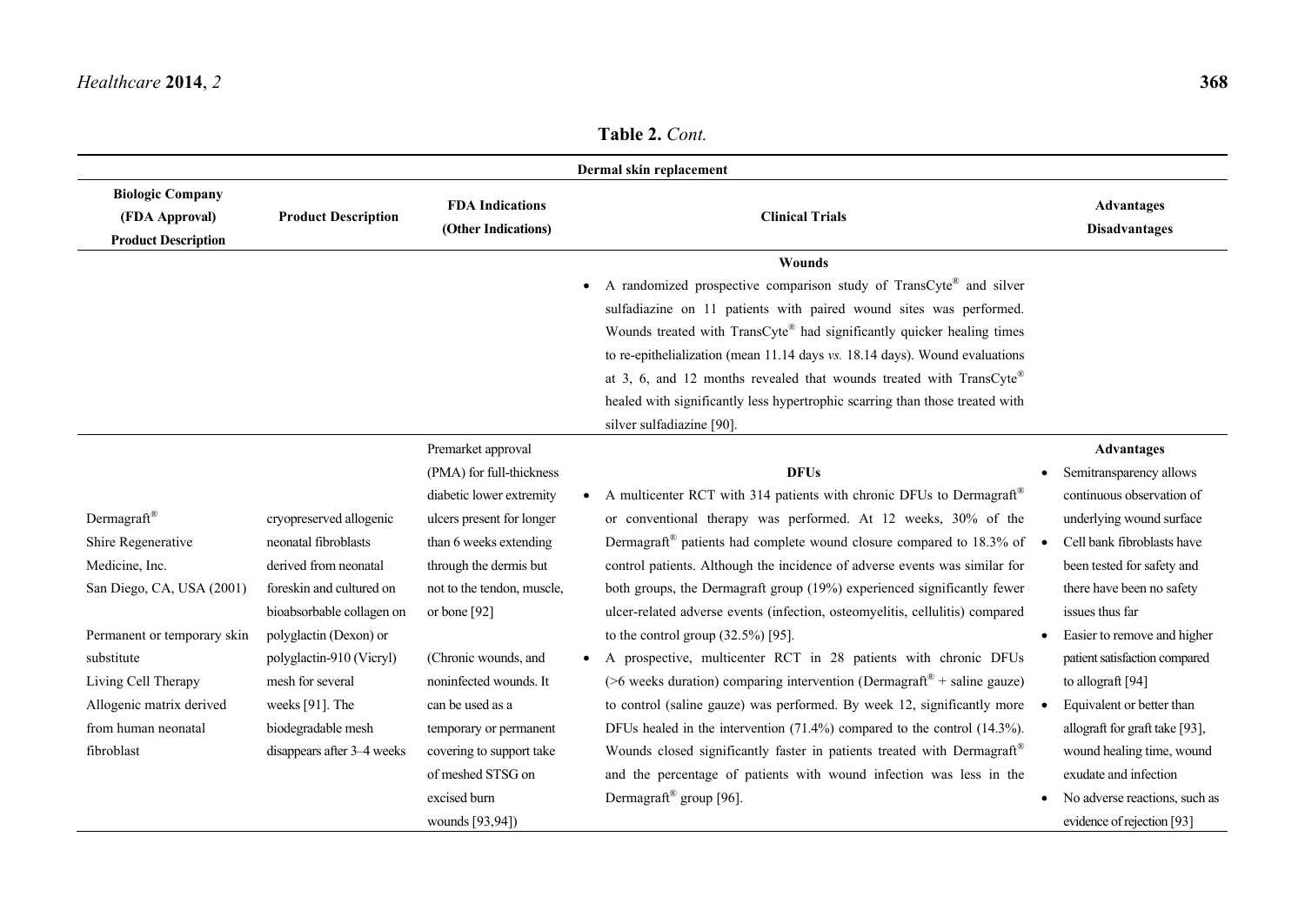|                                                                         |                            |                                               | raviv 4. Com.                                                                                                                                                                                                                                                                                                                                                                                                                                                                                                                                                                                                                                                                                                                                                                                                                                                                                                                                                                                                                                                                                                                                                                                                                                                                                                                                                                                                                                                                                                                                                                                                                                                                                                                   |                                                                                                                                                                                                                 |
|-------------------------------------------------------------------------|----------------------------|-----------------------------------------------|---------------------------------------------------------------------------------------------------------------------------------------------------------------------------------------------------------------------------------------------------------------------------------------------------------------------------------------------------------------------------------------------------------------------------------------------------------------------------------------------------------------------------------------------------------------------------------------------------------------------------------------------------------------------------------------------------------------------------------------------------------------------------------------------------------------------------------------------------------------------------------------------------------------------------------------------------------------------------------------------------------------------------------------------------------------------------------------------------------------------------------------------------------------------------------------------------------------------------------------------------------------------------------------------------------------------------------------------------------------------------------------------------------------------------------------------------------------------------------------------------------------------------------------------------------------------------------------------------------------------------------------------------------------------------------------------------------------------------------|-----------------------------------------------------------------------------------------------------------------------------------------------------------------------------------------------------------------|
|                                                                         |                            |                                               | Dermal skin replacement                                                                                                                                                                                                                                                                                                                                                                                                                                                                                                                                                                                                                                                                                                                                                                                                                                                                                                                                                                                                                                                                                                                                                                                                                                                                                                                                                                                                                                                                                                                                                                                                                                                                                                         |                                                                                                                                                                                                                 |
| <b>Biologic Company</b><br>(FDA Approval)<br><b>Product Description</b> | <b>Product Description</b> | <b>FDA</b> Indications<br>(Other Indications) | <b>Clinical Trials</b>                                                                                                                                                                                                                                                                                                                                                                                                                                                                                                                                                                                                                                                                                                                                                                                                                                                                                                                                                                                                                                                                                                                                                                                                                                                                                                                                                                                                                                                                                                                                                                                                                                                                                                          | <b>Advantages</b><br><b>Disadvantages</b>                                                                                                                                                                       |
|                                                                         |                            |                                               | <b>DFUs</b><br>The DOLCE trial (ID: NCT01450943) is a randomized, single-blind,<br>$\bullet$<br>comparative trial to compare the differences among acellular matrices<br>(Oasis <sup>®</sup> (Healthpoint, Ltd Fort Worth, TX, USA), cellular matrices<br>(Dermagraft® (Shire Regenerative Medicine, Inc.), and standard of care in<br>the treatment of DFUs using the primary outcome of complete wound<br>closure by 12 weeks [97].<br>A multicenter clinical trial of Dermagraft <sup>®</sup> in the treatment of DFUs in 62<br>$\bullet$<br>patients after sharp debridement was performed. Patients received dressing<br>changes with saline gauze or polyurethane foam dressings weekly. By<br>week 12, 27/62 (44%) patients had complete wound closure, and 32/62<br>(52%) healed by week 20. Median time to healing was 13 weeks.<br>Dermagraft® was safe and effective in the treatment of non-healing DFUs<br>$[98]$ .<br>A prospective multicenter randomized single-blinded study to evaluate •<br>$\bullet$<br>wound healing in 50 patients with DFUs was performed. Patients were<br>randomized into one of four groups (three separate dosages of<br>Dermagraft <sup>®</sup> and one control group). A dose response curve was observed<br>and ulcers treated with the highest dosage of Dermagraft <sup>®</sup> healed<br>significantly more than those treated with conventional wound closure<br>methods. 50% (6/12) of the Dermagraft <sup>®</sup> and 8% (1/13) of the control<br>ulcers healed completely. The percentage of ulcers to complete closure<br>was significantly greater in the Dermagraft <sup>®</sup> group (50% or $6/12$ )<br>compared to the control group $(8\% \text{ or } 1/13)$ [99]. | <b>Disadvantages</b><br>Used for temporary coverage<br>6 month shelf life<br>$\bullet$<br>Contraindications<br>Clinically infected ulcers<br>Ulcers with sinus tracts<br>Hypersensitivity to bovine<br>products |

**Table 2.** *Cont.*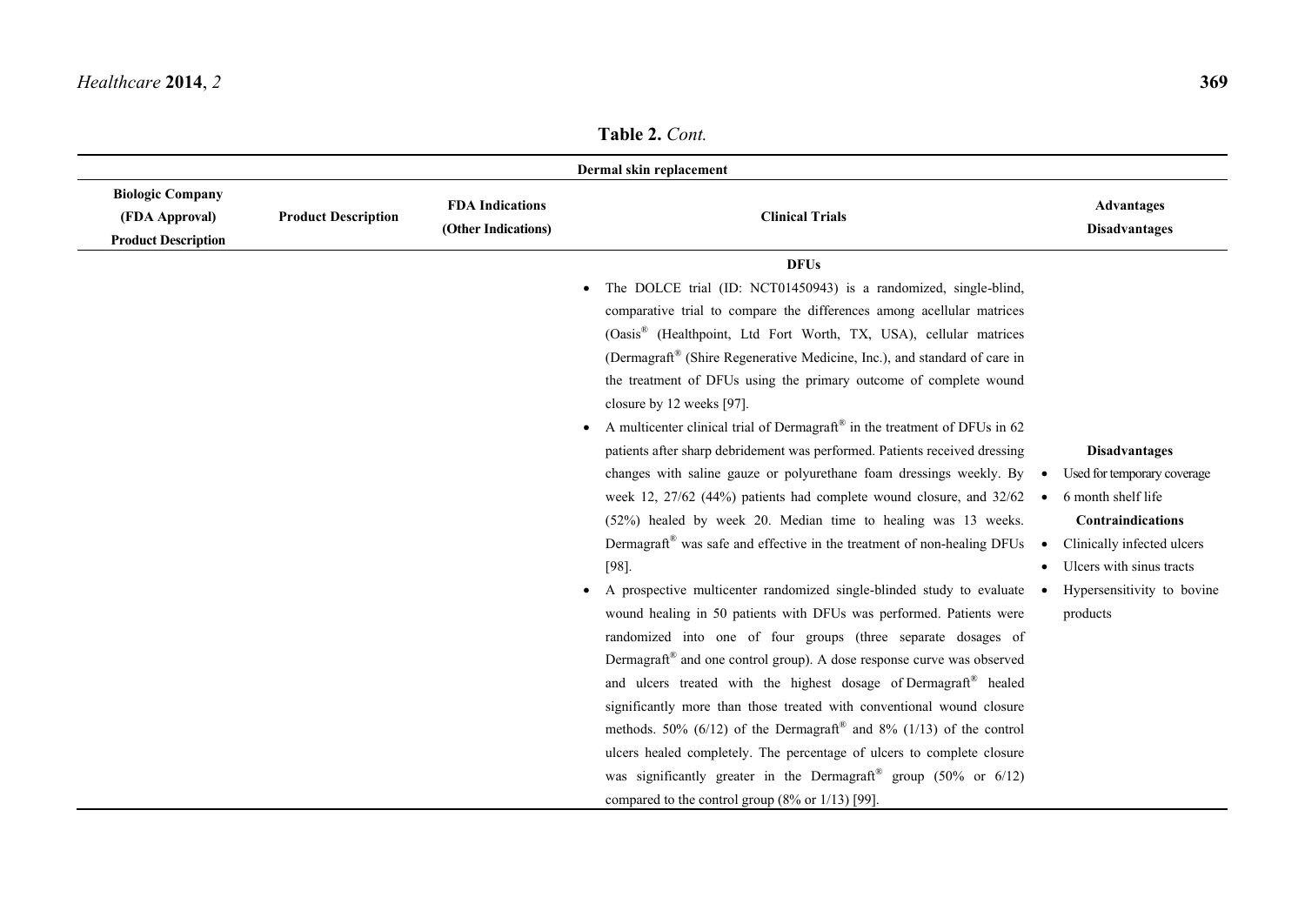**Table 2.** *Cont.*

|                                                                         |                            |                                               | Dermal skin replacement                                                                      |                                           |
|-------------------------------------------------------------------------|----------------------------|-----------------------------------------------|----------------------------------------------------------------------------------------------|-------------------------------------------|
| <b>Biologic Company</b><br>(FDA Approval)<br><b>Product Description</b> | <b>Product Description</b> | <b>FDA Indications</b><br>(Other Indications) | <b>Clinical Trials</b>                                                                       | <b>Advantages</b><br><b>Disadvantages</b> |
|                                                                         |                            |                                               | Venous leg ulcers                                                                            |                                           |
|                                                                         |                            |                                               | A prospective multicenter RCT to evaluate Dermagraft <sup>®</sup> + compressive<br>$\bullet$ |                                           |
|                                                                         |                            |                                               | therapy versus compressive therapy alone in the treatment of venous leg                      |                                           |
|                                                                         |                            |                                               | ulcers was conducted. For ulcers $\leq 12$ months duration, 49/94 (52%)                      |                                           |
|                                                                         |                            |                                               | patients in the Dermagraft <sup>®</sup> group versus $36/97$ ( $37\%$ ) patients in the      |                                           |
|                                                                         |                            |                                               | control group healed at 12 weeks and this was statistically significant. For                 |                                           |
|                                                                         |                            |                                               | ulcers $\leq 10$ cm <sup>2</sup> , complete healing at 12 weeks was observed in 55/117       |                                           |
|                                                                         |                            |                                               | (47%) patients in the Dermagraft <sup>®</sup> group compared with 47/120 (39%)               |                                           |
|                                                                         |                            |                                               | patients in the control group, and this was statistically significant. Both                  |                                           |
|                                                                         |                            |                                               | groups experienced similar rates of adverse events [100].                                    |                                           |
|                                                                         |                            |                                               | A prospective RCT in 18 patients with venous leg ulcers treated with<br>$\bullet$            |                                           |
|                                                                         |                            |                                               | Dermagraft <sup>®</sup> + compression therapy or compression therapy alone was               |                                           |
|                                                                         |                            |                                               | performed. Healing was assessed through ulcer tracing and planimetry.                        |                                           |
|                                                                         |                            |                                               | The rate of healing was significantly improved in patients treated with                      |                                           |
|                                                                         |                            |                                               | Dermagraft® [101].                                                                           |                                           |
| AlloDerm®/                                                              |                            |                                               |                                                                                              |                                           |
| Strattice®                                                              |                            |                                               | <b>Burns</b>                                                                                 |                                           |
| LifeCell Corporation                                                    | lyophilized human          | Burns, full thickness                         | Three patients with full-thickness burns of the extremities were treated with                |                                           |
| Branchburg, NJ, USA                                                     | acellular cadaver dermal   | wounds [102]                                  | AlloDerm <sup>®</sup> dermal grafts followed by thin autografts. Functional                  |                                           |
| (1992)                                                                  | matrix serves as a         |                                               | performance and aesthetics were considered good to excellent [107].                          |                                           |
|                                                                         | scaffold for tissue        | (breast surgery $[103-105]$ ,                 | The average graft take rate in 12 patients with full-thickness burn injuries in<br>$\bullet$ |                                           |
| Permanent skin substitute                                               | remodeling [85]            | soft tissue                                   | joint areas was 91.5% at one year post AlloDerm <sup>®</sup> with ultrathin autograft.       |                                           |
| Living Cell Therapy                                                     |                            | reconstruction [106])                         | All patients had near normal range of motion at one year and aesthetic                       |                                           |
| Human skin allograft derived<br>from donated human cadaver              |                            |                                               | results were judged fair to good by both surgeons and patients [108].                        |                                           |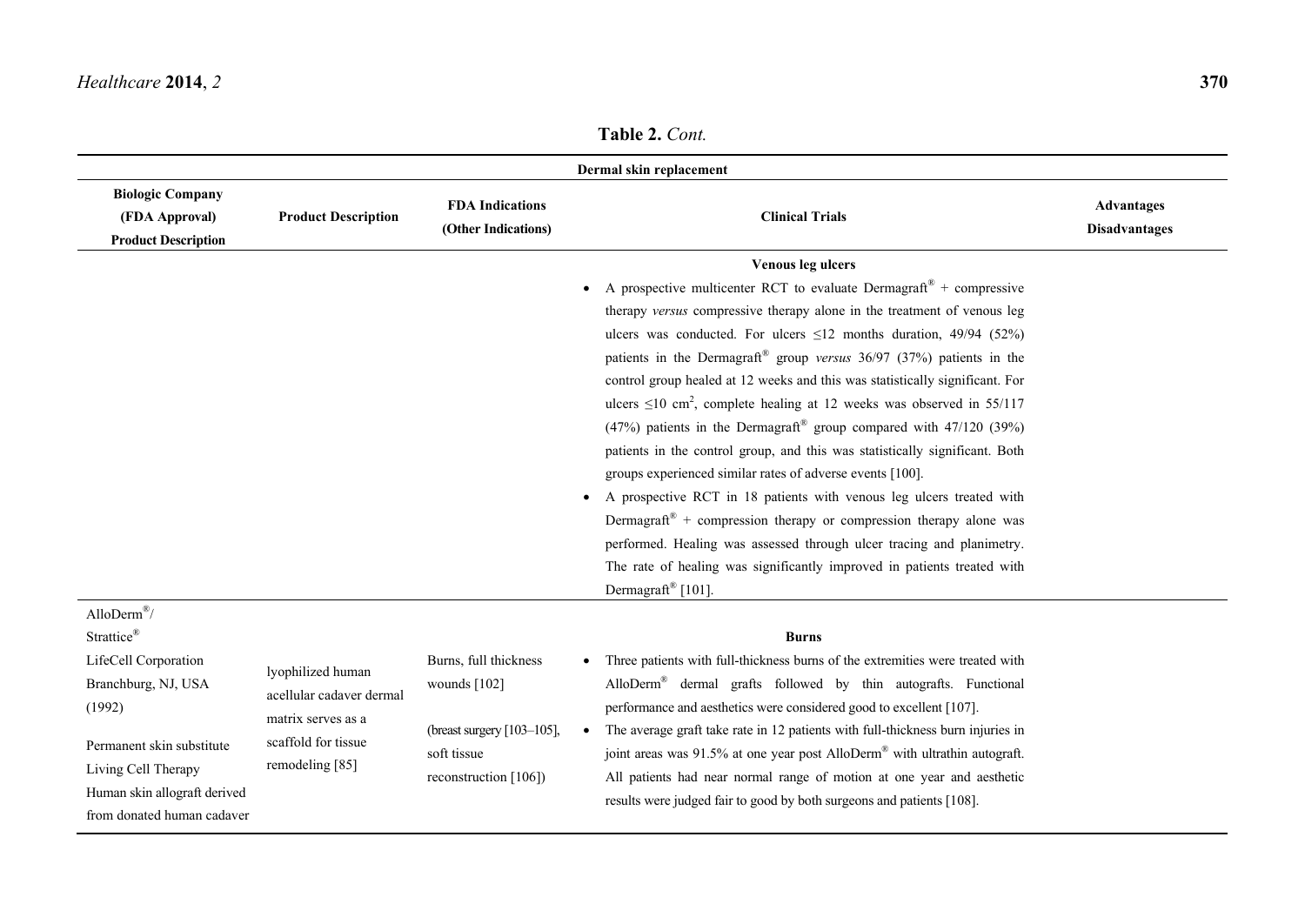|                                                                               |                               |                                                                    | $\blacksquare$ adiv $\blacksquare$ . $\cup$ viii.                                                                                                                                                                                                                                                                      |                                                                                                                                                                                                                                                                                                                                                                                                                                                                                                                                                                                                                                                                                                                                                                                                                                                                                                                                                                           |
|-------------------------------------------------------------------------------|-------------------------------|--------------------------------------------------------------------|------------------------------------------------------------------------------------------------------------------------------------------------------------------------------------------------------------------------------------------------------------------------------------------------------------------------|---------------------------------------------------------------------------------------------------------------------------------------------------------------------------------------------------------------------------------------------------------------------------------------------------------------------------------------------------------------------------------------------------------------------------------------------------------------------------------------------------------------------------------------------------------------------------------------------------------------------------------------------------------------------------------------------------------------------------------------------------------------------------------------------------------------------------------------------------------------------------------------------------------------------------------------------------------------------------|
|                                                                               |                               |                                                                    | Dermal skin replacement                                                                                                                                                                                                                                                                                                |                                                                                                                                                                                                                                                                                                                                                                                                                                                                                                                                                                                                                                                                                                                                                                                                                                                                                                                                                                           |
| <b>Biologic</b><br>Company<br>(FDA Approval)<br>Product<br><b>Description</b> | Product<br><b>Description</b> | <b>FDA</b><br><b>Indications</b><br>(Other<br><b>Indications</b> ) | <b>Clinical Trials</b>                                                                                                                                                                                                                                                                                                 | <b>Advantages</b><br><b>Disadvantages</b>                                                                                                                                                                                                                                                                                                                                                                                                                                                                                                                                                                                                                                                                                                                                                                                                                                                                                                                                 |
|                                                                               |                               |                                                                    | Wounds<br>36 patients with oral mucosal defects reconstructed<br>$\bullet$<br>with AlloDerm <sup>®</sup> grafts were evaluated. $34/36$ cases<br>(94.4%) were successfully replaced with mucosa and<br>2 grafts failed. Graft contraction occurred in 7/34<br>$(20.6\%)$ of patients with lip or buccal defects [109]. | <b>Advantages</b><br>Immediate permanent wound coverage<br>Allows grafting of ultra-thin STSG as one-stage procedure<br>Template for dermal regeneration<br>Immunologically inert since the cells responsible for immune response and graft<br>rejection are removed during the processing<br>Reduced scarring<br>$\bullet$<br>Can vascularize over exposed bone and tendon<br>٠<br>2 year shelf life<br>$\bullet$<br>• Good aesthetic and functional outcomes (less hypertrophic scar rates, good<br>movement)<br>Injectable micronized form is also available (Cymetra®)<br>$\bullet$<br><b>Disadvantages</b><br>Risk of transmission of infectious diseases, although no cases of viral<br>transmission have been reported<br>No viral or prion screening<br>Collection fluid risk (seroma, hematoma, infection)<br>Possibility of donor rejection<br>Expensive<br>Requires two procedures<br>Inability to replace both dermal and epidermal components simultaneously |

**Table 2.** *Cont.*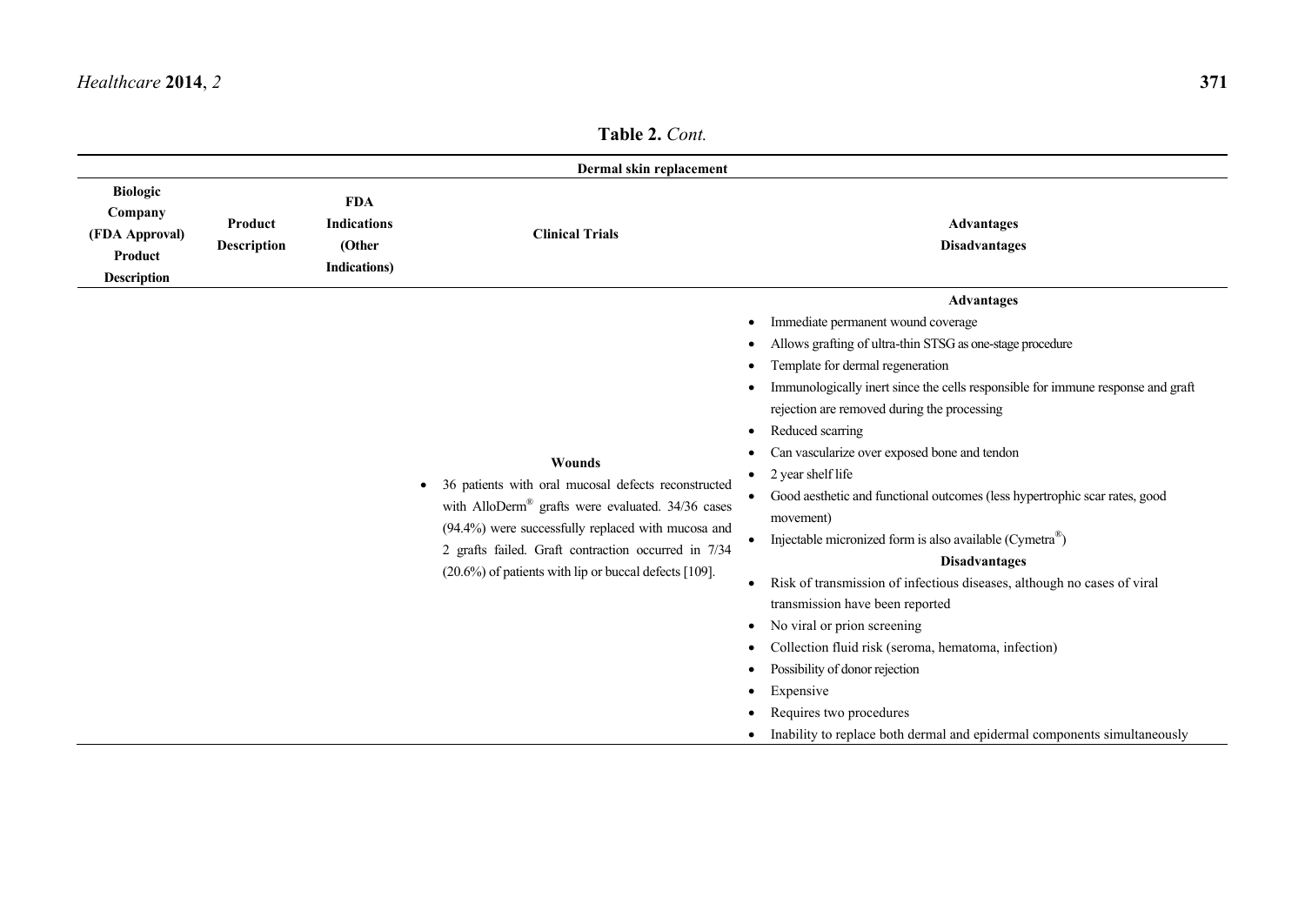**Table 2.** *Cont.*

|                                                                                                          |                                                                                                                                                                                                                                                                                                                                                                                            |                                                                                                                                                                                                                                                                                                                                                                                                | Dermal skin replacement                                                                                                                                                                                                                                                                                                                                                                                                                                                                                                                                                                                                                                                                                                                                                                                                                                                                                                                                                                                                                                                                                                                                                                                                                                                                                                                                                                                                                                                                                                                                                                                                                                                                                                                                                                                                                                                                                               |                                                                                                                                                                                                                                                                                                                                                                                                                                                                                                                                                                                                                |
|----------------------------------------------------------------------------------------------------------|--------------------------------------------------------------------------------------------------------------------------------------------------------------------------------------------------------------------------------------------------------------------------------------------------------------------------------------------------------------------------------------------|------------------------------------------------------------------------------------------------------------------------------------------------------------------------------------------------------------------------------------------------------------------------------------------------------------------------------------------------------------------------------------------------|-----------------------------------------------------------------------------------------------------------------------------------------------------------------------------------------------------------------------------------------------------------------------------------------------------------------------------------------------------------------------------------------------------------------------------------------------------------------------------------------------------------------------------------------------------------------------------------------------------------------------------------------------------------------------------------------------------------------------------------------------------------------------------------------------------------------------------------------------------------------------------------------------------------------------------------------------------------------------------------------------------------------------------------------------------------------------------------------------------------------------------------------------------------------------------------------------------------------------------------------------------------------------------------------------------------------------------------------------------------------------------------------------------------------------------------------------------------------------------------------------------------------------------------------------------------------------------------------------------------------------------------------------------------------------------------------------------------------------------------------------------------------------------------------------------------------------------------------------------------------------------------------------------------------------|----------------------------------------------------------------------------------------------------------------------------------------------------------------------------------------------------------------------------------------------------------------------------------------------------------------------------------------------------------------------------------------------------------------------------------------------------------------------------------------------------------------------------------------------------------------------------------------------------------------|
| <b>Biologic Company</b><br>(FDA Approval)<br><b>Product Description</b>                                  | <b>Product Description</b>                                                                                                                                                                                                                                                                                                                                                                 | <b>FDA Indications</b><br>(Other Indications)                                                                                                                                                                                                                                                                                                                                                  | <b>Clinical Trials</b>                                                                                                                                                                                                                                                                                                                                                                                                                                                                                                                                                                                                                                                                                                                                                                                                                                                                                                                                                                                                                                                                                                                                                                                                                                                                                                                                                                                                                                                                                                                                                                                                                                                                                                                                                                                                                                                                                                | <b>Advantages</b><br><b>Disadvantages</b>                                                                                                                                                                                                                                                                                                                                                                                                                                                                                                                                                                      |
| Biobrane®<br>Smith & Nephew, St.<br>Petersburg, FL, USA<br>Temporary skin substitute<br>Acellular matrix | acellular dermal matrix<br>made of porcine type I<br>collagen that is<br>incorporated onto a<br>porous nylon mesh with<br>a silicone membrane.<br>The semipermeable<br>membrane allows for<br>penetration of antibiotics,<br>drainage of exudates, and<br>control of evaporative<br>water losses. The nylon<br>and silicone membrane<br>allow for adherence to<br>the wound surface [110]. | Partial thickness burns<br>within 6 hours and donor $\bullet$<br>sites of split thickness<br>skin grafts [111] with<br>low bacterial counts and<br>without eschar or<br>debris [112]; treatment<br>of toxic epidermal<br>necrolysis [113] and<br>paraneoplastic<br>pemphigus<br>(dermabrasion, skin-graft<br>harvesting, and laser<br>resurfacing, chronic<br>wounds, venous<br>ulcers $[110]$ | <b>Burns</b><br>In a retrospective chart review of children aged 4 weeks to 18 years with<br>an average of 6% TBSA partial thickness burns, patients with Biobrane®<br>healed significantly faster compared than those treated with beta glucan<br>collagen (9 days vs. 13 days). Patients requiring inpatient treatment had<br>shorter length of hospital stay $(2.6 \text{ vs. } 4.1 \text{ days})$ [114]<br>In a prospective randomized study in pediatric patients with partial<br>thickness burns, Biobrane® was compared to topical application of 1%<br>silver sulfadiazine. Pain, pain medication requirement, wound healing<br>time, and length of stay (LOS) were significantly reduced in the Biobrane®<br>group [115].<br>In a retrospective review, Biobrane® promoted adherence of split thickness<br>skin grafts to the wound, allowing fluid drainage and preventing shearing.<br>Biobrane® also facilitated healing of adjacent donor site or partial<br>thickness burns $[116]$ .<br>In a controlled clinical trial of patients with partial thickness burns,<br>compared to 1% silver sulfadiazine applied twice daily with dry gauze and<br>elastic wraps, Biobrane® decreased healing time by $29\%$ (10.6 days vs.<br>15.0 days) and reduced pain and the use for pain medication $(0.6 \text{ vs. } 3.0)$<br>tablets) at 24 h. There was no difference in the rate of infection [117].<br>In a prospective study of patients with scalp defects $>5$ cm requiring<br>removal of periosteum, the biosynthetic dressing was definitive in six<br>patients and complete closure was achieved in 3.5 months [118].<br>In a prospective RCT of children with intermediate thickness burns with<br>TBSA $\leq 10\%$ , no significant difference in time to healing or pain scores<br>were detected between use of Biobrane® or Duoderm®, although<br>Biobrane <sup>®</sup> was more expensive [119]. | <b>Advantages</b><br>Dressing naturally separates<br>from wound<br>Reserved for fresh wounds<br>(<48 h) with low bacterial<br>counts<br>Porous material allows for<br>exudate drainage and<br>permeability to antibiotics<br>Higher infection rates than<br>other dressings [120]<br>Reduces pain levels and<br>nursing requirements when<br>compared to traditional<br>dressings [121]<br>Shortens LOS<br>Biobrane-L® available for less<br>aggressive adherence [122]<br><b>Disadvantages</b><br>Does not debride dead<br>tissue [117]<br>Permanent scarring in<br>partial-thickness scald<br>wounds $[123]$ |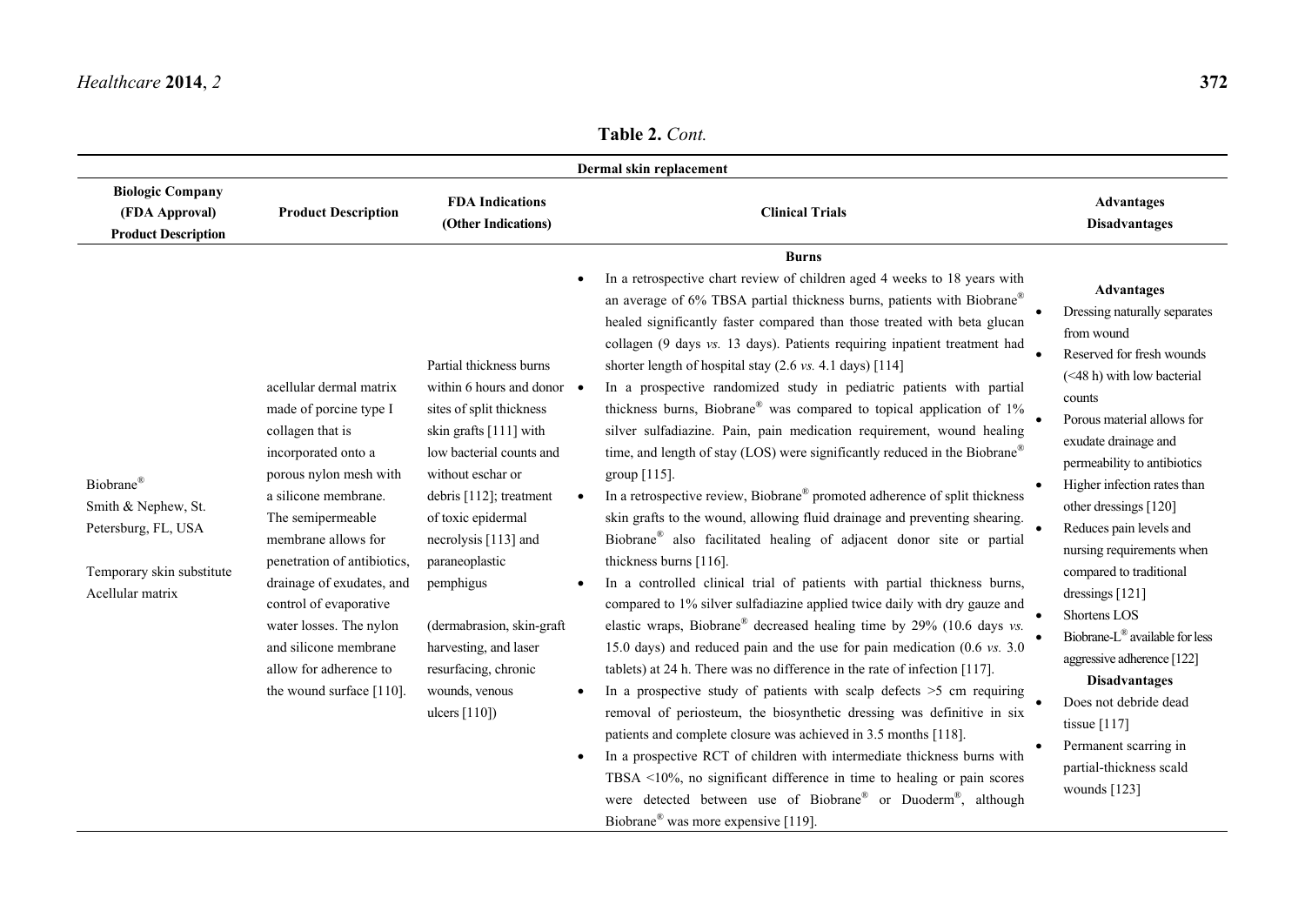| Dermal skin replacement                                                 |                            |                                               |                                                                                                          |                                           |  |
|-------------------------------------------------------------------------|----------------------------|-----------------------------------------------|----------------------------------------------------------------------------------------------------------|-------------------------------------------|--|
| <b>Biologic Company</b><br>(FDA Approval)<br><b>Product Description</b> | <b>Product Description</b> | <b>FDA</b> Indications<br>(Other Indications) | <b>Clinical Trials</b>                                                                                   | <b>Advantages</b><br><b>Disadvantages</b> |  |
|                                                                         |                            |                                               | <b>Burns</b>                                                                                             |                                           |  |
|                                                                         |                            |                                               | In a prospective RCT of 89 children treated within 48 hours of a                                         |                                           |  |
|                                                                         |                            |                                               | superficial-thickness scald burn of 5%-25% TBSA randomized to                                            |                                           |  |
|                                                                         |                            |                                               | Biobrane® or conservative treatment with topical antimicrobials and                                      |                                           |  |
|                                                                         |                            |                                               | dressing changes, patients treated with Biobrane® had significantly shorter                              |                                           |  |
|                                                                         |                            |                                               | time to healing and length of stay. There was no difference in the use of                                |                                           |  |
|                                                                         |                            |                                               | systemic antibiotics or readmission for infections [124].                                                |                                           |  |
|                                                                         |                            |                                               | In a prospective RCT comparing Biobrane®, Duoderm®, and Xeroform for                                     |                                           |  |
|                                                                         |                            |                                               | 30 skin graft donor sites in 30 patients, donor sites dressed with Xeroform                              |                                           |  |
|                                                                         |                            |                                               | had a significantly shorter time to healing of 10.5 days compared to                                     |                                           |  |
|                                                                         |                            |                                               | Duoderm <sup>®</sup> (15.3 days) or Biobrane <sup>®</sup> (19.0 days). Duoderm <sup>®</sup> was reported |                                           |  |
|                                                                         |                            |                                               | to be the most comfortable dressing compared to Biobrane® and                                            |                                           |  |
|                                                                         |                            |                                               | Xeroform. Two infections developed using Biobrane®, one using                                            |                                           |  |
|                                                                         |                            |                                               | Duoderm <sup>®</sup> , and none using Xeroform. Biobrane <sup>®</sup> (\$102.57 per patient)             |                                           |  |
|                                                                         |                            |                                               | was the most expensive dressed compared to Duoderm <sup>®</sup> (\$54.88 per                             |                                           |  |
|                                                                         |                            |                                               | patient) and Xeroform (\$1.16 per patient) [125].                                                        |                                           |  |

**Table 2.** *Cont.*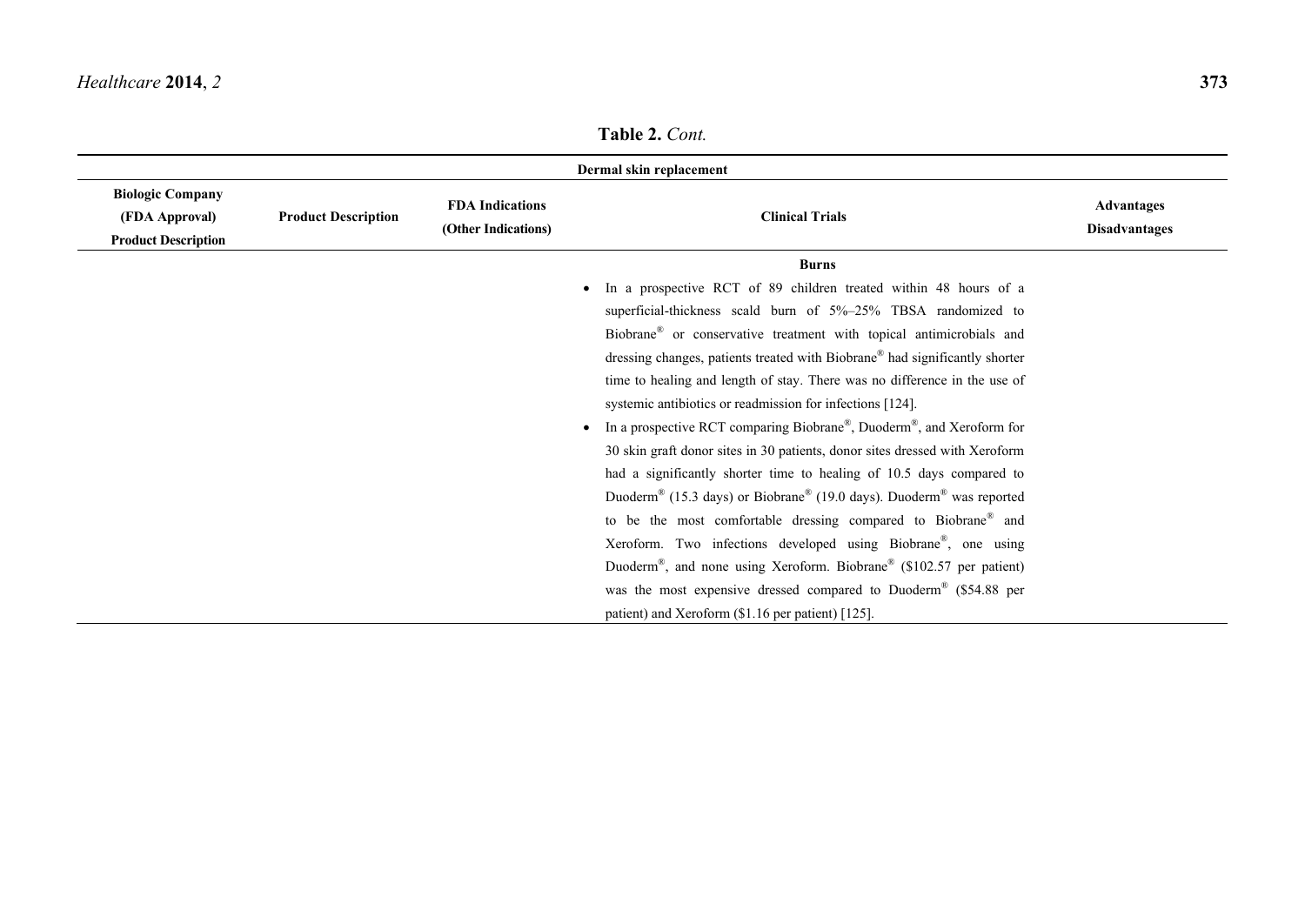**Table 2.** *Cont.*

|                                                                                                                                                                                                                  |                                                                                                                                                                                                                                                                                                                                                                                                                                                                                                                                                                                                                              |                                                                                                                                                                                                                                                                                                                                                                             | Dermal skin replacement                                                                                                                                                                                                                                                                                                                                                                                                                                                                                                                                                                                                                                                                                                                                                                                                                                                                                                                                                                                                                                                                                                                                                                                                                                                                                                                                                                                                                                                                                                                                                                                                                                                                                                                                                                                                                                                                                                                                                                                                                                     |                                                                                                                                                                                                                                                                                                                                                                                                                                                                                                                                                                                                                                               |
|------------------------------------------------------------------------------------------------------------------------------------------------------------------------------------------------------------------|------------------------------------------------------------------------------------------------------------------------------------------------------------------------------------------------------------------------------------------------------------------------------------------------------------------------------------------------------------------------------------------------------------------------------------------------------------------------------------------------------------------------------------------------------------------------------------------------------------------------------|-----------------------------------------------------------------------------------------------------------------------------------------------------------------------------------------------------------------------------------------------------------------------------------------------------------------------------------------------------------------------------|-------------------------------------------------------------------------------------------------------------------------------------------------------------------------------------------------------------------------------------------------------------------------------------------------------------------------------------------------------------------------------------------------------------------------------------------------------------------------------------------------------------------------------------------------------------------------------------------------------------------------------------------------------------------------------------------------------------------------------------------------------------------------------------------------------------------------------------------------------------------------------------------------------------------------------------------------------------------------------------------------------------------------------------------------------------------------------------------------------------------------------------------------------------------------------------------------------------------------------------------------------------------------------------------------------------------------------------------------------------------------------------------------------------------------------------------------------------------------------------------------------------------------------------------------------------------------------------------------------------------------------------------------------------------------------------------------------------------------------------------------------------------------------------------------------------------------------------------------------------------------------------------------------------------------------------------------------------------------------------------------------------------------------------------------------------|-----------------------------------------------------------------------------------------------------------------------------------------------------------------------------------------------------------------------------------------------------------------------------------------------------------------------------------------------------------------------------------------------------------------------------------------------------------------------------------------------------------------------------------------------------------------------------------------------------------------------------------------------|
| <b>Biologic Company</b><br>(FDA Approval)<br><b>Product Description</b>                                                                                                                                          | <b>Product Description</b>                                                                                                                                                                                                                                                                                                                                                                                                                                                                                                                                                                                                   | <b>FDA Indications</b><br>(Other Indications)                                                                                                                                                                                                                                                                                                                               | <b>Clinical Trials</b>                                                                                                                                                                                                                                                                                                                                                                                                                                                                                                                                                                                                                                                                                                                                                                                                                                                                                                                                                                                                                                                                                                                                                                                                                                                                                                                                                                                                                                                                                                                                                                                                                                                                                                                                                                                                                                                                                                                                                                                                                                      | <b>Advantages</b><br><b>Disadvantages</b>                                                                                                                                                                                                                                                                                                                                                                                                                                                                                                                                                                                                     |
| Integra <sup>®</sup> Dermal<br><b>Regeneration Template</b><br>(DRT)<br>Integra Lifesciences<br>Corporation<br>Plainsboro, Plainsboro, NJ,<br><b>USA</b> (1996)<br>Permanent skin substitute<br>Acellular matrix | bilayered extracellular<br>matrix of cross-linked<br>bovine type 1 collagen<br>and chondroitin-6-<br>sulfate<br>glycosaminoglycan<br>dermal<br>replacement [85,126],<br>with a thin silicone<br>backing which acts as a<br>temporary epidermal<br>substitute. The product<br>facilitates migration of<br>macrophages and<br>fibroblasts to initiate<br>angiogenesis from<br>dermal wound bed to<br>create granulation tissue<br>to support graft or local<br>tissue. Once the neo-<br>dermis is formed, the<br>silicone layer is<br>removed and the wound<br>is permanently closed<br>with a STSG on the<br>neo-dermis [91]. | pressure ulcers, venous<br>ulcers, diabetic ulcers,<br>chronic vascular ulcers,<br>surgical wounds (donor<br>sites/grafts, post-Moh's<br>surgery, post-laser<br>surgery, podiatric, wound<br>dehiscence), trauma<br>wounds (abrasions,<br>lacerations, second-<br>degree burns, and skin<br>tears) and draining<br>wounds (approved<br>through $510(k)$ process in<br>2002) | <b>Burns</b><br>In a multicenter prospective RCT, 106 patients with life-threatening burns<br>underwent excision and grafting. Mean burn size was $46.5\% \pm 15\%$ mean<br>TBSA. Epidermal donor sites healed 4 days sooner with Integra®<br>compared to autograft, allograft, and xenograft. There was less<br>hypertrophic scarring with Integra <sup>®</sup> [127].<br>Integra <sup>®</sup> was applied to surgically clean, freshly excised burn wounds in<br>216 burn patients at 13 burn facilities in the United States. The mean total<br>body surface area burned was 36.5%. Once the neo-dermis was generated,<br>a thin epidermal autograft was placed. The incidence of superficial<br>infection at Integra <sup>®</sup> sites was 13.2% and of invasive infection was $3.1\%$ .<br>The mean take rate of Integra <sup>®</sup> was 76.2% with a median of 95%. The<br>take rate of epidermal autograft was 87.5% with<br>mean<br>a median take rate of 98%. This study supported the evidence that Integra <sup>®</sup><br>is a safe and effective treatment in burn care [128].<br>In a prospective RCT comparing burn wounds treated with Integra®,<br>STSG, and the cellulose sponge Cellonex® in 10 adult patients, all<br>products demonstrated equal histological and immunohistological findings<br>and equal clinical appearance after one year [129].<br>In a RCT of 20 children with burn size ranging from 58% to 88%, there<br>were no significant differences between Integra® and control (autograft-<br>allograft application) in burn size, mortality, and length of stay. The<br>Integra <sup>®</sup> group had lower resting energy expenditure and increased levels<br>of serum constitutive proteins. The Integra <sup>®</sup> group also had increased bone<br>mineral content and density at 24 months and improved scarring<br>(vascularity, pigmentation, thickness) at 12 and 24 months [130]. This<br>study supported the use of Integra <sup>®</sup> for immediate wound coverage in<br>children with severe burns. | <b>Advantages</b><br>Immediate permanent skin<br>substitute<br>One of the most widely<br>accepted synthetic skin<br>substitutes<br>Median take of 85%<br>Two stage procedure<br>requiring a minimum of 3<br>weeks between the<br>application of Integra <sup>®</sup> and<br>STSG [131]<br>More aesthetic compared<br>to autograft<br>Safe, effective, and widely<br>utilized for burn<br>reconstruction [128,132]<br>Integra Flowable Wound<br>Matrix <sup>®</sup> approved through<br>$510(k)$ process in 2007<br><b>Disadvantages</b><br>Complete wound excision<br>High risk of infection and<br>graft loss since it is<br>avascular [133] |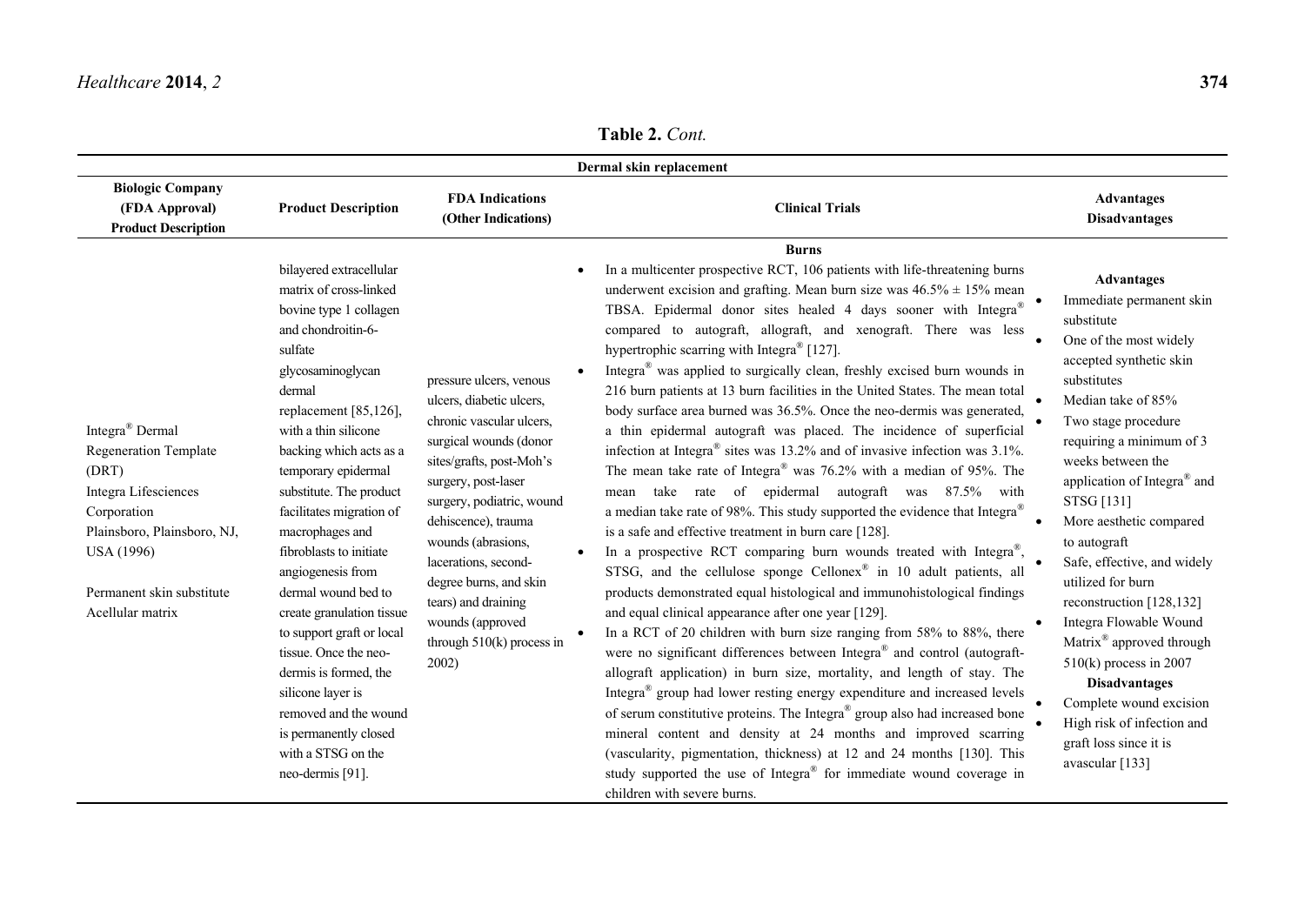# **Table 2.** *Cont.*

| <b>Biologic Company</b>                      |                            |                                               | Dermal skin replacement                                                                |                                           |
|----------------------------------------------|----------------------------|-----------------------------------------------|----------------------------------------------------------------------------------------|-------------------------------------------|
| (FDA Approval)<br><b>Product Description</b> | <b>Product Description</b> | <b>FDA Indications</b><br>(Other Indications) | <b>Clinical Trials</b>                                                                 | <b>Advantages</b><br><b>Disadvantages</b> |
|                                              |                            |                                               | <b>DFUs</b>                                                                            |                                           |
|                                              |                            |                                               | Prospective study of patients with diabetic, non-infected plantar foot                 |                                           |
|                                              |                            |                                               | ulcers treated with Integra® demonstrated complete wound closure in 7/10               |                                           |
|                                              |                            | Post-excisional treatment                     | patients by week 12 with no recurrent ulcers at follow-up [135].                       |                                           |
|                                              |                            | of life threatening full                      | A retrospective case studies review of five patients with DFUs with                    |                                           |
|                                              |                            | thickness or deep partial                     | extensive soft tissue deficits and exposed bone and tendon treated with                |                                           |
|                                              |                            | thickness burn                                | Integra <sup>®</sup> followed by STSG demonstrated complete wound healing despite      |                                           |
|                                              |                            | injuries [134] where                          | the failure of two grafts. No infections occured and all patients resumed              |                                           |
|                                              |                            | autograft is not available                    | ambulation [136].                                                                      |                                           |
|                                              |                            | at the time of excision or                    | Wounds                                                                                 |                                           |
|                                              |                            | not desirable due to the                      | In a retrospective study of 127 contracture releases with the application of           |                                           |
|                                              |                            | condition of the patient                      | Integra <sup>®</sup> followed by epidermal autograft, 76% of the release sites, range  |                                           |
|                                              |                            | (approved $2001$ );                           | of motion and function were rated as significantly improved or maximally               |                                           |
|                                              |                            | reconstruction of scar                        | improved by physicians at a mean post-operative follow-up period of 11.4               |                                           |
|                                              |                            | contractures when other                       | months. Patients expressed satisfaction with the results at 82% of sites. No           |                                           |
|                                              |                            | therapies have failed or                      | recurrence of contracture was observed at 75% of the sites. Integra <sup>®</sup>       |                                           |
|                                              |                            | when donor sites for                          | offered functional and aesthetic benefits similar to full-thickness grafts             |                                           |
|                                              |                            | repair are not sufficient or                  | without the associated donor site morbidity [137].                                     |                                           |
|                                              |                            | desirable due to the<br>$\bullet$             | Twelve patients with large wounds were randomly divided into treatment                 |                                           |
|                                              |                            | condition of the patient;                     | with fibrin-glue anchored Integra® and postoperative negative-pressure                 |                                           |
|                                              |                            | chronic lower extremity                       | therapy or conventional treatment. The take rate was significantly higher              |                                           |
|                                              |                            | ulcers [91,92]                                | in the experimental treatment group (98% $\pm$ 2%) compared to the                     |                                           |
|                                              |                            |                                               | conventional group (78% $\pm$ 8%). The mean time from Integra <sup>®</sup> application |                                           |
|                                              |                            | (soft tissue defects)                         | to allograft was significantly shorter in the experimental group $(10 \pm 1$ days)     |                                           |
|                                              |                            |                                               | compared to the conventional treatment group ( $24 \pm 3$ days), which also            |                                           |
|                                              |                            |                                               | resulted in shorter length of stay and potentially decreased risks of                  |                                           |
|                                              |                            |                                               | complications such as infection or thrombosis [138].                                   |                                           |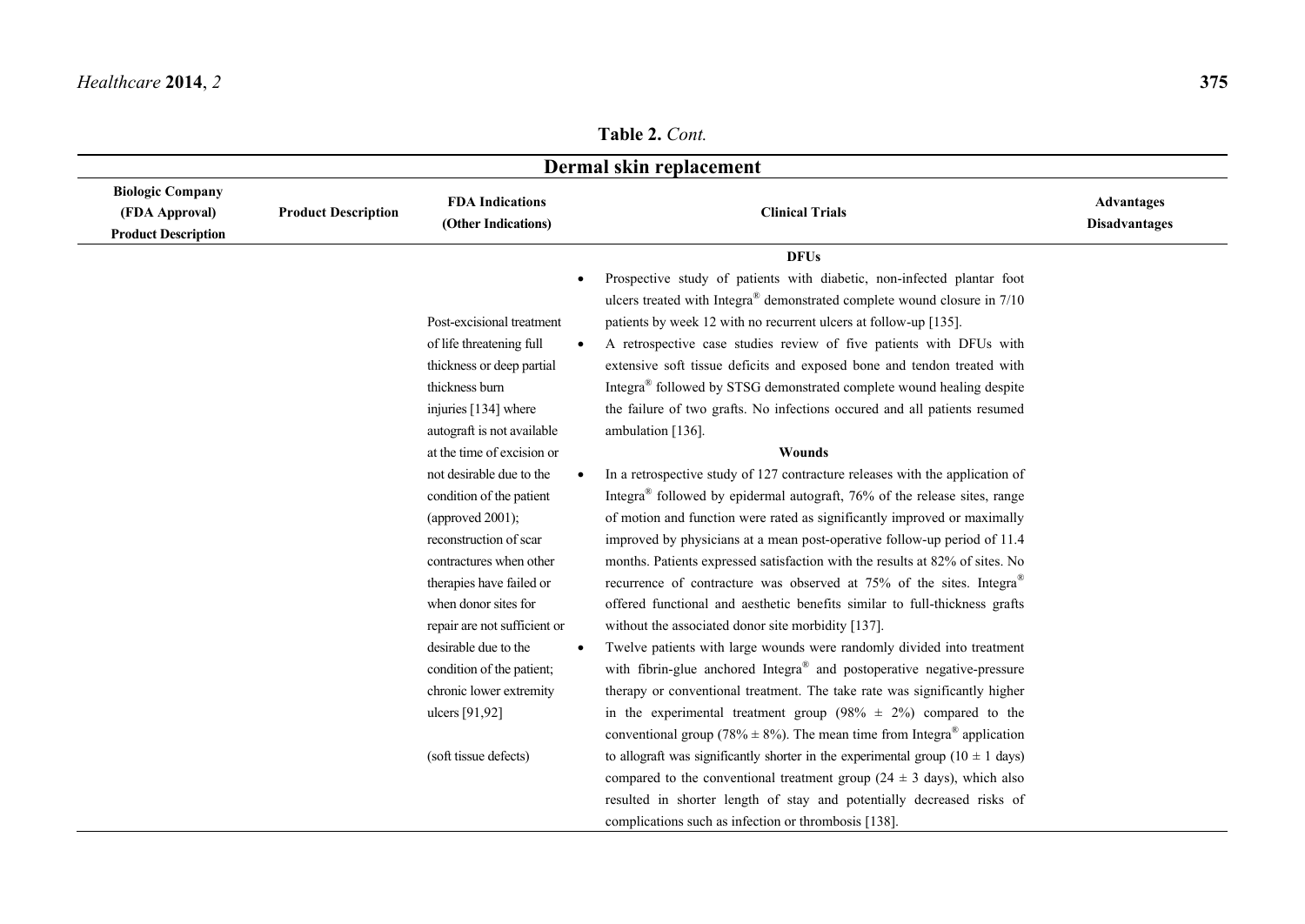| <b>Biologic Company</b><br>(FDA Approval)<br><b>Product Description</b>                                                                                         | <b>Product Description</b>                                                                                                                                                                                                    | <b>FDA Indications</b><br>(Other Indications)                                                                                                                                                                                  | Dermal skin replacement<br><b>Clinical Trials</b>                                                                                                                                                                                                                                                                                                                                                                                                                                                                                                                                                                                                                                                                                                                                                                    | <b>Advantages</b><br><b>Disadvantages</b>                                                                                                                                                                                     |
|-----------------------------------------------------------------------------------------------------------------------------------------------------------------|-------------------------------------------------------------------------------------------------------------------------------------------------------------------------------------------------------------------------------|--------------------------------------------------------------------------------------------------------------------------------------------------------------------------------------------------------------------------------|----------------------------------------------------------------------------------------------------------------------------------------------------------------------------------------------------------------------------------------------------------------------------------------------------------------------------------------------------------------------------------------------------------------------------------------------------------------------------------------------------------------------------------------------------------------------------------------------------------------------------------------------------------------------------------------------------------------------------------------------------------------------------------------------------------------------|-------------------------------------------------------------------------------------------------------------------------------------------------------------------------------------------------------------------------------|
|                                                                                                                                                                 |                                                                                                                                                                                                                               |                                                                                                                                                                                                                                | Wounds<br>With the use of dressings and STSG, Integra <sup>®</sup> has been used to achieve<br>functional and aesthetic coverage in the management of traumatic wounds<br>of the hand with osseous, joint, or tendon exposure [139].<br>In a study of 31 patients who underwent Integra <sup>®</sup> grafting for<br>reconstructive surgery, complications such as silicone detachment, failure<br>of the graft, and hematoma were observed in nine [131].                                                                                                                                                                                                                                                                                                                                                           |                                                                                                                                                                                                                               |
|                                                                                                                                                                 |                                                                                                                                                                                                                               |                                                                                                                                                                                                                                | <b>Epidermal/Dermal Skin Replacements (Full-Thickness)</b>                                                                                                                                                                                                                                                                                                                                                                                                                                                                                                                                                                                                                                                                                                                                                           |                                                                                                                                                                                                                               |
| <b>Biologic Company</b><br>(FDA Approval)<br><b>Product Description</b>                                                                                         | <b>Product Description</b>                                                                                                                                                                                                    | <b>FDA</b> Indications<br>(Other Indications)                                                                                                                                                                                  | <b>Clinical Trials</b>                                                                                                                                                                                                                                                                                                                                                                                                                                                                                                                                                                                                                                                                                                                                                                                               | <b>Advantages</b><br><b>Disadvantages</b>                                                                                                                                                                                     |
| Apligraf <sup>®</sup> /<br>Graftskin®<br>Organogenesis, Canton, MA,<br>USA (1998, 2001)<br>Permanent skin substitute<br>Living Cell Therapy<br>Composite matrix | cornified epidermal<br>allogeneic keratinocytes<br>derived from neonatal<br>foreskin cultured on a type<br>I bovine collagen gel<br>seeded with living<br>neonatal allogeneic human<br>fibroblasts in dermal<br>matrix $[91]$ | Chronic partial and full<br>thickness venous stasis<br>ulcers and full thickness<br>diabetic foot ulcers [140]<br>(epidermolysis<br>bullosa [141], recurrent<br>hernia repair, pressure<br>sores, burn<br>reconstruction) [92] | <b>Venous Leg Ulcers</b><br>A Cochrane Review concluded that a bilayer artificial skin used in<br>conjunction with compression bandaging increases venous ulcer healing •<br>compared with a simple dressing plus compression [142].<br>In a prospective multicenter RCT of 240 patients with hard-to-heal chronic •<br>wounds ( $>1$ year) receiving either intervention with Graftskin <sup>®</sup> plus<br>compression or compression alone, treatment with Graftskin <sup>®</sup> with<br>compression was significantly more effective than compression therapy<br>alone in achieving complete wound closure at 8 weeks (32% vs. 10%) and $\bullet$<br>significantly more effective at 24 weeks (47% vs. 19%) [143]. A previously<br>conducted prospective RCT by the same group revealed similar results [144]. | <b>Advantages</b><br>Small wounds require one<br>application<br>Improved cosmetic (scar<br>tissue, pigmentation, texture)<br>and functional outcomes in<br>chronic wounds [145]<br>Primary role in treating<br>chronic ulcers |

**Table 2.** *Cont*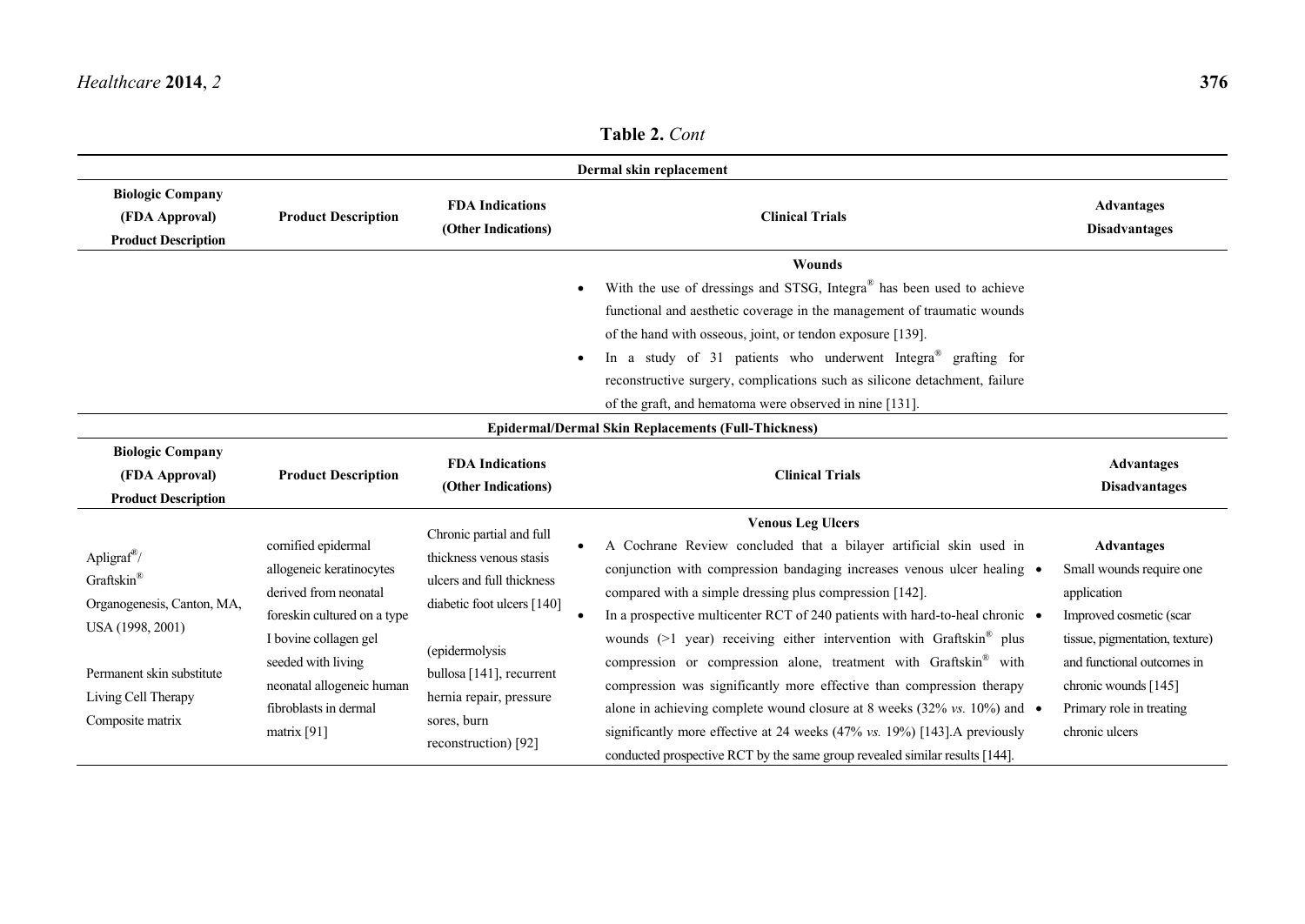**Table 2.** *Cont.*

|                                                                         | <b>Epidermal/Dermal Skin Replacements (Full-Thickness)</b> |                                               |                                                                                                              |                                           |  |
|-------------------------------------------------------------------------|------------------------------------------------------------|-----------------------------------------------|--------------------------------------------------------------------------------------------------------------|-------------------------------------------|--|
| <b>Biologic Company</b><br>(FDA Approval)<br><b>Product Description</b> | <b>Product Description</b>                                 | <b>FDA</b> Indications<br>(Other Indications) | <b>Clinical Trials</b>                                                                                       | <b>Advantages</b><br><b>Disadvantages</b> |  |
|                                                                         |                                                            |                                               | <b>Burns</b>                                                                                                 |                                           |  |
|                                                                         |                                                            |                                               | In a multicenter RCT of 38 patients with STSG wounds, Apligraf <sup>®</sup> was                              | <b>Disadvantages</b>                      |  |
|                                                                         |                                                            |                                               | placed over meshed autograft while control sites were treated with meshed •                                  | Large wounds may require                  |  |
|                                                                         |                                                            |                                               | autograft covered with no biologic dressing or meshed allograft. There                                       | multiple applications                     |  |
|                                                                         |                                                            |                                               | was no difference in the percent take of meshed split thickness autograft •                                  | 5 day shelf life [91]                     |  |
|                                                                         |                                                            |                                               | with or without Apligraf <sup>®</sup> . The Apligraf <sup>®</sup> group demonstrated significantly $\bullet$ | Expensive                                 |  |
|                                                                         |                                                            |                                               | improved vascularity, pigmentation, wound height and Vancouver burn •                                        | Potential for viral transmission;         |  |
|                                                                         |                                                            |                                               | scar scores, demonstrating a cosmetic and functional advantage of                                            | mothers blood and donor's                 |  |
|                                                                         |                                                            |                                               | Apligraf <sup>®</sup> compared to controls [145].                                                            | cells screened; cell banks                |  |
|                                                                         |                                                            |                                               | Donor site healing                                                                                           | screened for product safety               |  |
|                                                                         |                                                            |                                               | A RCT of 60 skin donor sites treated with meshed autograft, meshed .<br>$\bullet$                            | Consider ethics with use of               |  |
|                                                                         |                                                            |                                               | Apligraf <sup>®</sup> , or polyurethane film dressing was conducted. The healing time                        | biological material: bovine               |  |
|                                                                         |                                                            |                                               | with Apligraf <sup>®</sup> (7.6 days) was significantly shorter than with polyurethane                       | collagen (Hindus, Buddhists;              |  |
|                                                                         |                                                            |                                               | film dressing.                                                                                               | vegetarians); derived from                |  |
|                                                                         |                                                            |                                               | In a multicenter RCT of 10 patients treated with Apligraf®, Apligraf®                                        | foreskin (Quakers) [147]                  |  |
|                                                                         |                                                            |                                               | dermis-only, and polyure than efilm for acute STSG donor sites, there were                                   | <b>Contraindications</b>                  |  |
|                                                                         |                                                            |                                               | no differences among the treatment modalities in establishing basement •                                     | Infected wounds                           |  |
|                                                                         |                                                            |                                               | membrane at 4 weeks and there were no differences in other secondary •                                       | Allergy to bovine collagen                |  |
|                                                                         |                                                            |                                               | outcomes $[146]$ .                                                                                           |                                           |  |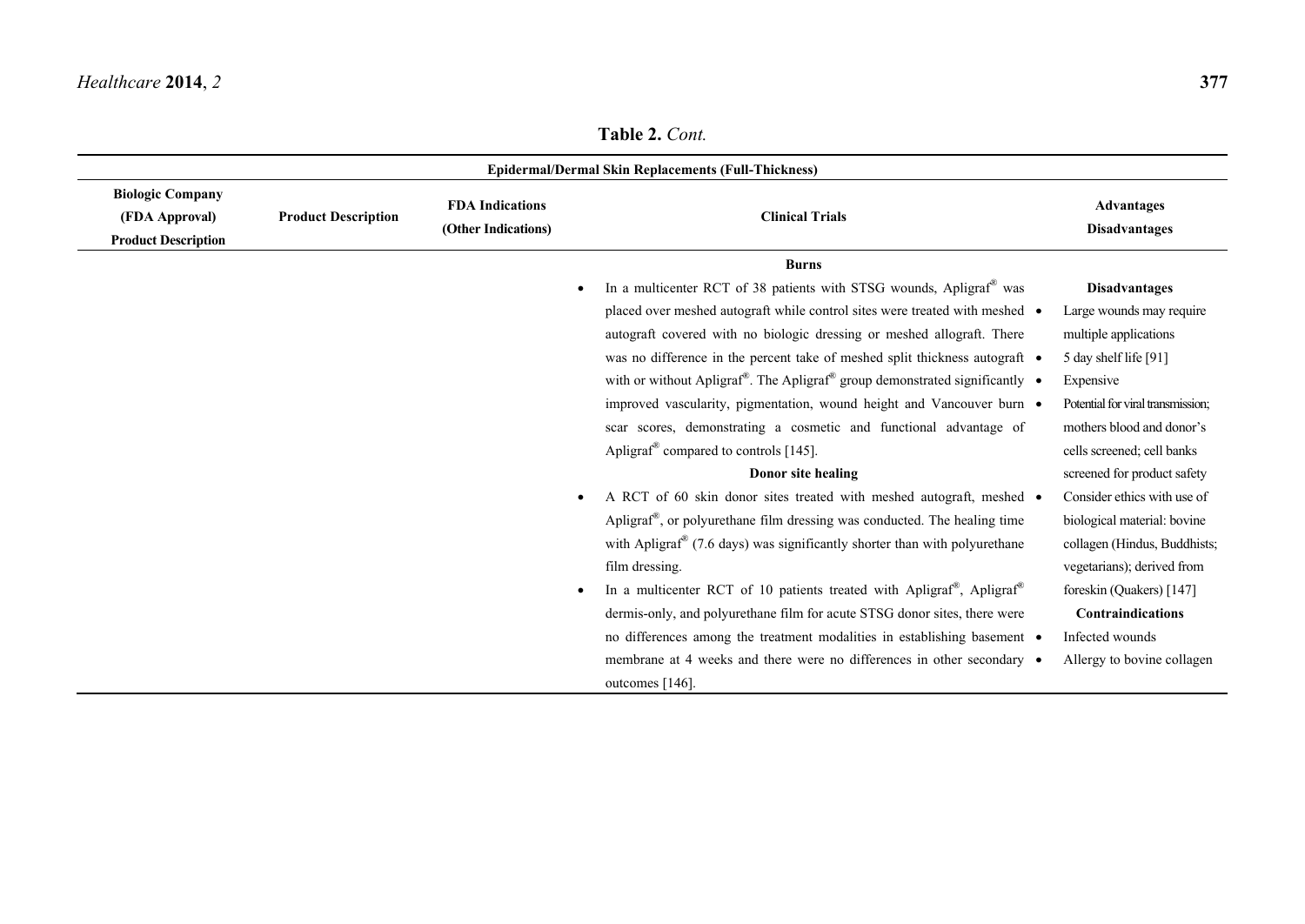**Table 2.** *Cont.*

|                                                                         | <b>Epidermal/Dermal Skin Replacements (Full-Thickness)</b> |                                               |                                                                                                                                                                                                                                                                                                                                                                                                                                                                                                                                                                                                                                                                                                                                                                                                                                                                                                                                                                                                                                                                                                                                                                                                                                                                                                                                                                                                                                                                                                                                                                                                                                                                                                                                                                                                                                                                                                                                                                                                                                                                         |                                           |  |
|-------------------------------------------------------------------------|------------------------------------------------------------|-----------------------------------------------|-------------------------------------------------------------------------------------------------------------------------------------------------------------------------------------------------------------------------------------------------------------------------------------------------------------------------------------------------------------------------------------------------------------------------------------------------------------------------------------------------------------------------------------------------------------------------------------------------------------------------------------------------------------------------------------------------------------------------------------------------------------------------------------------------------------------------------------------------------------------------------------------------------------------------------------------------------------------------------------------------------------------------------------------------------------------------------------------------------------------------------------------------------------------------------------------------------------------------------------------------------------------------------------------------------------------------------------------------------------------------------------------------------------------------------------------------------------------------------------------------------------------------------------------------------------------------------------------------------------------------------------------------------------------------------------------------------------------------------------------------------------------------------------------------------------------------------------------------------------------------------------------------------------------------------------------------------------------------------------------------------------------------------------------------------------------------|-------------------------------------------|--|
| <b>Biologic Company</b><br>(FDA Approval)<br><b>Product Description</b> | <b>Product Description</b>                                 | <b>FDA</b> Indications<br>(Other Indications) | <b>Clinical Trials</b>                                                                                                                                                                                                                                                                                                                                                                                                                                                                                                                                                                                                                                                                                                                                                                                                                                                                                                                                                                                                                                                                                                                                                                                                                                                                                                                                                                                                                                                                                                                                                                                                                                                                                                                                                                                                                                                                                                                                                                                                                                                  | <b>Advantages</b><br><b>Disadvantages</b> |  |
|                                                                         |                                                            |                                               | <b>DFUs</b><br>In a multicenter RCT of 72 patients comparing Apligraf® and standard therapy<br>$\bullet$<br>versus standard therapy alone in the treatment of DFUs, there was a<br>significantly shorter time to complete wound closure in the Apligraf <sup>®</sup> group<br>51.5% (17/33) compared to with standard treatment with international<br>guidelines 26.3% (10/38) at 12 weeks [148].<br>In a prospective multicenter RCT of 208 patients randomly assigned to ulcer<br>treatment with Graftskin® or saline-moistened gauze (control), 63/112 (56%)<br>of Graftskin <sup>®</sup> patients achieved complete wound healing compared to 36/96<br>(38%) in the control at 12 weeks and this result was statistically significant.<br>Kaplan-Meier curve to complete closure was also significantly lower for<br>Graftskin <sup>®</sup> (65 days) compared to control (90 days). Osteomyelitis and lower-<br>limb amputations were less frequent in the Graftskin <sup>®</sup> group [149].<br>Treatment with Apligraft <sup>®</sup> plus good wound care for DFUs results in 12%<br>reduction in costs during first year of treatment compared to good wound care<br>alone [150].<br><b>Wounds</b><br>In a prospective RCT of 31 patients requiring full-thickness surgical excision<br>for non-melanoma skin cancer, patients were randomized to receive a single<br>application of Apligraf <sup>®</sup> or to heal by secondary intention. Apligraf <sup>®</sup> reduced<br>post-operative pain in this setting, but it was not determined whether it could<br>decrease healing time or result in better aesthetic outcomes [151].<br>In a prospective controlled clinical trial, 48 deep dermal wounds were<br>created and Apligraf®, STSG, or dressing was applied. Apligraf®<br>demonstrated more cellular infiltrate but less vascularization compared to<br>controls. Apligraf <sup>®</sup> demonstrated survival of allogeneic cells in acute<br>wounds for up to six weeks and was recommended for the management of<br>acute surgical wounds [152]. |                                           |  |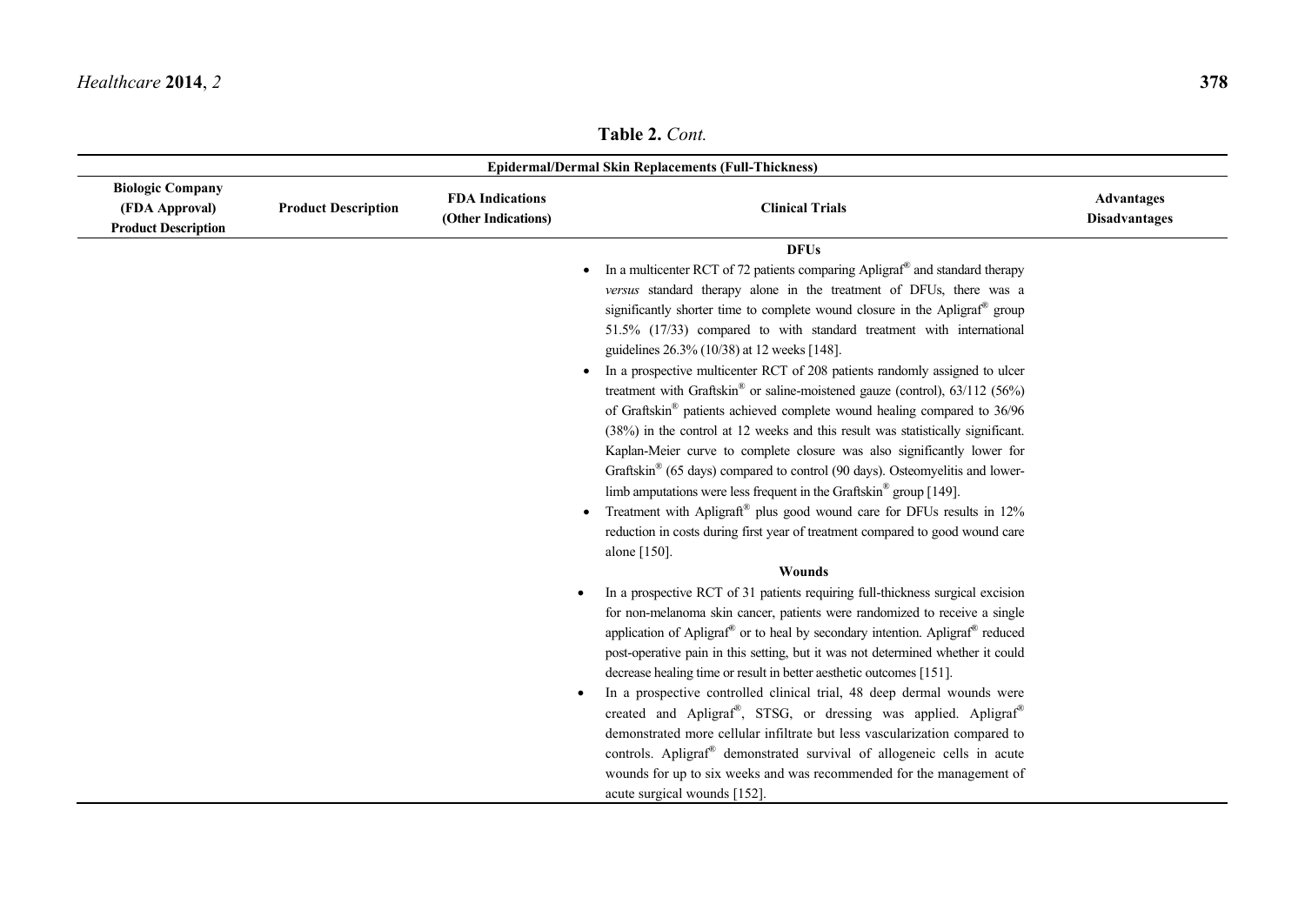**Table 2.** *Cont.*

|                                                                                                                                                                                                                                      |                                                                                                                                                                                                                                           | <b>Epidermal/Dermal Skin Replacements (Full-Thickness)</b>                                                                                                                                                                                                                                                                                                                                        |                                                                                                                                                                                                                                                                                                                                                                                                                                                |                                                                                                                                                                                                                                                                                               |
|--------------------------------------------------------------------------------------------------------------------------------------------------------------------------------------------------------------------------------------|-------------------------------------------------------------------------------------------------------------------------------------------------------------------------------------------------------------------------------------------|---------------------------------------------------------------------------------------------------------------------------------------------------------------------------------------------------------------------------------------------------------------------------------------------------------------------------------------------------------------------------------------------------|------------------------------------------------------------------------------------------------------------------------------------------------------------------------------------------------------------------------------------------------------------------------------------------------------------------------------------------------------------------------------------------------------------------------------------------------|-----------------------------------------------------------------------------------------------------------------------------------------------------------------------------------------------------------------------------------------------------------------------------------------------|
| <b>Biologic Company</b><br>(FDA Approval)<br><b>Product Description</b>                                                                                                                                                              | <b>Product Description</b>                                                                                                                                                                                                                | <b>FDA</b> Indications<br>(Other Indications)                                                                                                                                                                                                                                                                                                                                                     | <b>Clinical Trials</b>                                                                                                                                                                                                                                                                                                                                                                                                                         | <b>Advantages</b><br><b>Disadvantages</b>                                                                                                                                                                                                                                                     |
| OrCe <sup>1</sup><br>Forticell Bioscience,<br>New York City, NY,<br><b>USA</b> (1998)<br>Living Cell Therapy<br>Composite matrix                                                                                                     | neonatal foreskin derived<br>keratinocytes and dermal<br>fibroblasts cultured in separate<br>layers into a type I bovine<br>collagen porous sponge [85].<br>During healing, autologous<br>skin cells replace the cells in<br>the product. | Approved for HDE in 2001 for use in patients<br>with dystrophic epidermolysis bullosa<br>undergoing hand reconstruction surgery to<br>close and heal wounds created by surgery,<br>including donor sites; PMA approval for<br>autograft donor sites in burn patients (overlay<br>on split thickness skin grafts to improve<br>cosmesis and function) [92]<br>(chronic diabetic and venous wounds) | A randomized matched pairs study<br>$\bullet$<br>comparing treatment of split-thickness donor<br>site wounds with OrCel® or Biobrane-L®<br>revealed that scarring and healing times for<br>sites treated with OrCel® were significantly<br>shorter than for sites treated with<br>Biobrane-L® [153].                                                                                                                                           | <b>Advantages</b><br>9 month shelf life<br><b>Disadvantages</b><br>Cryopreserved<br>$\bullet$<br>Cannot be used in infected<br>wounds, in patients who are<br>allergic to any animal<br>products, or in patients<br>allergic to penicillin,<br>gentamycin, streptomycin, or<br>amphotericin B |
| GraftJacket®<br>Wright Medical<br>Technology, Inc.,<br>Arlington, TX, USA,<br>licensed by KCI<br>USA, Inc., San<br>Antonio, TX, USA<br>Permanent skin<br>substitute<br>Human skin allograft<br>derived from donated<br>human cadaver | micronized acellular human<br>dermis with a dermal matrix<br>and intact basement<br>membrane to facilitate<br>ingrowth of blood vessels                                                                                                   | (deep and superficial wounds, sinus tract<br>wounds, tendon repair, such as rotator cuff<br>repair) [154]<br>not subject to FDA pre-notification approval as<br>it is a human cell or tissue based product                                                                                                                                                                                        | <b>DFUs</b><br>Multicenter, retrospective study in the<br>$\bullet$<br>treatment of 100 chronic, full thickness<br>wounds of the lower extremity in 75<br>diabetic patients revealed a 91% healing rate<br>and suggested its use in the treatment of<br>complex lower extremity wounds. No<br>significant differences were observed for<br>matrix incorporation or complete healing.<br>Mean time to complete healing was 13.8<br>weeks [155]. | <b>Advantages</b><br>$\bullet$ 2 year shelf life<br>Pre-meshed for clinical<br>application<br>Single application<br>$\bullet$<br>Utilized in both deep and<br>$\bullet$<br>superficial wound healing<br><b>Disadvantages</b><br>• Cryopreserved                                               |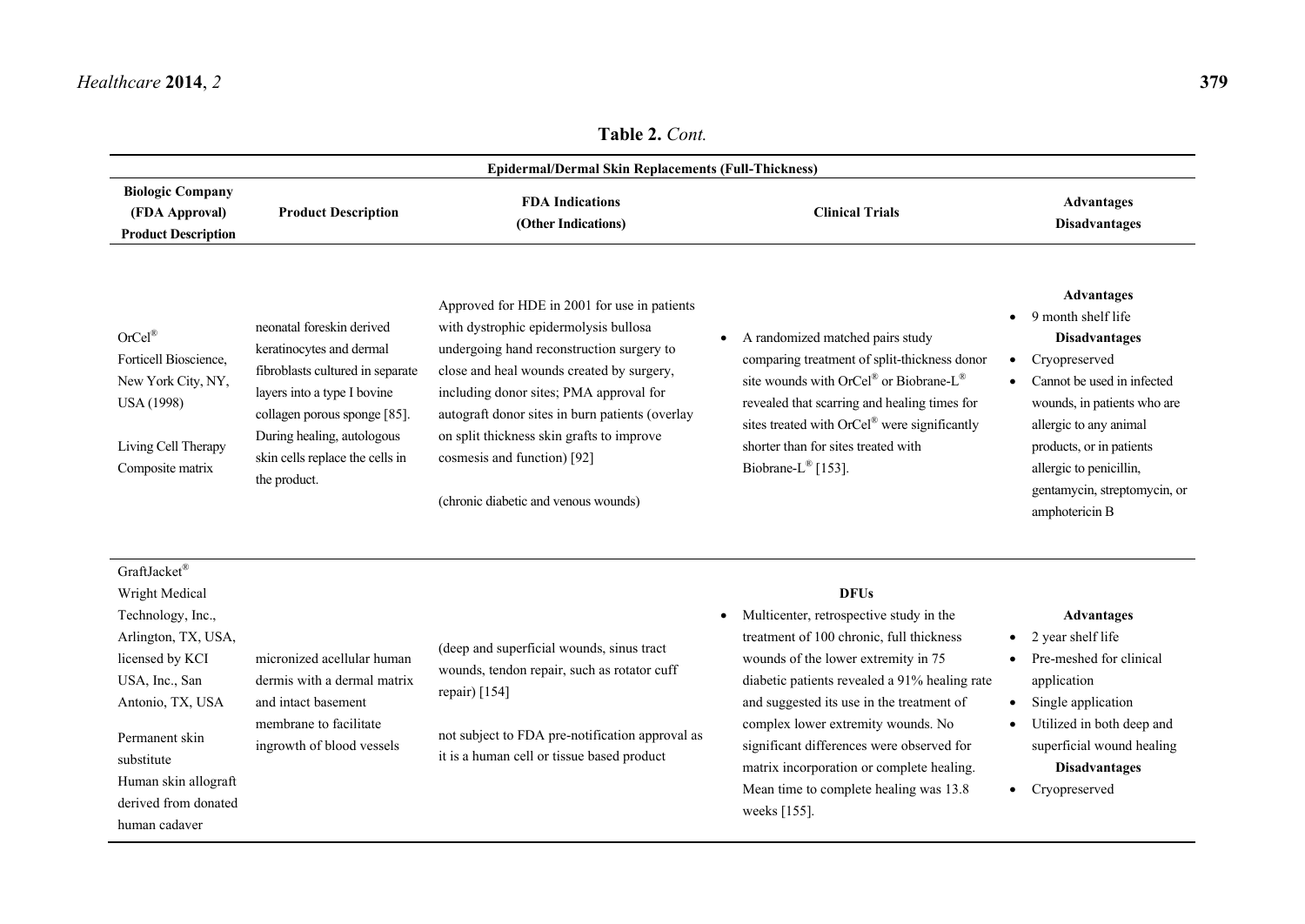**Table 2.** *Cont.*

|                                                                         | <b>Epidermal/Dermal Skin Replacements (Full-Thickness)</b> |                                               |                                                                                                                                                                                                                                                                                                                                                                                                                                                                                                                                                                                                                                                                                                                                                                                                                                                                                                                                                                                                                                                                                                                                                                                                                                                                                                                                                                                                                                                                                                                                                                                                                                                                                                                                  |                                           |  |
|-------------------------------------------------------------------------|------------------------------------------------------------|-----------------------------------------------|----------------------------------------------------------------------------------------------------------------------------------------------------------------------------------------------------------------------------------------------------------------------------------------------------------------------------------------------------------------------------------------------------------------------------------------------------------------------------------------------------------------------------------------------------------------------------------------------------------------------------------------------------------------------------------------------------------------------------------------------------------------------------------------------------------------------------------------------------------------------------------------------------------------------------------------------------------------------------------------------------------------------------------------------------------------------------------------------------------------------------------------------------------------------------------------------------------------------------------------------------------------------------------------------------------------------------------------------------------------------------------------------------------------------------------------------------------------------------------------------------------------------------------------------------------------------------------------------------------------------------------------------------------------------------------------------------------------------------------|-------------------------------------------|--|
| <b>Biologic Company</b><br>(FDA Approval)<br><b>Product Description</b> | <b>Product Description</b>                                 | <b>FDA</b> Indications<br>(Other Indications) | <b>Clinical Trials</b>                                                                                                                                                                                                                                                                                                                                                                                                                                                                                                                                                                                                                                                                                                                                                                                                                                                                                                                                                                                                                                                                                                                                                                                                                                                                                                                                                                                                                                                                                                                                                                                                                                                                                                           | <b>Advantages</b><br><b>Disadvantages</b> |  |
|                                                                         |                                                            |                                               | <b>DFUs</b><br>In a prospective multicenter RCT comparing GraftJacket® with standard of<br>care therapies for the treatment of DFUs in 86 patients for 12 weeks, the<br>proportion of completely healed ulcers between the groups was<br>statistically significant. The odds of healing in the study group were 2.7<br>times higher than in the control group. The odds of healing were 2.0 times<br>higher in the study group than in the control group when adjusted for ulcer<br>size at presentation [156].<br>A prospective randomized study evaluating diabetic patients with lower<br>extremity wounds demonstrated that patients treated with GraftJacket® healed<br>significantly faster than those with conventional treatment at 1 month [157].<br>A prospective single center RCT comparing intervention (sharp debridement<br>+ GraftJacket® + mineral oil-soaked compression dressing) to control (wound<br>gel with gauze dressing) for the treatment of full-thickness chronic non-healing<br>lower extremity wounds in 28 diabetic patients revealed that at 16 weeks,<br>12/14 patients treated with GraftJacket® had complete wound closure<br>compared to 4/14 patients in the control group. Significant differences were<br>observed for wound depth, volume, and area [158].<br>In a prospective, randomized single blind pilot study of 40 patients with<br>debrided diabetic lower extremity wounds, GraftJacket® was compared to the<br>hydrogel wound dressing Curasol®. At 4 weeks, there was a significant<br>reduction in the ulcer size in the GraftJacket® group compared to debridement<br>only. At 12 weeks, 85% of the patients with GraftJacket® healed compared to<br>5% of controls [157]. |                                           |  |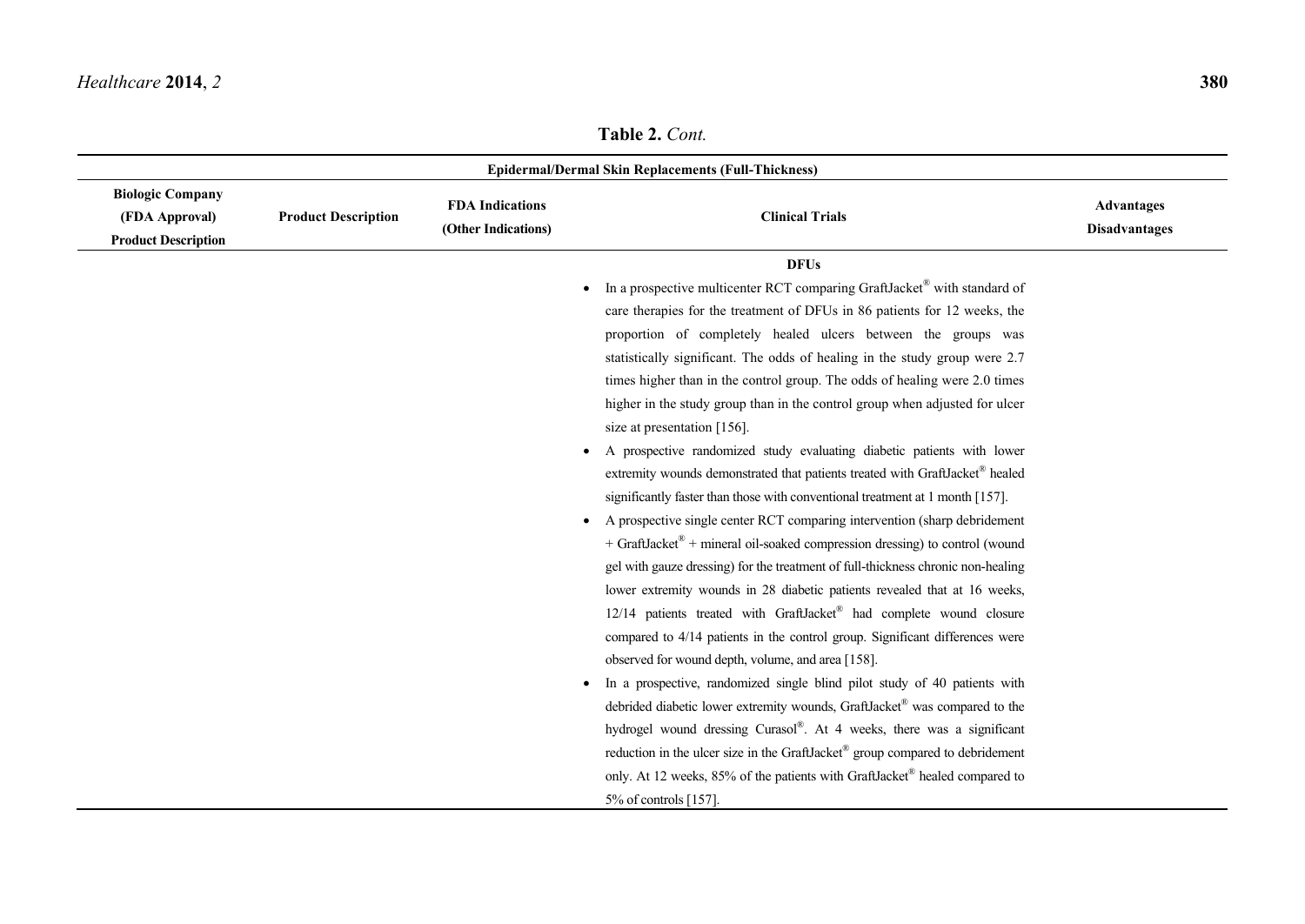|                                                                                                  |                                                                                     |                                                                      | <b>Epidermal/Dermal Skin Replacements (Full-Thickness)</b>                                                                                                                                                                                                                                                                                                                                                                                                                                                                                                                                                                                                                                                                                                   |                                                                                                                                                                                                         |
|--------------------------------------------------------------------------------------------------|-------------------------------------------------------------------------------------|----------------------------------------------------------------------|--------------------------------------------------------------------------------------------------------------------------------------------------------------------------------------------------------------------------------------------------------------------------------------------------------------------------------------------------------------------------------------------------------------------------------------------------------------------------------------------------------------------------------------------------------------------------------------------------------------------------------------------------------------------------------------------------------------------------------------------------------------|---------------------------------------------------------------------------------------------------------------------------------------------------------------------------------------------------------|
| <b>Biologic Company</b><br>(FDA Approval)<br><b>Product Description</b>                          | <b>Product Description</b>                                                          | <b>FDA Indications</b><br>(Other Indications)                        | <b>Clinical Trials</b>                                                                                                                                                                                                                                                                                                                                                                                                                                                                                                                                                                                                                                                                                                                                       | <b>Advantages</b><br><b>Disadvantages</b>                                                                                                                                                               |
|                                                                                                  |                                                                                     |                                                                      | <b>DFUs</b>                                                                                                                                                                                                                                                                                                                                                                                                                                                                                                                                                                                                                                                                                                                                                  |                                                                                                                                                                                                         |
|                                                                                                  |                                                                                     |                                                                      | A retrospective multicenter series in 12 patients with DFUs and complex,<br>$\bullet$<br>deep, irregularly-shaped, tunneling sinus tracts treated with GraftJacket<br>Xpress Scaffold <sup>®</sup> (a micronized, decellularized flowable soft tissue scaffold<br>that can be delivered through a syringe into the wound cavity) demonstrated<br>complete healing in 10/12 patients at 12 weeks [159].<br>In a prospective case series of 17 patients with debrided, non-infected,<br>$\bullet$<br>non-ischemic, neuropathic DFUs treated with a single application of<br>GraftJacket® with weekly silicone dressing changes, 82.5% of wounds had<br>complete re-epithelialization in 20 weeks, with a mean time to healing of<br>$8.9 \pm 2.7$ weeks [160]. |                                                                                                                                                                                                         |
| PermaDerm <sup>®</sup><br>Regenicin, Inc., Little Falls,<br>NJ, USA<br>Permanent skin substitute | autologous keratinocytes<br>and fibroblasts cultured on<br>bovine collagen scaffold | Orphan status approval as<br>a permanent skin<br>substitute in burns | No clinical trials available.                                                                                                                                                                                                                                                                                                                                                                                                                                                                                                                                                                                                                                                                                                                                | <b>Advantages</b><br>No risk of rejection<br>$\bullet$<br>Permanent substitute for<br>massive burn injury<br><b>Disadvantages</b><br>No clinical trials or long-<br>$\bullet$<br>term studies available |

**Table 2.** *Cont.*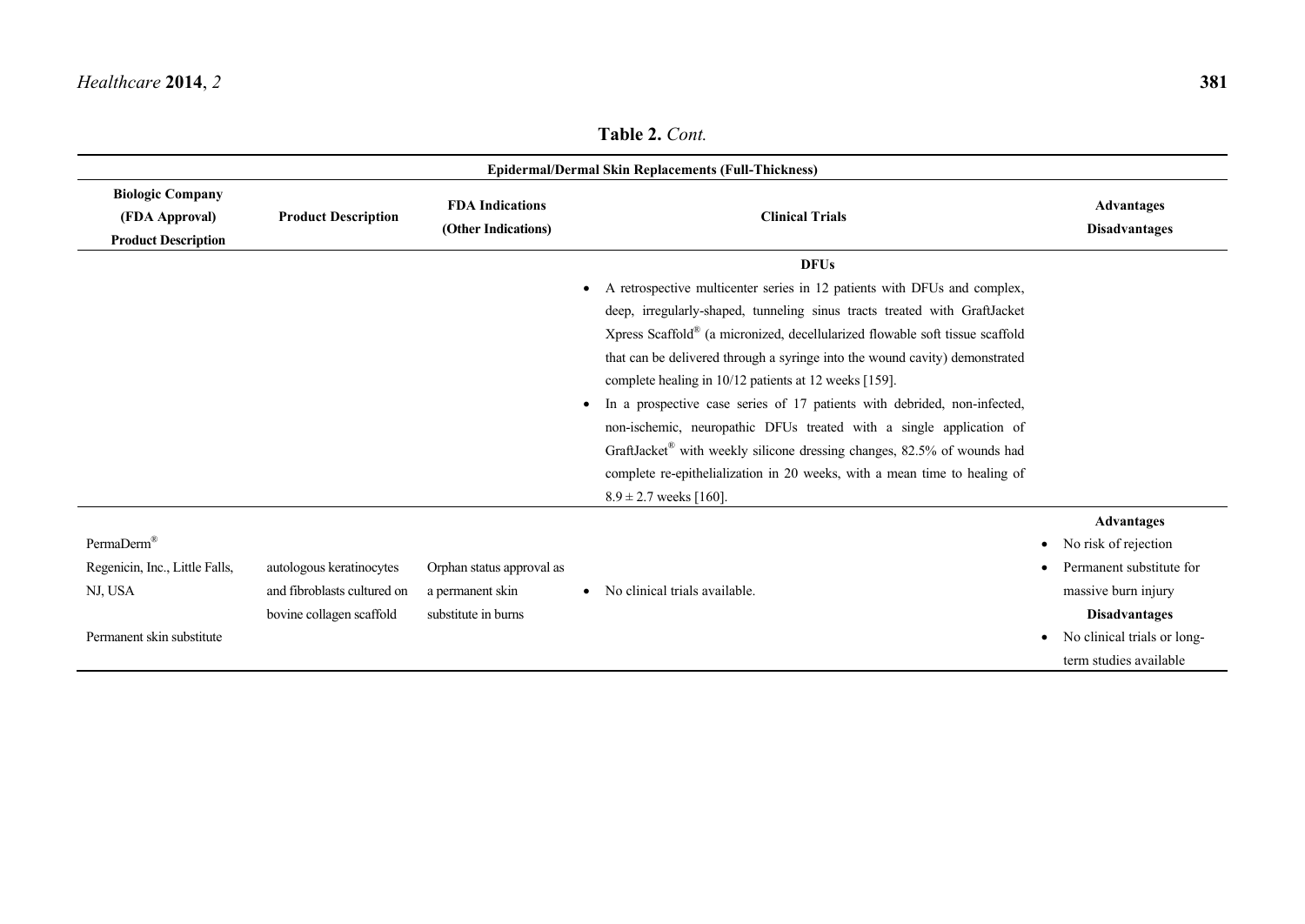Dermal skin replacements provide greater stability to the wound and prevent the wound from contracting. Transcyte® (Shire Regenerative Medicine, Inc., San Diego, California, USA; Smith & Nephew, Inc., Largo, FL, USA) is composed of human allogeneic fibroblasts from neonatal foreskin seeded onto silicone covered bioabsorbable nylon mesh scaffold and cultured *ex vivo* for 4–6 weeks [85]. Transcyte<sup>®</sup> is often used as a non-living, temporary wound covering for partial- and full-thickness burns after excision [161]. A derivative of Transcyte® is Dermagraft<sup>®</sup> (Shire Regenerative Medicine, Inc., San Diego, California, USA), a skin substitute composed of living allogenic fibroblasts incorporated into a bioresorbable polyglactin mesh that secretes extracellular matrix (ECM) proteins, collagen, growth factors and cytokines into the wound site in the provision of viable living dermal substitute [162,163]. Dermagraft<sup>®</sup> has shown improvement in the treatment of chronic diabetic foot ulcers. AlloDerm<sup>®</sup>/Strattice<sup>®</sup> (LifeCell Corporation, Branchburg, NJ, USA) are lyophilized human acellular cadaver dermal matrices which serve as a scaffold for tissue remodeling. Autologous keratinocytes may be seeded and cultured on Alloderm<sup>®</sup> to form an epithelium; together; these can be utilized for wound and burn closure. Subsequent to its administration to a wound site, AlloDerm<sup>®</sup> is shown to exhibit cellular infiltration and neovascularization [164]. Biobrane<sup>®</sup> (Smith & Nephew, St. Petersburg, FL, USA) is a synthetic dermis temporary skin substitute composed of inner nylon and outer silicone with bovine collagen used for temporary coverage in partial and full-thickness burns. Integra<sup>®</sup> Dermal Regeneration Template (DRT) (Integra Lifesciences Corporation, Plainsboro, NJ, USA) is an example of a composite skin graft. It is composed of an outer layer of silicone and a cross-linked bovine type I collagen glycosaminoglycan dermal matrix. Once the dermal layer has regenerated, the silicone layer is removed and the wound is permanently closed with a split thickness skin graft (STSG) on the neo-dermis. Integra<sup>®</sup> is used for permanent coverage of full-thickness burns when combined with thin skin graft.

Epidermal/Dermal skin replacements are also called as full-thickness skin substitutes and are composed of both epidermal and dermal layers. Autologous or allogeneic fibroblasts and keratinocytes are used in their preparation. The allogenically derived Apligraf® (Organogenesis, Canton, MA, USA) is a bilayered matrix construct similar to a microscopic skin layer. Specifically, it is comprised of a lower dermal layer of bovine type 1 collagen combined with human fibroblasts (extracted from postnatal foreskin) and an upper layer that consists of human keratinocytes, along with granulocyte/macrophage colony-stimulating factors. Apligraf® has been used for permanent coverage of non-healing chronic wounds (such as diabetic foot ulcers), surgical wounds, pressure wounds, neuropathic wounds and venous insufficiency ulcers. Apligraf® has been observed *in vitro* to generate extracellular matrix structural elements and modulators inclusive of tissue inhibitors of matrix metalloproteinases and glycoprotein fibronectin [2]. OrCel® (Forticell Bioscience, New York, NY, USA) is a composite matrix composed of keratinocytes and dermal fibroblasts cultured in separate layers into a type I bovine collagen porous sponge. It is used in patients with dystrophic epidermolysis bullosa undergoing hand reconstruction surgery and at autograft donor sites in burn patients [92]. GraftJacket® (Wright Medical Technology, Inc., Arlington, TX, USA, licensed by KCI USA, Inc., San Antonio, Texas, USA), is an acellular derivative of human dermis. GraftJacket® was shown to facilitate accelerated healing and initiate depth and volume reductions in wounds [156]. PermaDerm<sup>®</sup> (Regenicin, Inc., Little Falls, NJ, USA) is a newer product that acts as a permanent skin substitute to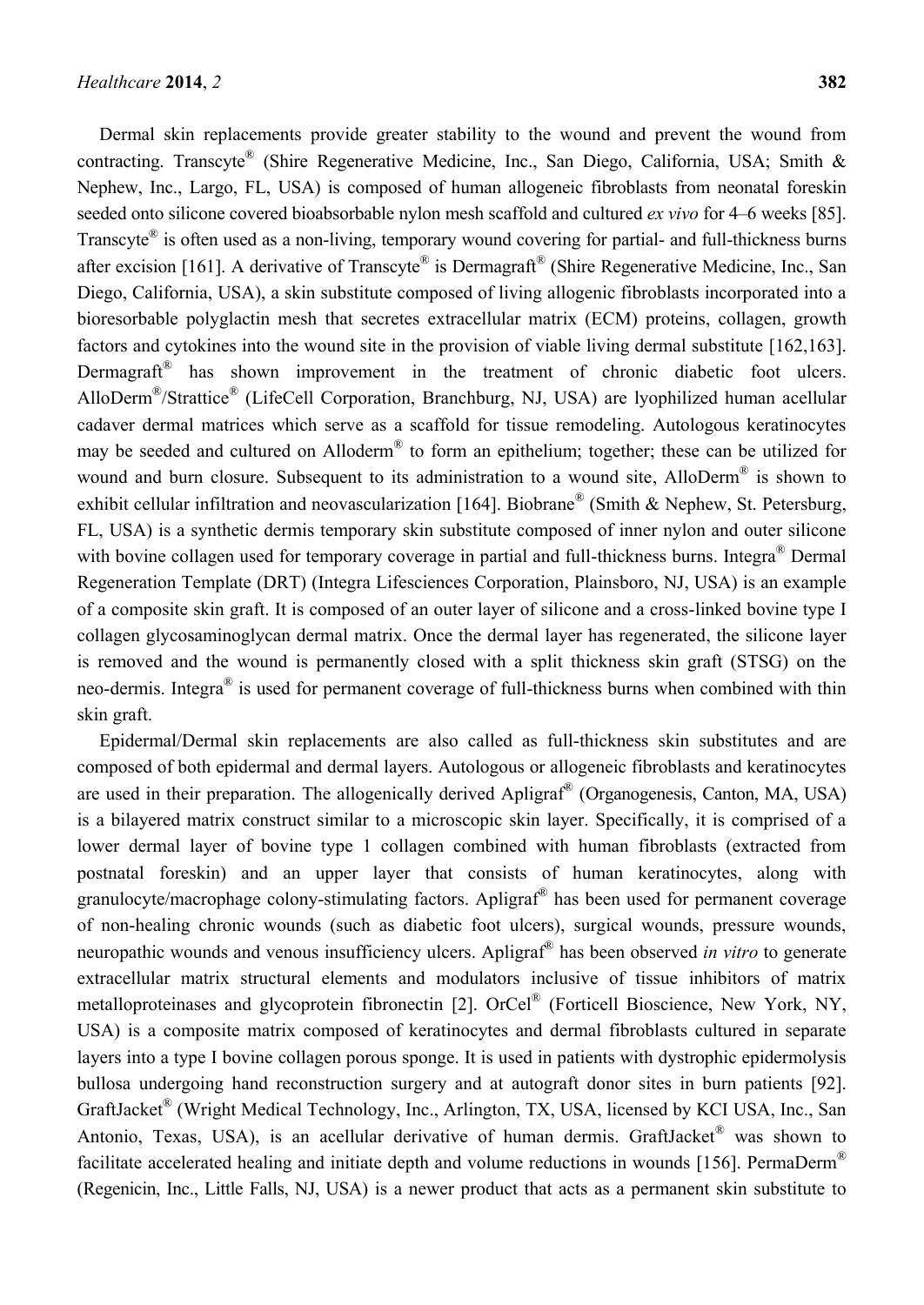cover large burns. It is composed of autologous keratinocytes and fibroblasts cultured on bovine collagen scaffold [165].

#### *3.2. Contraindications*

Biological skin equivalents such as allogenically derived Apligraf® or Dermagraft<sup>®</sup> have an existing, albeit significantly low, risk of disease transmission due to their allogenicity [162]. In the case of Apligraf<sup>®</sup>, it has been verified in a number of studies that the cells it delivers are not sustained within the wound site beyond six weeks, and has inconsistent effects on the wound basement membrane, *in vivo* collagen composition and vascularization [2,146,152].

## *3.3. Clinical Trial Based Evidence*

Greer *et al.* [166] compared a number of advanced wound therapies in the treatment of ulcers in regard to the proportion of ulcers healed and time to healing. This study reviewed randomized controlled trials from the literature (MEDLINE 1995–2013, Cochrane Library, and existing systemic reviews), which involved patients who were typically middle-aged white males. The 56 trials encompassed lower extremity or foot ulcers, with 35 cases of patients with diabetic ulcers, 20 patients with venous ulcers, and one patient with arterial ulcers. The duration of therapies generally spanned from 4 to 20 weeks, with a mean ulcer duration from 2 to 94 weeks. The mean ulcer size ranged from 1.9 to  $41.5 \text{ cm}^2$ . Of the advanced wound care products used in these trials, the biological skin equivalent Apligraf® demonstrated moderate-strength evidence for enhanced healing, as did negative pressure wound therapy. Low-strength evidence was shown for platelet-derived growth factors and silver cream in comparison to standard care. For arterial ulcers, there was an improvement in healing with biological skin equivalent. Although the evidence was deemed as limited, the conclusion of the authors was that several advanced wound care therapies appeared to enhance the number of ulcers healed, as well as to reduce the times for healing.

A clinical randomized, double-blind, standard-controlled study was undertaken, which compared burn wounds that were treated with silver zinc sulfadiazine cream (control) against those treated with the identical cream that also contained silk sericin. The study involved 29 patients presenting with 65 burn wounds that covered at least 15% of total body surface areas. It was observed that the typical time for attaining 70% re-epithelialization in the sericin group was approximately 5–7 days shorter than the control group. The control group required  $29.28 \pm 9.27$  days for complete burn wound healing, while the sericin group attained this condition within  $22.42 \pm 6.33$  days with no indication of severe reaction or infection in any wound [49].

Multiple clinical trials have been conducted with the living skin equivalents Apligraf<sup>®</sup> and Dermagraft<sup>®</sup>. A retrospective controlled trial was undertaken that involved 2517 patients (446 Apligraf<sup>®</sup>, 1892 Regranex<sup>®</sup> (a human platelet-derived growth factor topical gel for the treatment of lower extremity diabetic neuropathic ulcers), 125 platelet releasates, 54 combined) and found that diabetic foot ulcers initially treated with Apligraf® were 31.2% more likely to heal than those administered with topical growth factor and 40% more likely to heal than those treated with platelet releasates [95]. In a prospective, randomized controlled trial involving 72 patients (33 Apligraf<sup>®</sup>, 39 with saline moistened gauze control), it was found that at 12 weeks, full wound closure was observed in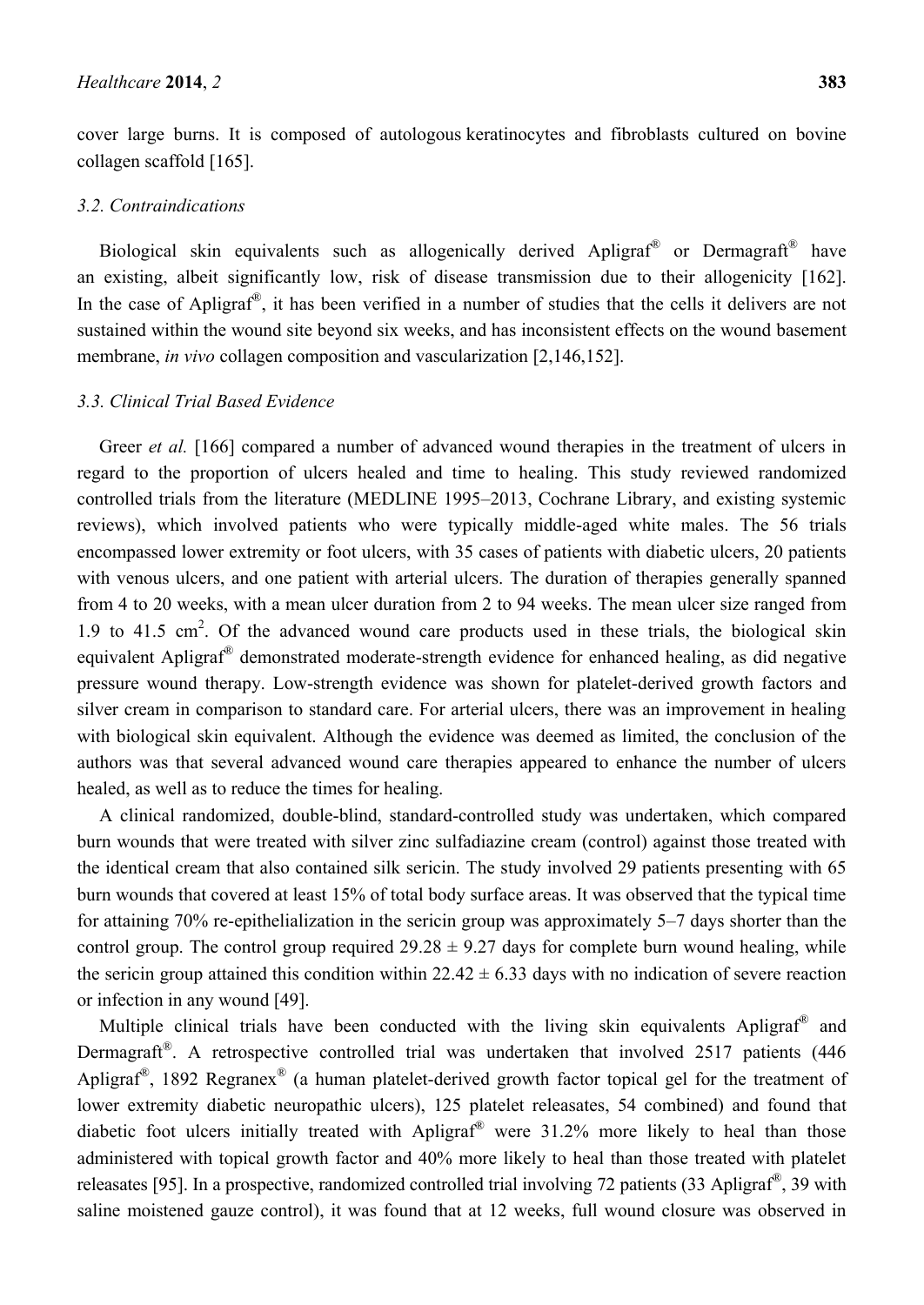51.5% (17 of 33) of Apligraf<sup>®</sup> patients in contrast to 26.3% (10 of 38) of control patients [148]. An additional prospective, randomized controlled trial involved 74 patients (38 autograft + Apligraf®, 36 autograft alone or + allograft) with dull and partial thickness burns. It was found at 22 months that 58% of the Apligraf<sup>®</sup> sites were deemed of better quality than the controls, with 26% as equivalent and 16% as worse. Further, Apligraf<sup>®</sup> treated patients (47%) exhibited normal vascularity in contrast to 6% of control patients [145].

A prospective, randomized controlled trial with Dermagraft® studied 314 patients (130 Dermagraft®, 115 controls) with diabetic foot ulcers. At 12 weeks, 30% of the Dermagraft® patients were healed in comparison to 8.3% of the control patients, who were treated with standard wet-to-dry dressings [95]. An additional prospective, randomized controlled trial was undertaken with 18 patients (10 Dermagraft®, eight controls) with venous ulcers, which revealed that the healing rate after 12 weeks was enhanced considerably in those patients treated with Dermagraft<sup>®</sup> + compression (five patients (50%)) as opposed to compression on its own (one patient (12.5%)). In addition, the perfusion of capillaries in the Dermagraft<sup>®</sup> group increased by 20%, in comparison to 4.9% in the compression group [101].

#### **4. Biomembranes for Wound Healing**

#### *4.1. Description*

Biocompatible vegetal biomembranes of natural rubber/latex, amniotic, polyurethane and poly-DL-lactic acid (PDLLA) comprise a class of versatile interventions for the treatment and healing of wounds. Additionally, biomembranes may be impregnated with a wide range of bioactive compounds to further facilitate and promote wound healing.

#### *4.2. Mechanism and Indications*

Human amniotic membranes, such as Biomembrane**®** (Matrix Company, Ismailia, Egypt) are comprised of skin-like fetal ectoderm, consisting of four layers (epithelial, basement membrane, connective tissue fibroblasts, and spongy layer), which have demonstrated angiogenic properties. The membrane is freeze dried to 5% water content and then gamma irradiated (25 kgy) to ensure sterilization. These biomembranes exhibit a 1000-fold improvement in efficacy over split-thickness human skin grafts, though the specific mechanisms remain unclear [167,168]. Further, amniotic membranes are found to inhibit the alpha smooth muscle protein actin, resulting in a significant reduction in the generation of scar tissue in comparison to a moist wound dressing control [169]. Additional benefits included decreased pain, protection from infection and control of the loss of electrolytes and albumin.

The polyurethane film, Tegaderm<sup>TM</sup> (3M, Saint Paul, MN, USA), exhibits gas semi-permeability, which acts to augment the rate of epithelialization. This may be due the retention of carbon dioxide, which translates to sustaining a low pH. The pain relief that is reportedly associated with this film may be the result of the exclusion of atmospheric oxygen, which negates the generation of prostaglandin E2, via the oxygen-reliant cyclo-oxygenase system [167,170]. An additional imparted benefit secondary to the semi-permeability of Tegaderm<sup>TM</sup> is the regulation of transforming growth factor beta (TGF-β) via the mediation of transepidermal water transfer [171]. It also stimulates the propagation of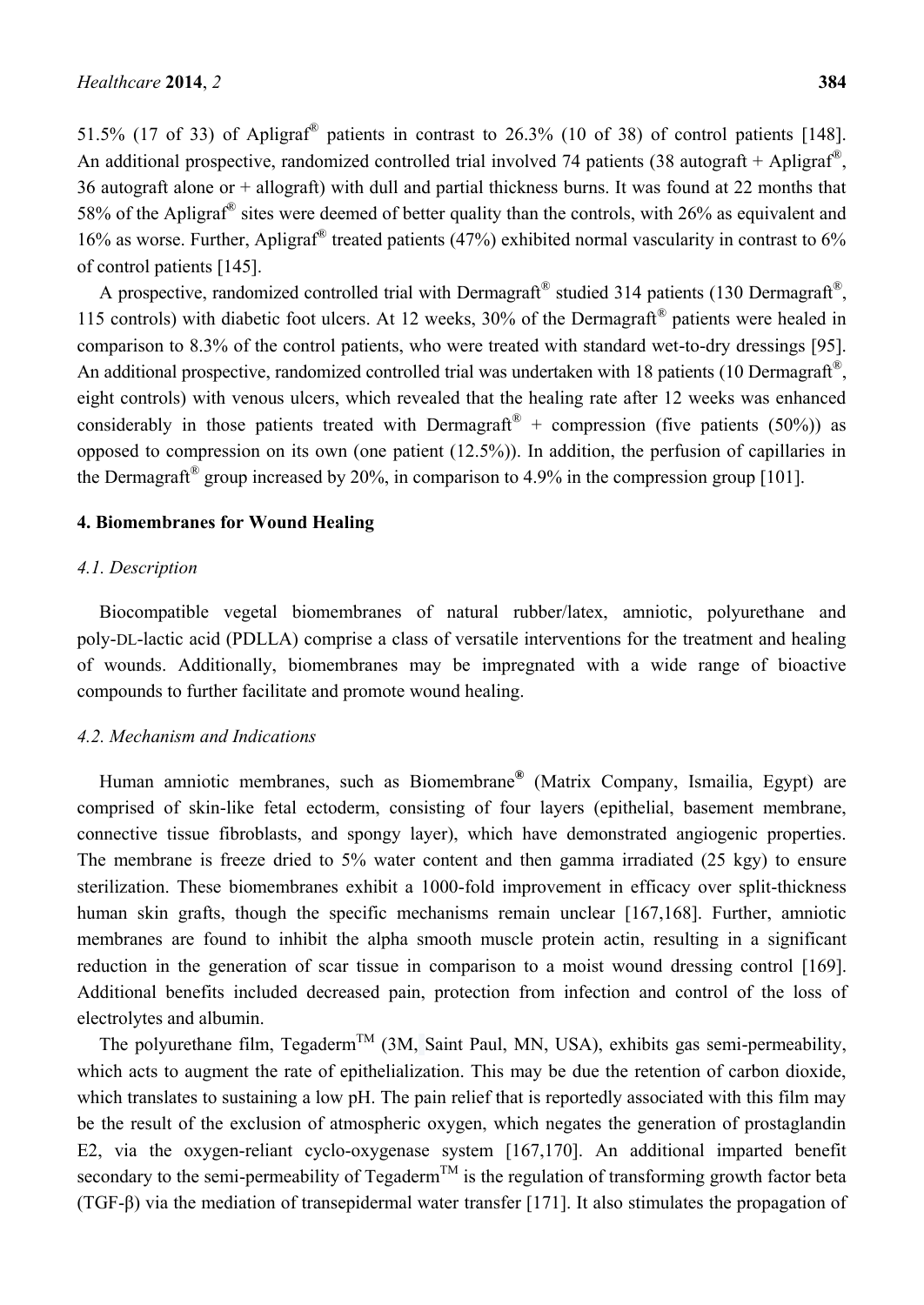keratinocytes through the activation of integrins a5 and a6 to encourage enhanced and rapid wound healing [172].

A biocompatible vegetal biomembrane derived from the *Hevea brasiliensis* rubber tree exhibited the capacity to initiate angiogenesis and re-epithelialization in the chronic ulcers of diabetic patients. Its activity in the healing process appears most prominent at the inflammatory stage, where the microenvironment is transformed by robust angiogenesis followed by re-epithelialization [173].

A non-toxic, biocompatible, biodegradable, and non-carcinogenic crosslinked gelatin hydrogel biomembrane was developed for use as a wound dressing via the addition of a naturally occurring genipin crosslinking agent, and compared to a glutaraldehyde-crosslinked control. The resulting genipin infused biomembrane exhibited considerably less inflammation along with more rapid re-epithelialization and subsequent wound healing than the control, which may have been facilitated by a lower level of genipin imparted cytotoxicity [36].

## *4.3. Contraindications*

Despite stringent preparation protocols, there might be a very low risk of bacterial or viral transmission via the use of human amniotic membranes on open wounds.

### *4.4. Clinical Trial Based Evidence*

Adly *et al.* [167] conducted a randomized, controlled clinical trial to compare the efficacy of an amniotic membrane (Biomembrane<sup>®</sup>) *group I* (23 patients) and a polyurethane membrane (Tegaderm<sup>TM</sup>) dressing *group II* (23 patients) in the treatment of burns (scald and flame). There were no notable differences between the two groups. The criteria were inclusion of both genders and all age groups with <50% total body surface area affected with either second or third degree burns. The *group I* patients exhibited a considerably lower infection rate (one patient (4.3%) in *group I* compared to three patients (13.0%) in *group II*) and required fewer dressing changes than *group II* (highest dressing change frequency was once per day in 30.4% of *group I* patients, in comparison to five times per day in 60.9% of *group II* patients). In addition, electrolyte disturbance was evident in 17.4% of patients in *group I*, compared with 60.9% of patients in *group II*. Albumin loss was indicated in 39.1% of patients in *group I* in contrast to 60.9% of patients in *group II.* In terms of pain and healing times, 43.5% of *group I* patients experienced pain during dressing, compared with 60.9% in *group II*. Healing frequency was 47.8% (11–20 days) for *group I* in contrast to 39.1% in *group II* spanning the same time period.

### **5. Scaffolds for Wound Healing**

### *5.1. Description*

Hybrid scaffolds comprised of polymeric substrates coated with bioactive materials, collagen, silk fibroin, as well as advanced tissue engineered substrates impregnated with endothelial progenitor cells, and nanomaterial-based scaffolds may be employed as advanced wound dressings to initiate and expedite wound healing.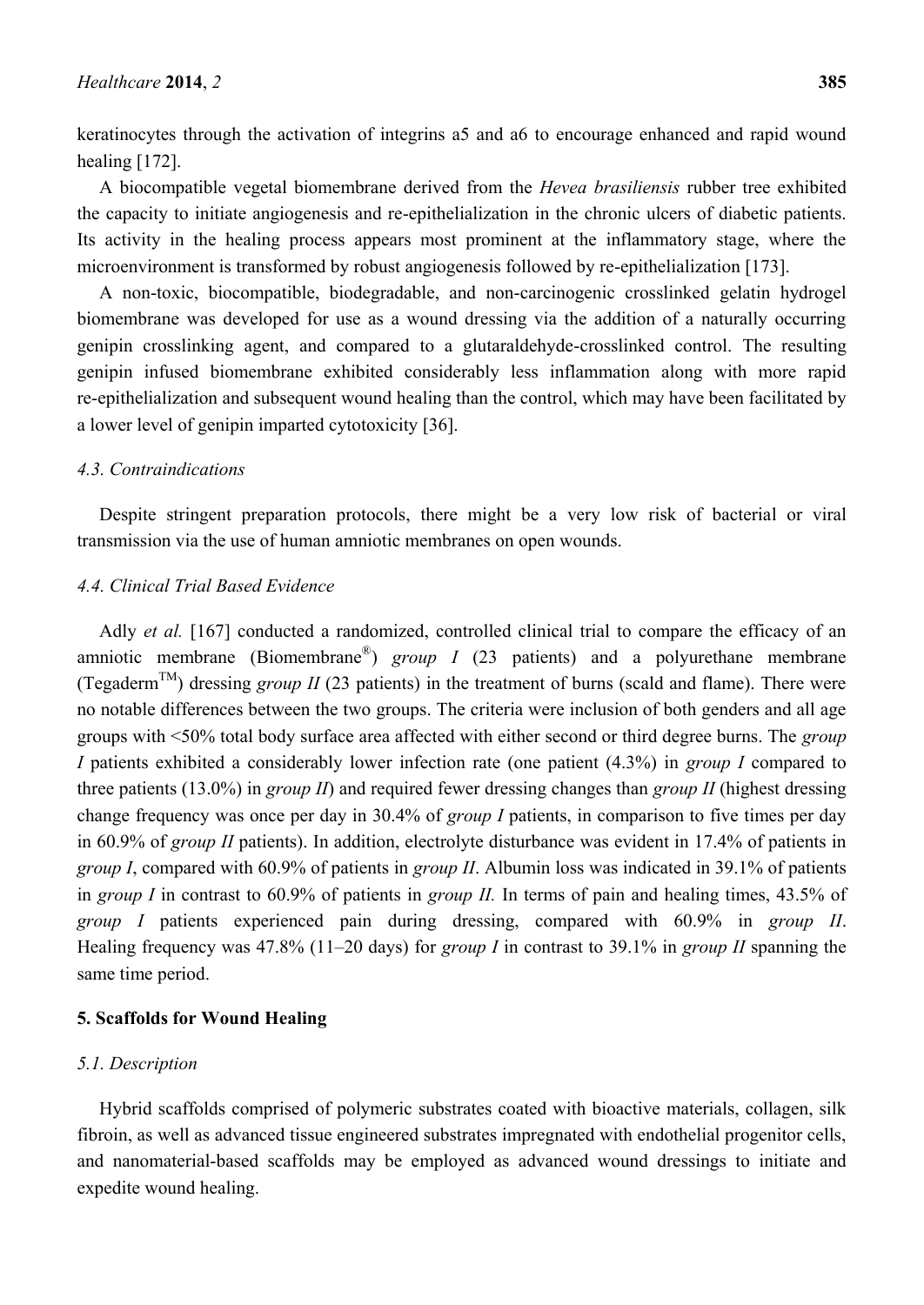#### *5.2. Mechanisms and Indications*

Collagen is a component of the extracellular matrix, which has found established utility as a biomaterial in cell therapies and tissue engineering via the provision of a viable substrate for the attachment and propagation of cells. In the treatment of wounds, collagen scaffolds offer a feasible platform for the topical conveyance of cells into the wound bed, increase the healing of wounds and initiate angiogenesis and neovasculogenesis.

O'Loughlin *et al.* [174] investigated the use of type 1 collagen scaffolds for the topical delivery of autologous circulating angiogenic (CACs) cells (precursors to endothelial progenitor cells), to full thickness cutaneous ulcers. It was revealed that the CACs could also be pre-stimulated through the addition of matricellular protein osteopontin (OPN), a glycoprotein involved in immune function, neovascularization, and facilitation of cell migration and survival [175]. The inclusion of OPN served to augment wound healing. It was demonstrated that scaffolds comprised of type 1 collagen, which has been shown to sustain angiogenesis [176], when infused with CACs and enhanced with OPN, resulted in the formation of larger diameter blood vessels than untreated wounds, and thus acceleration of the wound healing process [174].

Ehashi *et al.* [177] compared subcutaneously implanted scaffolds for their host body reactions in order to assess their wound healing capacities. The scaffolds consisted of collagen coated porous (Ø32 μm and Ø157 μm) polyethylene (CCPE), bio-inert poly(2-methacryloyloxyethyl phosphorylcholine-co-n-butyl methacrylate) (PMB) coated polyethylene, and uncoated porous polyethylene (UPPE) (control). Subsequent to their immersion in sterile solution for an appropriate period, six samples (two of each type with different pore diameters) were implanted under the skins of mouse models, and then resected after seven days. In terms of vascularization, it was observed that small vessels were induced on the UPPE, albeit contingent on the pore size (more activity seen with Ø32 μm pores than Ø157 μm pores). Interestingly, the reverse was true for the CCPE, with more activity seen with the Ø157 μm pore sample. There was no vessel growth activity associated with the PMB scaffolds. A deoxyribonucleic acid (DNA) microarray assay was then employed to conduct genetic analyses, which showed that the CCPE scaffold had a more highly distributed level of gene expression than did the PMB scaffold. The PMB scaffold showed the up-regulation of genes associated with the suppression of inflammation. The CCPE scaffold indicated up-regulation of genes related to inflammation, angiogenesis, and wound healing. The authors concluded that the up-regulation of interleukin-1b and angiogenesis associated genes within the porous scaffolds likely contributed to the mediation of tissue regeneration.

A novel scaffold comprised of electrospun core-shell gelatin/poly(L-lactic acid)-co-poly-(ε-caprolactone) nanofibers, which encapsulated a photosensitive polymer poly (3-hexylthiophene) (P3HT) and epidermal growth factor (EGF) at its core, was investigated by Jin *et al.* [178] as a potential skin graft. It was found that fibroblast propagation was activated under exposure to light in contrast to its absence and cells akin to keratinocytes were found only on the light exposed scaffolds. The researchers propose that these light sensitive nanofibers may have utility as a unique scaffold for the healing of wounds and the reconstitution of skin.

Bacterial (or microbial) cellulose has been investigated by Fu *et al.* [179] for its capacity to enable wound healing and skin tissue rejuvenation. Specific bacteria are involved in the biosynthesis of this natural polymer, which has unique properties in contrast to plant based cellulose, encompassing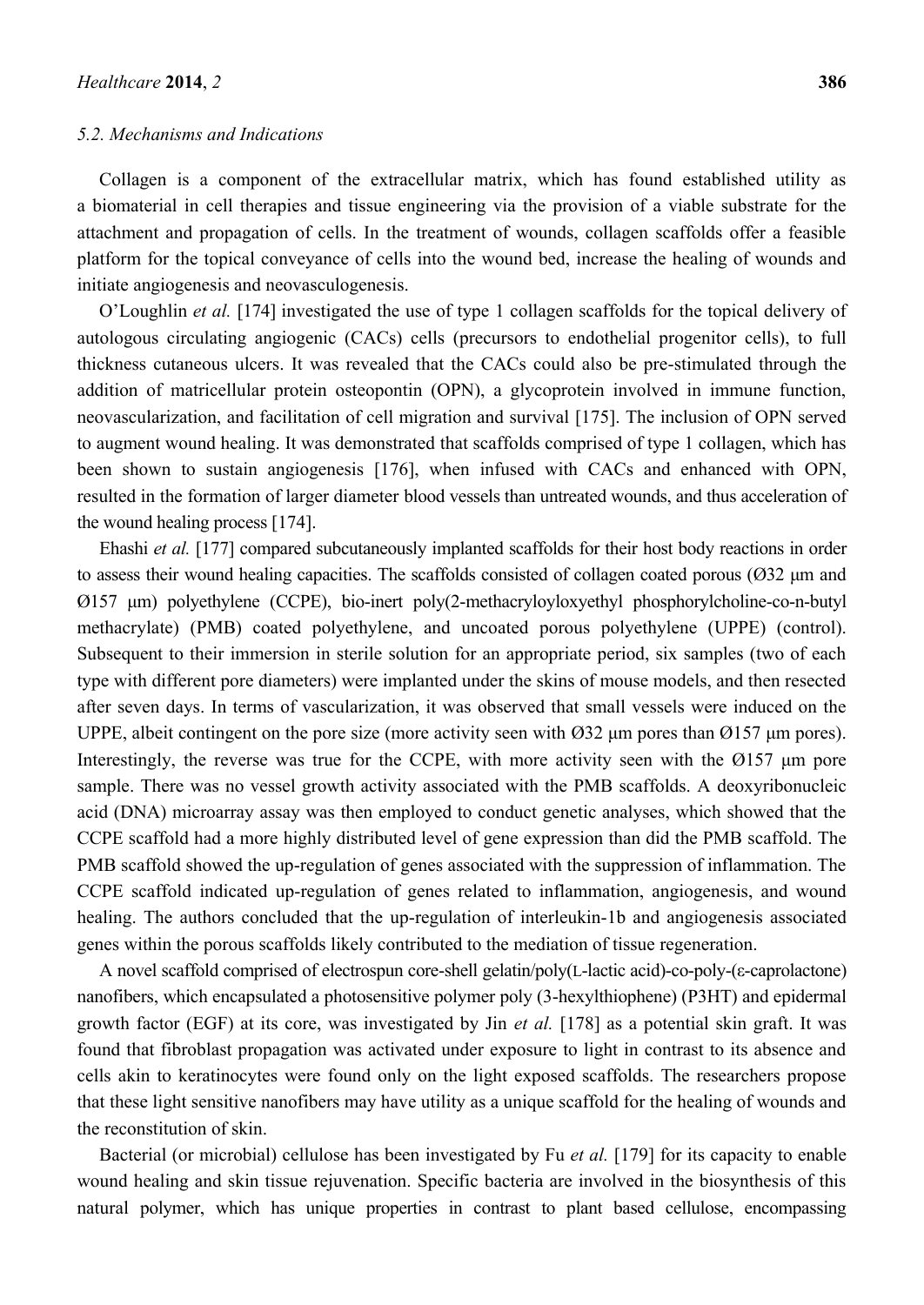biocompatibility, hydrophilicity, high water retention, elasticity, transparency, conformability and the capacity for absorbing wound generated exudate during inflammation. These features position microbial cellulose to have great potential for biomedical advancements in skin tissue repair.

## *5.3. Contraindications*

Scaffolds that are comprised of hyaluronan (an anionic polysaccharide), even though non-cytotoxic and biodegradable, may disrupt cell adhesion and the regeneration of tissues due to its hydrophilic surface properties [177]. Additional drawbacks for tissue engineered scaffolds in the case of severe burns relate to their unreliable adhesion to lesions and failure to replace dermal tissues [180].

## *5.4. Clinical Trial Based Evidence*

The clinical performance of bacterial cellulose (BC) scaffold Dermafill™ (AMD/Ritmed, Tonawanda, New York, USA) wound dressings (*Acetobacter xylinum* derived) was assessed by Portal *et al.* [181] who compared the reduction in wound size of chronic non-healing lower extremity ulcers following standard care. A total of 11 chronic wounds were evaluated for the time required to achieve 75% epithelization, by comparing non-healing ulcers prior to and following the application of Dermafill<sup>TM</sup>. The median observation timeline for chronic non-healing wounds under standard care prior to the application was 315 days. When BC scaffolds were applied to these same wounds, the median time to 75% epithelization was decreased to 70 days. Thus, the authors concluded that BC scaffold-initiated wound closure for non-healing ulcers proceeded considerably more rapidly than did standard care wound dressings.

Morimoto *et al.* [182] investigated the clinical efficacy of a unique synthetic collagen/gelatin sponge (CGS) scaffold for the treatment of chronic skin ulcers. This artificial dermal scaffold demonstrated the capacity to sustainably release basic fibroblast growth factor (bFGF) over 10 days or longer. One of the criteria for the study group was the inclusion of chronic skin ulcers that had not healed over a time period of at least four weeks. These wounds treated with CGS, which was infused with 7 or 14  $\mu$ g/cm<sup>2</sup> of bFGF following debridement, and assessed two weeks subsequent to their application. Positive improvement in the wound beds was defined by the emergence of granulated and epithelialized areas of 50% or greater. Out of a total of 17 subjects, it was observed that 16 showed wound bed improvements, with no discernable difference between the low and high dose groups. There was rapid recovery from mild adverse reactions.

#### **6. Conclusions**

The healing of surface and deep wounds of the epidermis is a complex multistage process, but one that may nevertheless be expedited utilizing strategies such as the application of active biologic, biomembrane or scaffold based wound dressings. Specific therapeutic compounds and cell species including epidermal stem cells may be utilized to impregnate biocompatible and/or biodegradable substrates, including membranes and scaffolds to facilitate rapid revascularization, re-epithelialization, and healing of wound beds.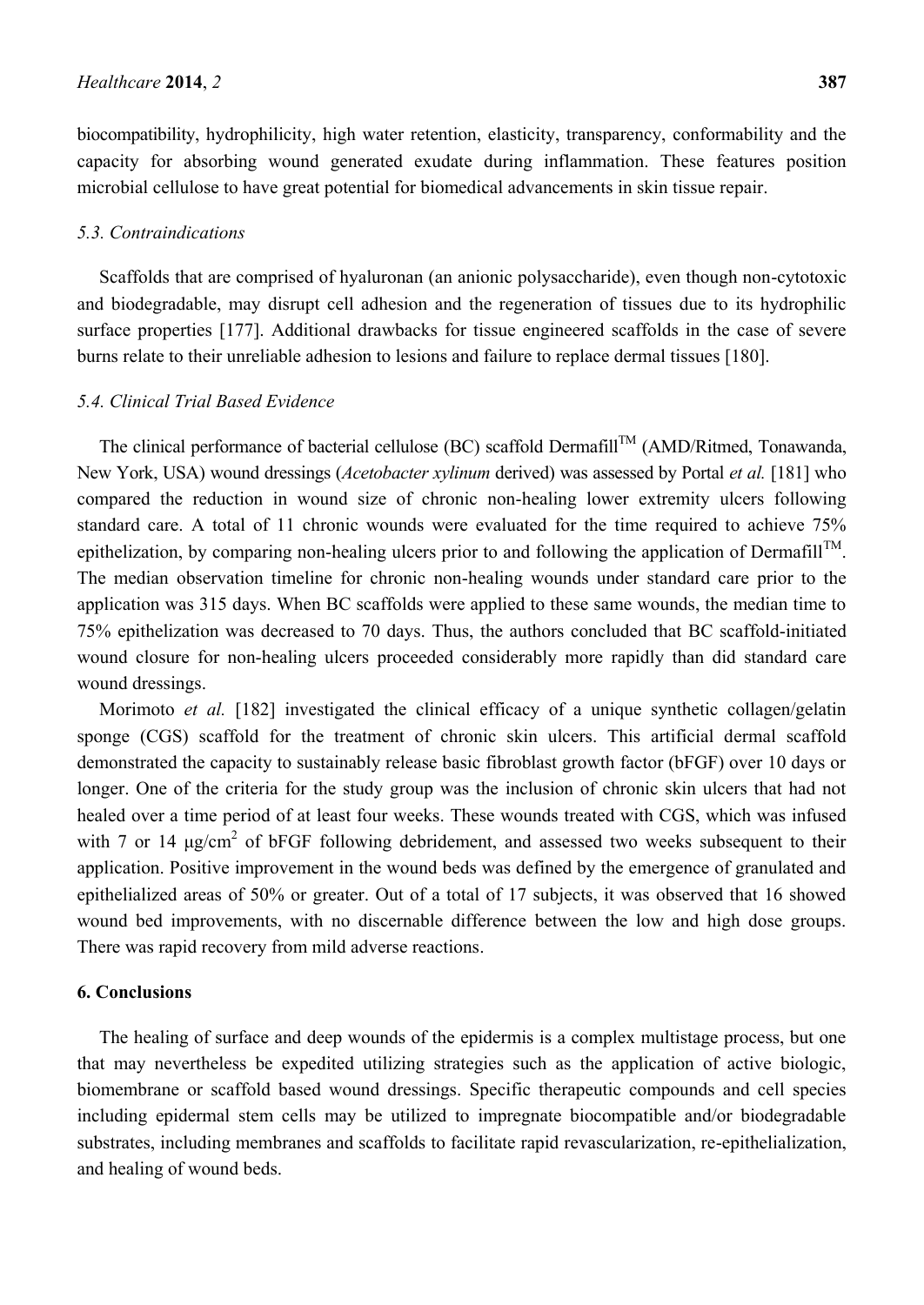#### **Acknowledgments**

This research received no specific grant from any funding agency in the public, commercial, or not-for-profit sectors.

### **Author Contributions**

The authors' responsibilities were as follows—Krishna S. Vyas and Henry C. Vasconez: participated in the design of the study, drafting, critical review, and final approval of the manuscript.

## **Conflicts of Interest**

The authors declare no conflict of interest.

#### **References**

- 1. Ghosh, P.K.; Gaba, A. Phyto-extracts in wound healing. *J. Pharm. Pharm. Sci.* **2013**, *16*, 760–820.
- 2. Rennert, R.C.; Rodrigues, M.; Wong, V.W.; Duscher, D.; Hu, M.; Maan, Z.; Sorkin, M.; Gurtner, G.C.; Longaker, M.T. Biological therapies for the treatment of cutaneous wounds: Phase iii and launched therapies. *Expert opin. Biol. Ther.* **2013**, *13*, 1523–1541.
- 3. Cohen, I.K. Lessons from the history of wound healing. *Clin. Dermatol.* **2007**, *25*, 3–8.
- 4. Barreto, R.S.; Albuquerque-Junior, R.L.; Araujo, A.A.; Almeida, J.R.; Santos, M.R.; Barreto, A.S.; DeSantana, J.M.; Siqueira-Lima, P.S.; Quintans, J.S.; Quintans-Junior, L.J. A systematic review of the wound-healing effects of monoterpenes and iridoid derivatives. *Molecules* **2014**, *19*, 846–862.
- 5. Dias, A.M.; Braga, M.E.; Seabra, I.J.; Ferreira, P.; Gil, M.H.; de Sousa, H.C. Development of natural-based wound dressings impregnated with bioactive compounds and using supercritical carbon dioxide. *Inter. J. Pharm.* **2011**, *408*, 9–19.
- 6. Mai, L.M.; Lin, C.Y.; Chen, C.Y.; Tsai, Y.C. Synergistic effect of bismuth subgallate and borneol, the major components of sulbogin, on the healing of skin wound. *Biomaterials* **2003**, *24*, 3005–3012.
- 7. Anamura, S.; Dohi, T.; Shirakawa, M.; Okamoto, H.; Tsujimoto, A. Effects of phenolic dental medicaments on prostaglandin synthesis by microsomes of bovine tooth pulp and rabbit kidney medulla. *Arch. Oral Biol.* **1988**, *33*, 555–560.
- 8. Braga, P.C.; Dal Sasso, M.; Culici, M.; Bianchi, T.; Bordoni, L.; Marabini, L. Anti-inflammatory activity of thymol: Inhibitory effect on the release of human neutrophil elastase. *Pharmacology* **2006**, *77*, 130–136.
- 9. Riella, K.R.; Marinho, R.R.; Santos, J.S.; Pereira-Filho, R.N.; Cardoso, J.C.; Albuquerque-Junior, R.L.; Thomazzi, S.M. Anti-inflammatory and cicatrizing activities of thymol, a monoterpene of the essential oil from lippia gracilis, in rodents. *J. Ethnopharmacol.* **2012**, *143*, 656–663.
- 10. Youdim, K.A.; Deans, S.G. Effect of thyme oil and thymol dietary supplementation on the antioxidant status and fatty acid composition of the ageing rat brain. *Br. J. Nutr.* **2000**, *83*, 87–93.
- 11. Yanishlieva, N.V.; Marinova, E.M.; Gordon, M.H.; Raneva, V.G. Antioxidant activity and mechanism of action of thymol and carvacrol in two lipid systems. *Food Chem.* **1999**, *64*, 59–66.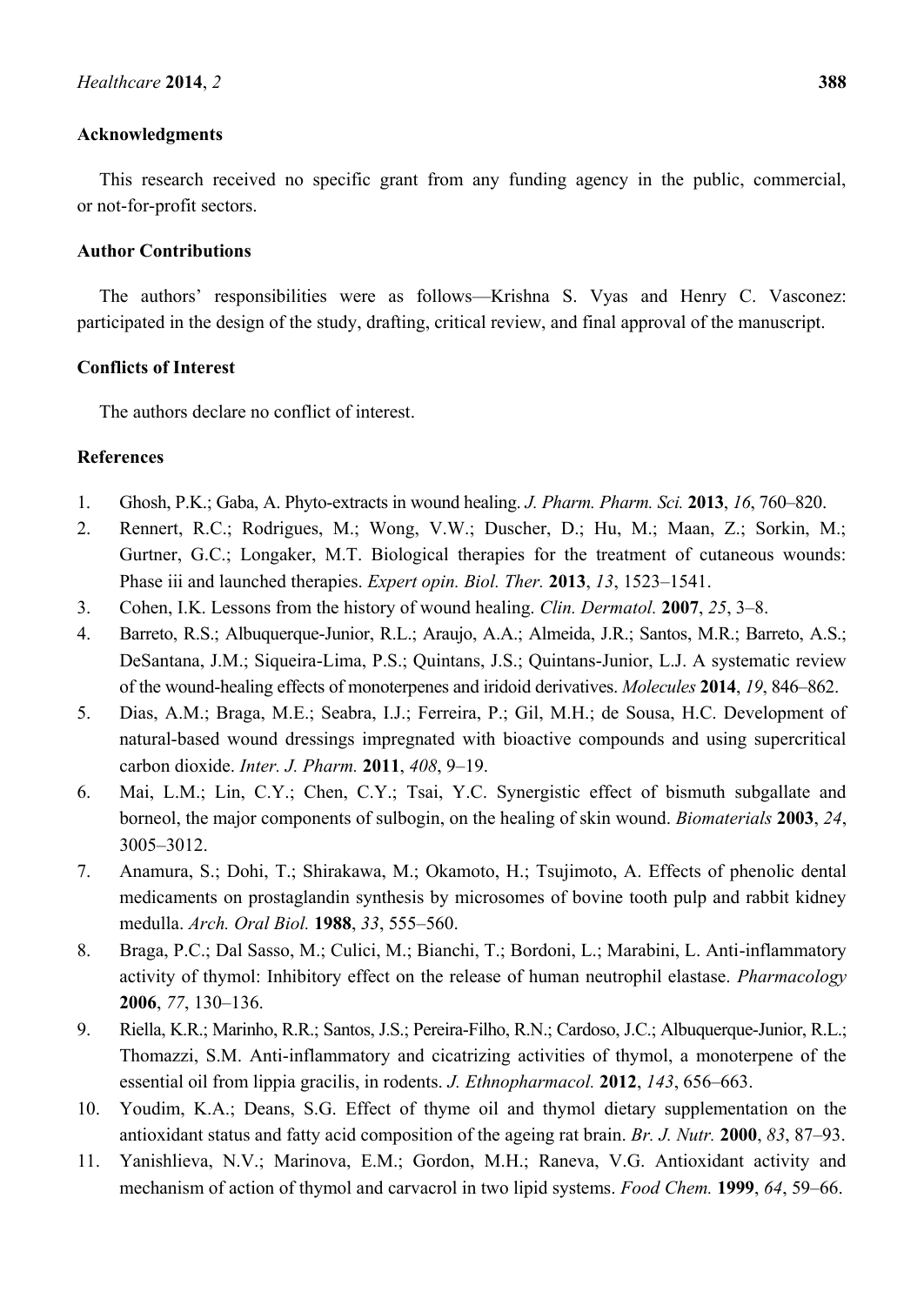- 12. Prieto, J.M.I.; Cioni, P.; Chericoni, S. *In vitro* activity of the essential oils of *origanum vulgare, satureja montana* and their main constituents in peroxynitrite-induced oxidative processes. *Food Chem.* **2007**, *104*, 889–895.
- 13. Haeseler, G.; Maue, D.; Grosskreutz, J.; Bufler, J.; Nentwig, B.; Piepenbrock, S.; Dengler, R.; Leuwer, M. Voltage-dependent block of neuronal and skeletal muscle sodium channels by thymol and menthol. *Eur. J. Anaesthesiol.* **2002**, *19*, 571–579.
- 14. Karpanen, T.J.; Worthington, T.; Hendry, E.R.; Conway, B.R.; Lambert, P.A. Antimicrobial efficacy of chlorhexidine digluconate alone and in combination with eucalyptus oil, tea tree oil and thymol against planktonic and biofilm cultures of staphylococcus epidermidis. *J. Antimicrob. Chemother.* **2008**, *62*, 1031–1036.
- 15. Tramontina, V.A.; Machado, M.A.; Nogueira Filho Gda, R.; Kim, S.H.; Vizzioli, M.R.; Toledo, S. Effect of bismuth subgallate (local hemostatic agent) on wound healing in rats. Histological and histometric findings. *Braz. Dent. J.* **2002**, *13*, 11–16.
- 16. Priestley, C.M.; Williamson, E.M.; Wafford, K.A.; Sattelle, D.B. Thymol, a constituent of thyme essential oil, is a positive allosteric modulator of human gaba(a) receptors and a homo-oligomeric gaba receptor from drosophila melanogaster. *Br. J. Pharmacol.* **2003**, *140*, 1363–1372.
- 17. Kavoosi, G.; Dadfar, S.M.; Purfard, A.M. Mechanical, physical, antioxidant, and antimicrobial properties of gelatin films incorporated with thymol for potential use as nano wound dressing. *J. Food Sci.* **2013**, *78*, E244–E250.
- 18. Khalil, Z.; Pearce, A.L.; Satkunanathan, N.; Storer, E.; Finlay-Jones, J.J.; Hart, P.H. Regulation of wheal and flare by tea tree oil: Complementary human and rodent studies. *J. Invest. Dermatol.* **2004**, *123*, 683–690.
- 19. Kawata, J.K.; Miyazawa, M. Cyclooxygenase-2 inhibitory effects of monoterpenoids with a p-methane skeleton. *Int. J. Essent. Oil Ther.* **2008**, *2*, 145–148.
- 20. Hassan, S.B.; Gali-Muhtasib, H.; Goransson, H.; Larsson, R. Alpha terpineol: A potential anticancer agent which acts through suppressing nf-kappab signalling. *Anticancer Res.* **2010**, *30*, 1911–1919.
- 21. Held, S.; Schieberle, P.; Somoza, V. Characterization of alpha-terpineol as an anti-inflammatory component of orange juice by *in vitro* studies using oral buccal cells. *J. Agric. Food Chem.* **2007**, *55*, 8040–8046.
- 22. De Oliveira, M.G.; Marques, R.B.; de Santana, M.F.; Santos, A.B.; Brito, F.A.; Barreto, E.O.; de Sousa, D.P.; Almeida, F.R.; Badaue-Passos, D., Jr.; Antoniolli, A.R.; *et al.* Alpha-terpineol reduces mechanical hypernociception and inflammatory response. *Basic Clin. Pharmacol. Toxicol.* **2012**, *111*, 120–125.
- 23. Park, S.N.; Lim, Y.K.; Freire, M.O.; Cho, E.; Jin, D.; Kook, J.K. Antimicrobial effect of linalool and alpha-terpineol against periodontopathic and cariogenic bacteria. *Anaerobe* **2012**, *18*, 369–372.
- 24. Park, M.J.; Gwak, K.S.; Yang, I.; Kim, K.W.; Jeung, E.B.; Chang, J.W.; Choi, I.G. Effect of citral, eugenol, nerolidol and alpha-terpineol on the ultrastructural changes of trichophyton mentagrophytes. *Fitoterapia* **2009**, *80*, 290–296.
- 25. Jin, J.; Song, M.; Hourston, D.J. Novel chitosan-based films cross-linked by genipin with improved physical properties. *Biomacromolecules* **2004**, *5*, 162–168.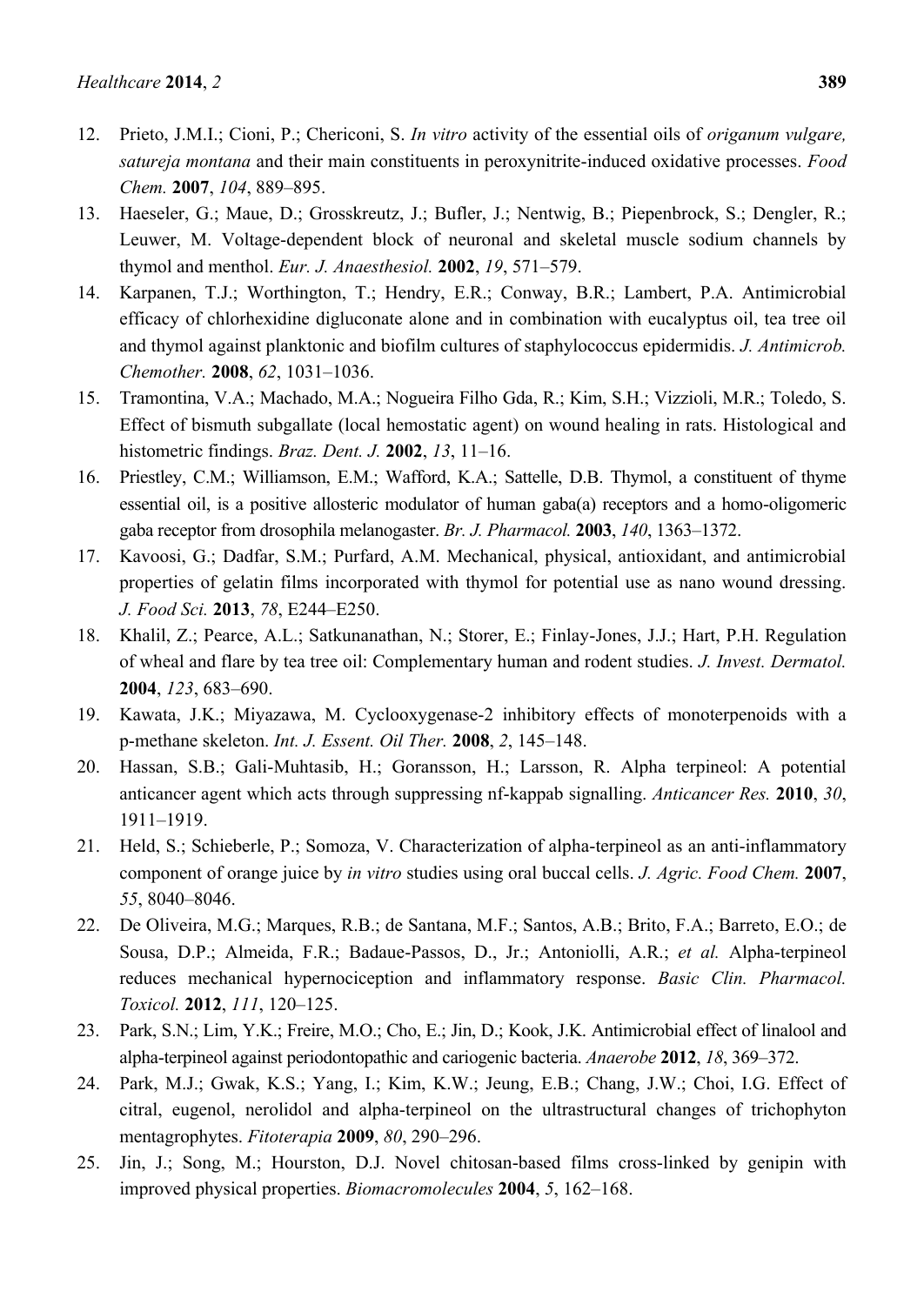- 26. Sung, H.W.; Huang, R.N.; Huang, L.L.; Tsai, C.C. *In vitro* evaluation of cytotoxicity of a naturally occurring cross-linking reagent for biological tissue fixation. *J. Biomater. Sci. Polym. Ed.* **1999**, *10*, 63–78.
- 27. Wang, G.F.; Wu, S.Y.; Rao, J.J.; Lu, L.; Xu, W.; Pang, J.X.; Liu, Z.Q.; Wu, S.G.; Zhang, J.J. Genipin inhibits endothelial exocytosis via nitric oxide in cultured human umbilical vein endothelial cells. *Acta pharmacol. Sin.* **2009**, *30*, 589–596.
- 28. Koo, H.J.; Song, Y.S.; Kim, H.J.; Lee, Y.H.; Hong, S.M.; Kim, S.J.; Kim, B.C.; Jin, C.; Lim, C.J.; Park, E.H. Antiinflammatory effects of genipin, an active principle of gardenia. *Eur. J. Pharmacol.* **2004**, *495*, 201–208.
- 29. Parton, L.E.; Ye, C.P.; Coppari, R.; Enriori, P.J.; Choi, B.; Zhang, C.Y.; Xu, C.; Vianna, C.R.; Balthasar, N.; Lee, C.E.; *et al.* Glucose sensing by pomc neurons regulates glucose homeostasis and is impaired in obesity. *Nature* **2007**, *449*, 228–232.
- 30. Bao, D.; Chen, M.; Wang, H.; Wang, J.; Liu, C.; Sun, R. Preparation and characterization of double crosslinked hydrogel films from carboxymethylchitosan and carboxymethylcellulose. *Carbohydr. Polym.* **2014**, *110*, 113–120.
- 31. Arteche Pujana, M.; Perez-Alvarez, L.; Cesteros Iturbe, L.C.; Katime, I. Biodegradable chitosan nanogels crosslinked with genipin. *Carbohydr. Polym.* **2013**, *94*, 836–842.
- 32. Pankongadisak, P.; Ruktanonchai, U.R.; Supaphol, P.; Suwantong, O. Preparation and characterization of silver nanoparticles-loaded calcium alginate beads embedded in gelatin scaffolds. *AAPS Pharm. Sci. Tech.* **2014**, doi:10.1208/s12249-014-0140-9.
- 33. Huang, G.P.; Shanmugasundaram, S.; Masih, P.; Pandya, D.; Amara, S.; Collins, G.; Arinzeh, T.L. An investigation of common crosslinking agents on the stability of electrospun collagen scaffolds. *J. Biomed. Mater. Res. A* **2014**, doi:10.1002/jbm.a.35222.
- 34. Yazdimamaghani, M.; Vashaee, D.; Assefa, S.; Shabrangharehdasht, M.; Rad, A.T.; Eastman, M.A.; Walker, K.J.; Madihally, S.V.; Kohler, G.A.; Tayebi, L. Green synthesis of a new gelatin-based antimicrobial scaffold for tissue engineering. *Mater. Sci. Eng. C Mater. Biol. Appl.* **2014**, *39*, 235–244.
- 35. Siritientong, T.; Ratanavaraporn, J.; Srichana, T.; Aramwit, P. Preliminary characterization of genipin-cross-linked silk sericin/poly(vinyl alcohol) films as two-dimensional wound dressings for the healing of superficial wounds. *Biomed. Res. Int.* **2013**, *2013*, 904314.
- 36. Chang, W.H.; Chang, Y.; Lai, P.H.; Sung, H.W. A genipin-crosslinked gelatin membrane as wound-dressing material: *In vitro* and *in vivo* studies. *J. Biomater. Sci. Polym. Ed.* **2003**, *14*, 481–495.
- 37. Zhang, X.; Chen, X.; Yang, T.; Zhang, N.; Dong, L.; Ma, S.; Liu, X.; Zhou, M.; Li, B. The effects of different crossing-linking conditions of genipin on type i collagen scaffolds: An *in vitro* evaluation. *Cell Tissue Banking* **2014**, doi:10.1007/s10561-014-9423-3.
- 38. Wang, M.; Da, L.; Xie, Y.; Xie, H. Application of genipin for modification of natural biomaterials as a crosslinking agent. *Chin. J. Reparative Reconstructive Surg.* **2013**, *27*, 580–585.
- 39. Mekhail, M.; Jahan, K.; Tabrizian, M. Genipin-crosslinked chitosan/poly-l-lysine gels promote fibroblast adhesion and proliferation. *Carbohydr. Polym.* **2014**, *108*, 91–98.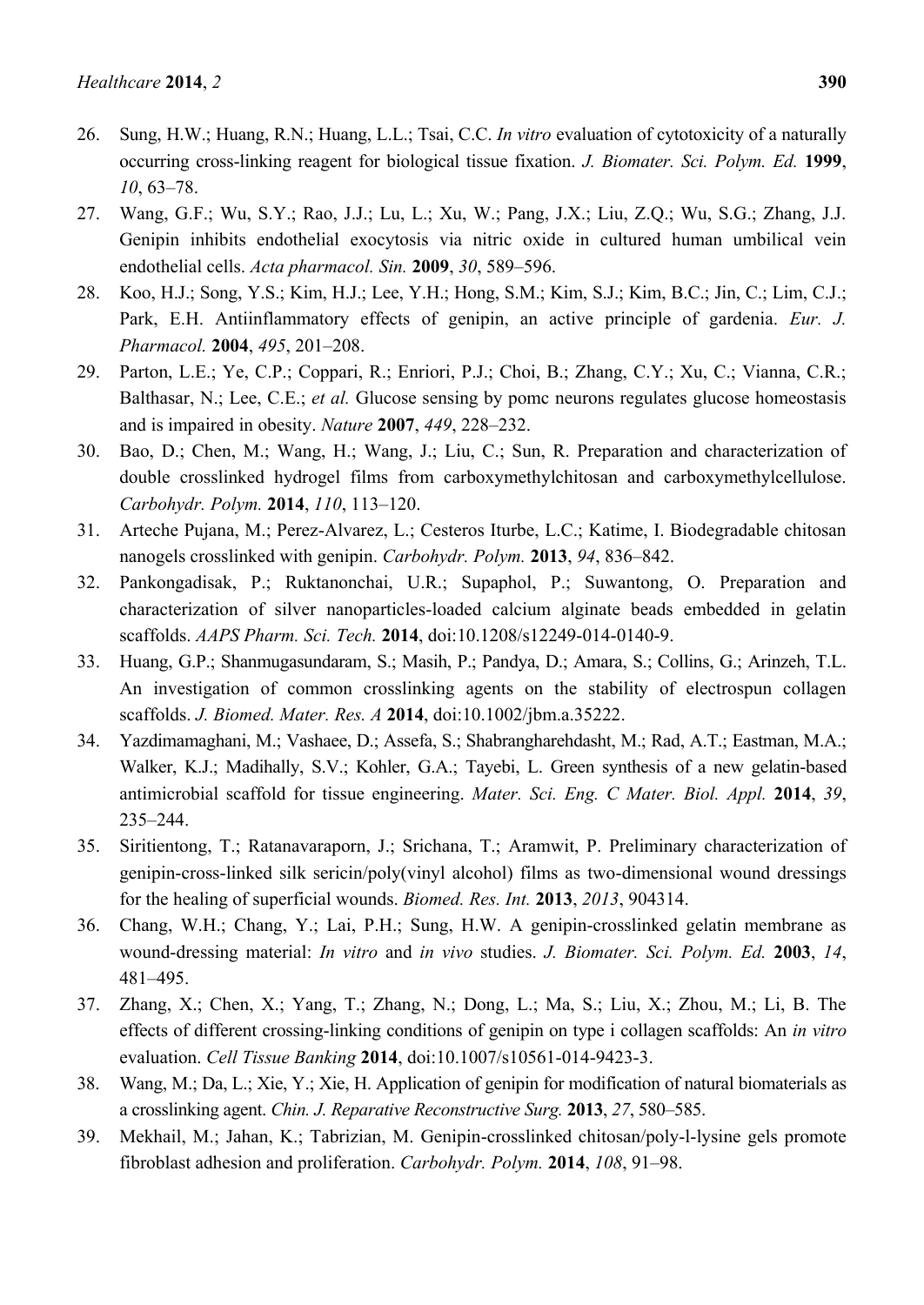- 40. Chan, K.L.; Khankhel, A.H.; Thompson, R.L.; Coisman, B.J.; Wong, K.H.; Truslow, J.G.; Tien, J. Crosslinking of collagen scaffolds promotes blood and lymphatic vascular stability. *J. Biomed. Mater. Res. A* **2013**, doi:10.1002/jbm.a.34990.
- 41. Pandit, V.; Zuidema, J.M.; Venuto, K.N.; Macione, J.; Dai, G.; Gilbert, R.J.; Kotha, S.P. Evaluation of multifunctional polysaccharide hydrogels with varying stiffness for bone tissue engineering. *Tissue Eng. A* **2013**, *19*, 2452–2463.
- 42. Sun, W.; Incitti, T.; Migliaresi, C.; Quattrone, A.; Casarosa, S.; Motta, A. Genipin-crosslinked gelatin-silk fibroin hydrogels for modulating the behaviour of pluripotent cells. *J. Tissue Eng. Regenerative Med.* **2014**, doi:10.1002/term.1868.
- 43. Manickam, B.; Sreedharan, R.; Elumalai, M. "Genipin"—The natural water soluble cross-linking agent and its importance in the modified drug delivery systems: An overview. *Curr. Drug Delivery* **2014**, *11*, 139–145.
- 44. Recio, M.C.; Giner, R.M.; Manez, S.; Rios, J.L. Structural considerations on the iridoids as anti-inflammatory agents. *Planta Med.* **1994**, *60*, 232–234.
- 45. Shim, K.M.; Choi, S.H.; Jeong, M.J.; Kang, S.S. Effects of aucubin on the healing of oral wounds. *In Vivo (Athens, Greece)* **2007**, *21*, 1037–1041.
- 46. D'ALESSIO, P.A.; Mirshahi, M.; Bisson, J.F.; Bene, M.C. Skin repair properties of d-limonene and perillyl alcohol in murine models. *Anti-inflammatory Anti-allergy Agents Med. Chem.* **2014**, *13*, 29–35.
- 47. Anghel, I.; Holban, A.M.; Grumezescu, A.M.; Andronescu, E.; Ficai, A.; Anghel, A.G.; Maganu, M.; Laz, R.V.; Chifiriuc, M.C. Modified wound dressing with phyto-nanostructured coating to prevent staphylococcal and pseudomonal biofilm development. *Nanoscale res. Let.* **2012**, *7*, 690.
- 48. Moghimi, H.R.; Makhmalzadeh, B.S.; Manafi, A. Enhancement effect of terpenes on silver sulphadiazine permeation through third-degree burn eschar. *Burns* **2009**, *35*, 1165–1170.
- 49. Aramwit, P.; Palapinyo, S.; Srichana, T.; Chottanapund, S.; Muangman, P. Silk sericin ameliorates wound healing and its clinical efficacy in burn wounds. *Arch. Dermatol. Res.* **2013**, *305*, 585–594.
- 50. Siritientong, T.; Angspatt, A.; Ratanavaraporn, J.; Aramwit, P. Clinical potential of a silk sericin-releasing bioactive wound dressing for the treatment of split-thickness skin graft donor sites. *Pharm. Res.* **2014**, *31*, 104–116.
- 51. Kanokpanont, S.; Damrongsakkul, S.; Ratanavaraporn, J.; Aramwit, P. An innovative bi-layered wound dressing made of silk and gelatin for accelerated wound healing. *Int. J. Pharm.* **2012**, *436*, 141–153.
- 52. Siritienthong, T.; Ratanavaraporn, J.; Aramwit, P. Development of ethyl alcohol-precipitated silk sericin/polyvinyl alcohol scaffolds for accelerated healing of full-thickness wounds. *Int. J. Pharm.* **2012**, *439*, 175–186.
- 53. Aramwit, P.; Siritienthong, T.; Srichana, T.; Ratanavaraporn, J. Accelerated healing of full-thickness wounds by genipin-crosslinked silk sericin/pva scaffolds. *Cells Tissues Organs* **2013**, *197*, 224–238.
- 54. Aramwit, P.; Kanokpanont, S.; de-Eknamkul, W.; Srichana, T. Monitoring of inflammatory mediators induced by silk sericin. *J. Biosci. Bioeng.* **2009**, *107*, 556–561.
- 55. Aramwit, P.; Sangcakul, A. The effects of sericin cream on wound healing in rats. *Biosci. Biotech. Biochem.* **2007**, *71*, 2473–2477.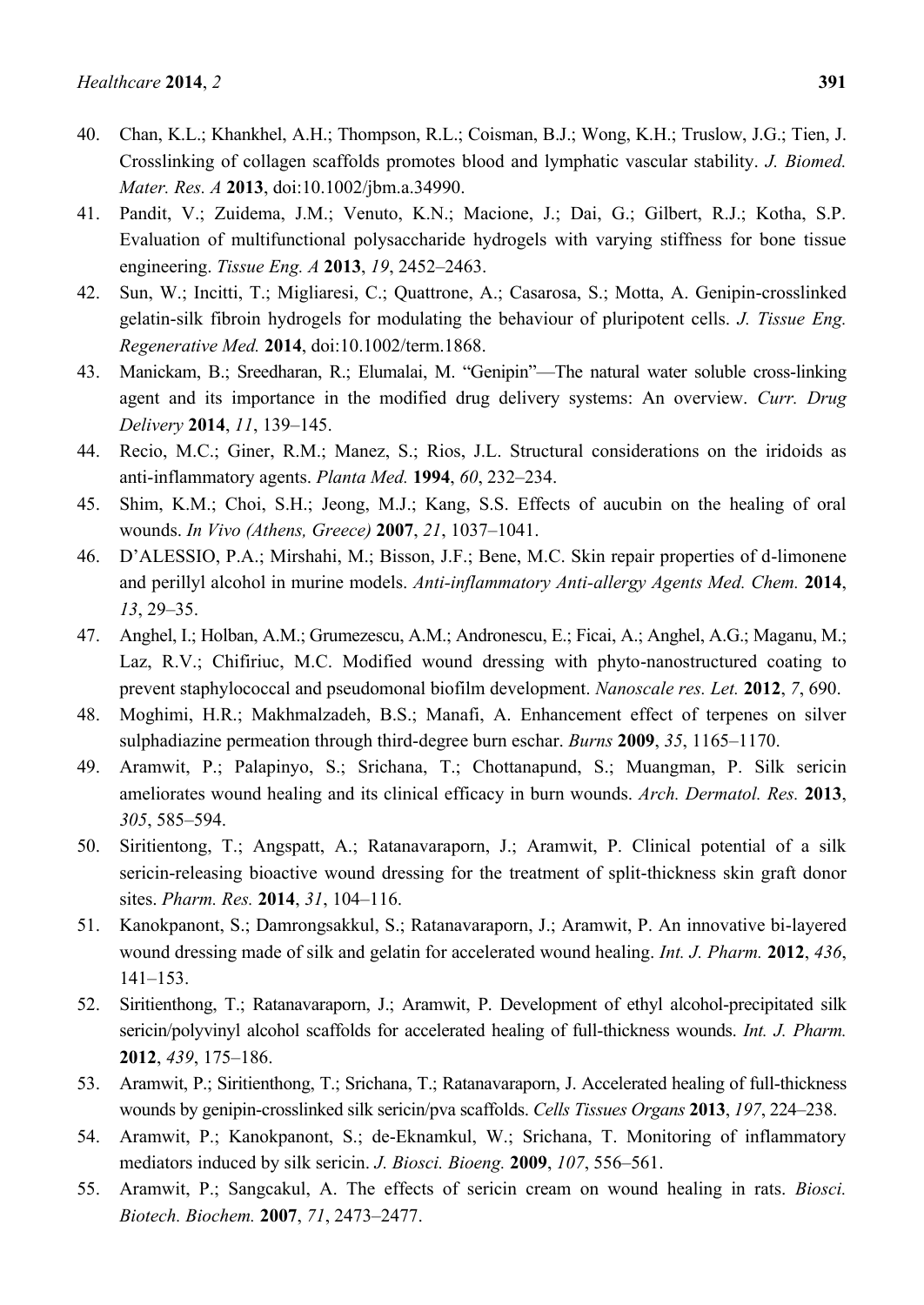- 56. Nayak, S.; Kundu, S.C. Sericin-carboxymethyl cellulose porous matrices as cellular wound dressing material. *J. Biomed. Mater. Res. A* **2014**, *102*, 1928–1940.
- 57. Nayak, S.; Dey, S.; Kundu, S.C. Skin equivalent tissue-engineered construct: Co-cultured fibroblasts/ keratinocytes on 3d matrices of sericin hope cocoons. *PLoS One* **2013**, *8*, e74779.
- 58. Zhao, R.; Li, X.; Sun, B.; Zhang, Y.; Zhang, D.; Tang, Z.; Chen, X.; Wang, C. Electrospun chitosan/sericin composite nanofibers with antibacterial property as potential wound dressings. *Int. J. Biol. Macromol.* **2014**, *68*, 92–97.
- 59. Teramoto, H.; Kameda, T.; Tamada, Y. Preparation of gel film from bombyx mori silk sericin and its characterization as a wound dressing. *Biosci. Biotech. Biochem.* **2008**, *72*, 3189–3196.
- 60. Akturk, O.; Tezcaner, A.; Bilgili, H.; Deveci, M.S.; Gecit, M.R.; Keskin, D. Evaluation of sericin/collagen membranes as prospective wound dressing biomaterial. *J. Biosci. Bioeng.* **2011**, *112*, 279–288.
- 61. Villegas, L.F.; Marcalo, A.; Martin, J.; Fernandez, I.D.; Maldonado, H.; Vaisberg, A.J.; Hammond, G.B. (+)-epi-Alpha-bisabolol [correction of bisbolol] is the wound-healing principle of peperomia galioides: Investigation of the *in vivo* wound-healing activity of related terpenoids. *J. Nat. Prod.* **2001**, *64*, 1357–1359.
- 62. Zhang, K.; Qian, Y.; Wang, H.; Fan, L.; Huang, C.; Yin, A.; Mo, X. Genipin-crosslinked silk fibroin/hydroxybutyl chitosan nanofibrous scaffolds for tissue-engineering application. *J. Biomed. Mater. Res. A* **2010**, *95*, 870–881.
- 63. Stevenson, P.C.; Simmonds, M.S.J.; Sampson, J.; Houghton, P.J.; Grice, P. The effects of iridoid compounds on wound healing. *J. Korean Acad. Oral Med.* **1999**, *24*, 137–142.
- 64. Davini, E.; Iavarone, C.; Trogolo, C.; Aureli, P.; Pasolini, B. The quantitative isolation and antimicrobial activity of the aglycone of aucubin. *Phytochemistry* **1986**, *25*, 2420–2422.
- 65. Jin, L.; Xue, H.; Jin, L.; Li, S.; Xu, Y. Antioxidative activities of aucubin *in vitro*. *J. Shaanxi Norm. Univ.* **2004**, *32*, 98–101.
- 66. Hung, J.Y.; Yang, C.J.; Tsai, Y.M.; Huang, H.W.; Huang, M.S. Antiproliferative activity of aucubin is through cell cycle arrest and apoptosis in human non-small cell lung cancer a549 cells. *Clin. Exp. Pharmacol. Physiol.* **2008**, *35*, 995–1001.
- 67. Aramwit, P.; Kanokpanont, S.; Nakpheng, T.; Srichana, T. The effect of sericin from various extraction methods on cell viability and collagen production. *Int. J. Mol. Sci.* **2010**, *11*, 2200–2211.
- 68. Tsubouchi, K.; Igarashi, Y.; Takasu, Y.; Yamada, H. Sericin enhances attachment of cultured human skin fibroblasts. *Biosci. Biotech. Biochem.* **2005**, *69*, 403–405.
- 69. Terada, S.; Nishimura, T.; Sasaki, M.; Yamada, H.; Miki, M. Sericin, a protein derived from silkworms, accelerates the proliferation of several mammalian cell lines including a hybridoma. *Cytotechnology* **2002**, *40*, 3–12.
- 70. U.S. Environmental Protection Agency. *Hazard Characterization Document, Screening-Level Hazard Characterization, Monoterpene Hydrocarbons Category*; Washinton, DC, USA, 2009.
- 71. Vacher, D. Autologous epidermal sheets production for skin cellular therapy. *Ann. Pharm. Fr.* **2003**, *61*, 203–206.
- 72. Carsin, H.; Ainaud, P.; le Bever, H.; Rives, J.; Lakhel, A.; Stephanazzi, J.; Lambert, F.; Perrot, J. Cultured epithelial autografts in extensive burn coverage of severely traumatized patients: A five year single-center experience with 30 patients. *Burns* **2000**, *26*, 379–387.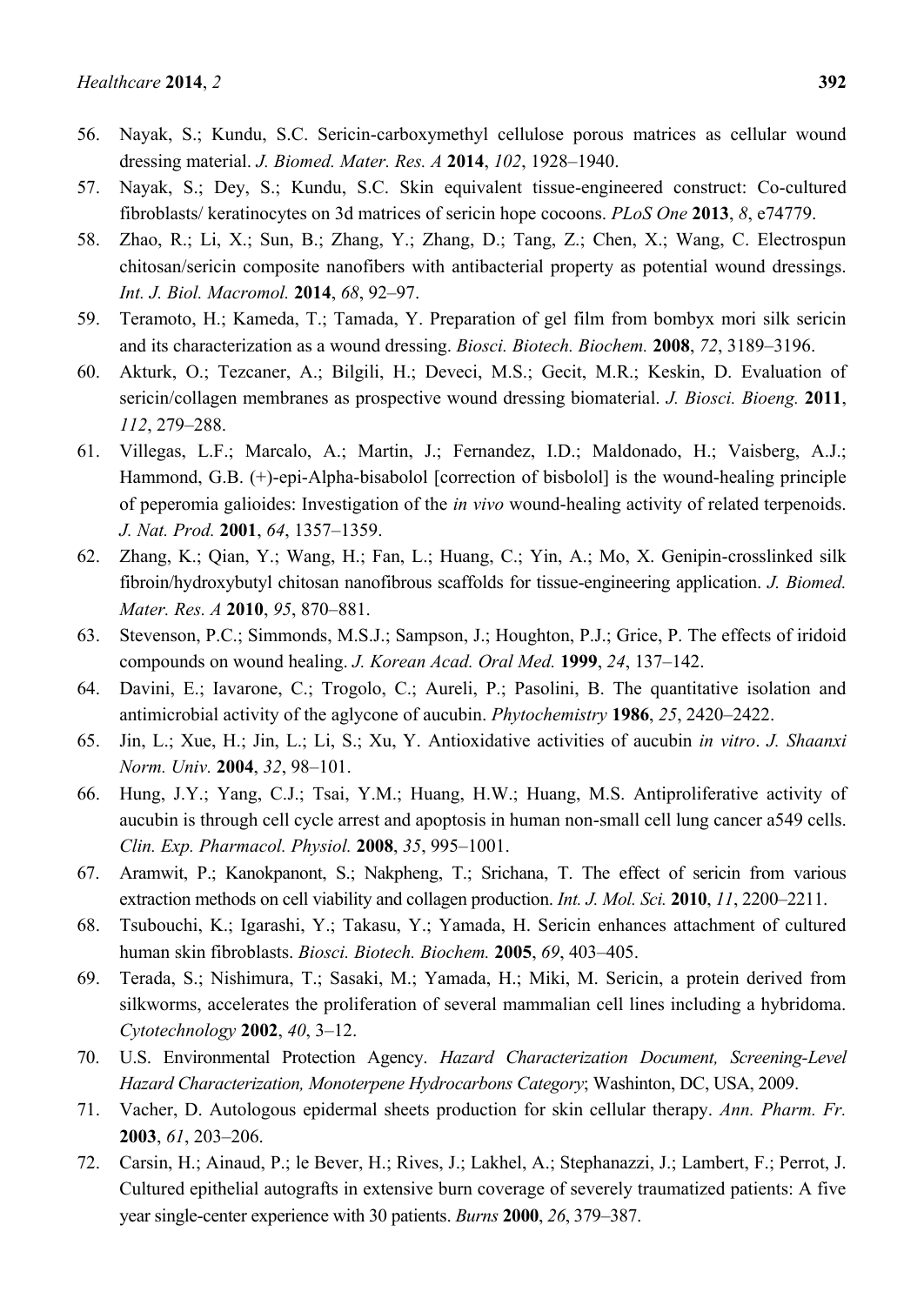- 73. Atiyeh, B.S.; Costagliola, M. Cultured epithelial autograft (cea) in burn treatment: Three decades later. *Burns* **2007**, *33*, 405–413.
- 74. Horch, R.E.; Kopp, J.; Kneser, U.; Beier, J.; Bach, A.D. Tissue engineering of cultured skin substitutes. *J. Cell. Mol. Med.* **2005**, *9*, 592–608.
- 75. Ramos-e-Silva, M.; Ribeiro de Castro, M.C. New dressings, including tissue-engineered living skin. *Clin. Dermatol.* **2002**, *20*, 715–723.
- 76. Uccioli, L. A clinical investigation on the characteristics and outcomes of treating chronic lower extremity wounds using the tissuetech autograft system. *Int. J. Lower Extremity Wounds* **2003**, *2*, 140–151.
- 77. Ruszczak, Z. Effect of collagen matrices on dermal wound healing. *Adv. Drug Delivery Rev.* **2003**, *55*, 1595–1611.
- 78. Andreassi, L.; Pianigiani, E.; Andreassi, A.; Taddeucci, P.; Biagioli, M. A new model of epidermal culture for the surgical treatment of vitiligo. *Int. J. Dermatol.* **1998**, *37*, 595–598.
- 79. Uccioli, L.; Giurato, L.; Ruotolo, V.; Ciavarella, A.; Grimaldi, M.S.; Piaggesi, A.; Teobaldi, I.; Ricci, L.; Scionti, L.; Vermigli, C.; *et al.* Two-step autologous grafting using hyaff scaffolds in treating difficult diabetic foot ulcers: Results of a multicenter, randomized controlled clinical trial with long-term follow-up. *Int. J. Lower Extremity Wounds* **2011**, *10*, 80–85.
- 80. Monami, M.; Vivarelli, M.; Desideri, C.M.; Ippolito, G.; Marchionni, N.; Mannucci, E. Autologous skin fibroblast and keratinocyte grafts in the treatment of chronic foot ulcers in aging type 2 diabetic patients. *J. Am. Podiatric Med. Assoc.* **2011**, *101*, 55–58.
- 81. Lobmann, R.; Pittasch, D.; Muhlen, I.; Lehnert, H. Autologous human keratinocytes cultured on membranes composed of benzyl ester of hyaluronic acid for grafting in nonhealing diabetic foot lesions: A pilot study. *J. Diabetes Complicat.* **2003**, *17*, 199–204.
- 82. Pajardi, G.; Rapisarda, V.; Somalvico, F.; Scotti, A.; Russo, G.L.; Ciancio, F.; Sgro, A.; Nebuloni, M.; Allevi, R.; Torre, M.L.; *et al.* Skin substitutes based on allogenic fibroblasts or keratinocytes for chronic wounds not responding to conventional therapy: A retrospective observational study. *Int. Wound J.* **2014**, doi:10.1111/iwj.12223.
- 83. Lam, P.K.; Chan, E.S.; Liew, C.T.; Lau, C.; Yen, S.C.; King, W.W. Combination of a new composite biocampatible skin graft on the neodermis of artificial skin in an animal model. *ANZ J. Sur.* **2002**, *72*, 360–363.
- 84. Chan, E.S.; Lam, P.K.; Liew, C.T.; Lau, H.C.; Yen, R.S.; King, W.W. A new technique to resurface wounds with composite biocompatible epidermal graft and artificial skin. *J. Trauma*  **2001**, *50*, 358–362.
- 85. Bello, Y.M.; Falabella, A.F.; Eaglstein, W.H. Tissue-engineered skin. Current status in wound healing. *Am. J. Clin. Dermatol.* **2001**, *2*, 305–313.
- 86. Kumar, R.J.; Kimble, R.M.; Boots, R.; Pegg, S.P. Treatment of partial-thickness burns: A prospective, randomized trial using transcyte. *ANZ J. Sur.* **2004**, *74*, 622–626.
- 87. Demling, R.H.; DeSanti, L. Management of partial thickness facial burns (comparison of topical antibiotics and bio-engineered skin substitutes). *Burns* **1999**, *25*, 256–261.
- 88. Lukish, J.R.; Eichelberger, M.R.; Newman, K.D.; Pao, M.; Nobuhara, K.; Keating, M.; Golonka, N.; Pratsch, G.; Misra, V.; Valladares, E.; *et al.* The use of a bioactive skin substitute decreases length of stay for pediatric burn patients. *Journal Pediatr. Surg.* **2001**, *36*, 1118–1121.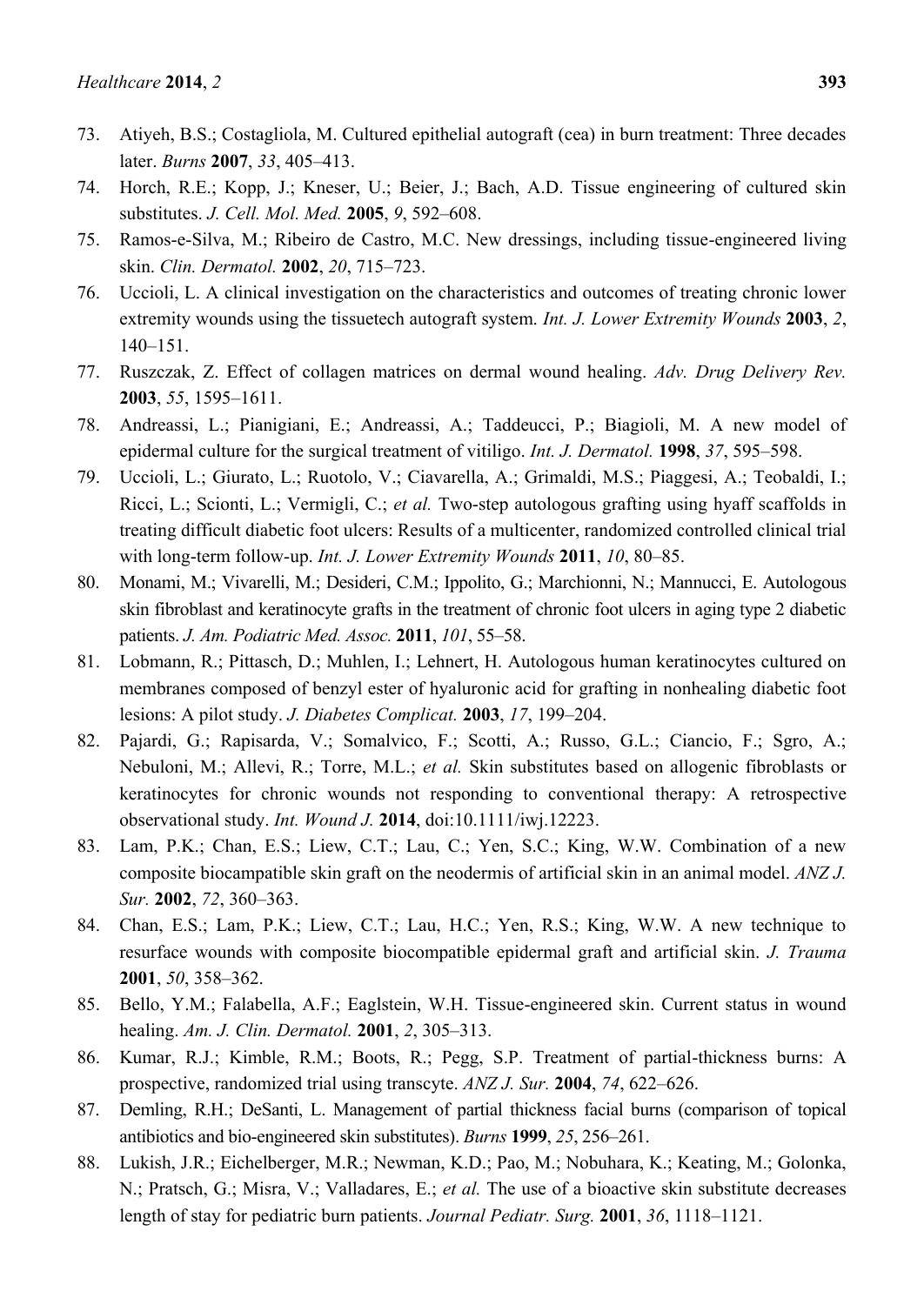- 90. Noordenbos, J.; Dore, C.; Hansbrough, J.F. Safety and efficacy of transcyte for the treatment of partial-thickness burns. *J. Burn Care Rehabil.* **1999**, *20*, 275–281.
- 91. Hansen, S.L.; Voigt, D.W.; Wiebelhaus, P.; Paul, C.N. Using skin replacement products to treat burns and wounds. *Adv. Skin Wound Care* **2001**, *14*, 37–44; quiz 45–46.
- 92. Van der Veen, V.C.; van der Wal, M.B.; van Leeuwen, M.C.; Ulrich, M.M.; Middelkoop, E. Biological background of dermal substitutes. *Burns* **2010**, *36*, 305–321.
- 93. Hansbrough, J.F.; Mozingo, D.W.; Kealey, G.P.; Davis, M.; Gidner, A.; Gentzkow, G.D. Clinical trials of a biosynthetic temporary skin replacement, dermagraft-transitional covering, compared with cryopreserved human cadaver skin for temporary coverage of excised burn wounds. *J. Burn Care Rehabil.* **1997**, *18*, 43–51.
- 94. Purdue, G.F.; Hunt, J.L.; Still, J.M., Jr.; Law, E.J.; Herndon, D.N.; Goldfarb, I.W.; Schiller, W.R.; Hansbrough, J.F.; Hickerson, W.L.; Himel, H.N.; *et al.* A multicenter clinical trial of a biosynthetic skin replacement, dermagraft-tc, compared with cryopreserved human cadaver skin for temporary coverage of excised burn wounds. *J. Burn Care Rehabil.* **1997**, *18*, 52–57.
- 95. Marston, W.A.; Hanft, J.; Norwood, P.; Pollak, R. The efficacy and safety of dermagraft in improving the healing of chronic diabetic foot ulcers: Results of a prospective randomized trial. *Diabetes Care* **2003**, *26*, 1701–1705.
- 96. Hanft, J.R.; Surprenant, M.S. Healing of chronic foot ulcers in diabetic patients treated with a human fibroblast-derived dermis. *J. Foot Ankle Surg.* **2002**, *41*, 291–299.
- 97. Lev-Tov, H.; Li, C.S.; Dahle, S.; Isseroff, R.R. Cellular versus acellular matrix devices in treatment of diabetic foot ulcers: Study protocol for a comparative efficacy randomized controlled trial. *Trials* **2013**, *14*, 8.
- 98. Warriner, R.A., 3rd; Cardinal, M.; Investigators, T. Human fibroblast-derived dermal substitute: Results from a treatment investigational device exemption (tide) study in diabetic foot ulcers. *Adv. Skin Wound Care* **2011**, *24*, 306–311.
- 99. Gentzkow, G.D.; Iwasaki, S.D.; Hershon, K.S.; Mengel, M.; Prendergast, J.J.; Ricotta, J.J.; Steed, D.P.; Lipkin, S. Use of dermagraft, a cultured human dermis, to treat diabetic foot ulcers. *Diabetes Care* **1996**, *19*, 350–354.
- 100. Harding, K.; Sumner, M.; Cardinal, M. A prospective, multicentre, randomised controlled study of human fibroblast-derived dermal substitute (dermagraft) in patients with venous leg ulcers. *Int. Wound J.* **2013**, *10*, 132–137.
- 101. Omar, A.A.; Mavor, A.I.; Jones, A.M.; Homer-Vanniasinkam, S. Treatment of venous leg ulcers with dermagraft. *Eur. J. Vasc. Endovasc. Sur.* **2004**, *27*, 666–672.
- 102. Wainwright, D.J. Use of an acellular allograft dermal matrix (alloderm) in the management of full-thickness burns. *Burns* **1995**, *21*, 243–248.
- 103. Lynch, M.P.; Chung, M.T.; Rinker, B.D. Dermal autografts as a substitute for acellular dermal matrices (adm) in tissue expander breast reconstruction: A prospective comparative study. *J. Plast. Reconstructive aesthetic Sur.* **2013**, *66*, 1534–1542.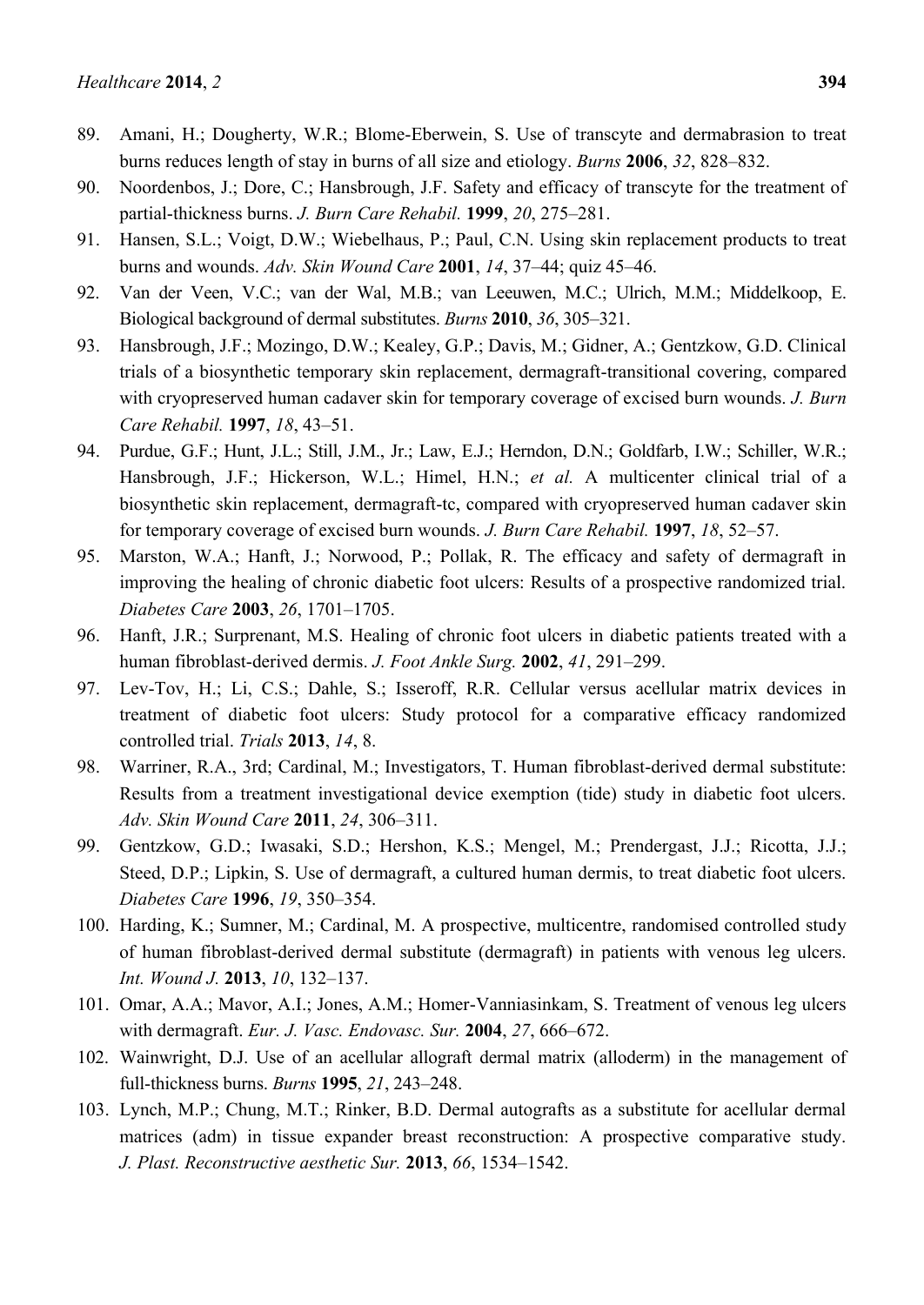- 104. McCarthy, C.M.; Lee, C.N.; Halvorson, E.G.; Riedel, E.; Pusic, A.L.; Mehrara, B.J.; Disa, J.J. The use of acellular dermal matrices in two-stage expander/implant reconstruction: A multicenter, blinded, randomized controlled trial. *Plast. Reconstructive Sur.* **2012**, *130*, 57S–66S.
- 105. Bochicchio, G.V.; de Castro, G.P.; Bochicchio, K.M.; Weeks, J.; Rodriguez, E.; Scalea, T.M. Comparison study of acellular dermal matrices in complicated hernia surgery. *J. Am. Coll. Sur.* **2013**, *217*, 606–613.
- 106. Deneve, J.L.; Turaga, K.K.; Marzban, S.S.; Puleo, C.A.; Sarnaik, A.A.; Gonzalez, R.J.; Sondak, V.K.; Zager, J.S. Single-institution outcome experience using alloderm(r) as temporary coverage or definitive reconstruction for cutaneous and soft tissue malignancy defects. *Am. Sur.* **2013**, *79*, 476–482.
- 107. Lattari, V.; Jones, L.M.; Varcelotti, J.R.; Latenser, B.A.; Sherman, H.F.; Barrette, R.R. The use of a permanent dermal allograft in full-thickness burns of the hand and foot: A report of three cases. *J. Burn Care Rehabil.***1997**, *18*, 147–155.
- 108. Tsai, C.C.; Lin, S.D.; Lai, C.S.; Lin, T.M. The use of composite acellular allodermis-ultrathin autograft on joint area in major burn patients—One year follow-up. *Kaohsiung J. Med. Sci.* **1999**, *15*, 651–658.
- 109. Shi, L.J.; Wang, Y.; Yang, C.; Jiang, W.W. Application of acellular dermal matrix in reconstruction of oral mucosal defects in 36 cases. *J. Oral Maxillofac. Surg.* **2012**, *70*, e586–e591.
- 110. Whitaker, I.S.; Prowse, S.; Potokar, T.S. A critical evaluation of the use of biobrane as a biologic skin substitute: A versatile tool for the plastic and reconstructive surgeon. *Ann. Plast. Surg.* **2008**, *60*, 333–337.
- 111. Housinger, T.A.; Wondrely, L.; Warden, G.D. The use of biobrane for coverage of the pediatric donor site. *J. Burn Care Rehabil.***1993**, *14*, 26–28.
- 112. Gerding, R.L.; Imbembo, A.L.; Fratianne, R.B. Biosynthetic skin substitute *vs.* 1% silver sulfadiazine for treatment of inpatient partial-thickness thermal burns. *J. Trauma* **1988**, *28*, 1265–1269.
- 113. Arevalo, J.M.; Lorente, J.A. Skin coverage with biobrane\* biomaterial for the treatment of patients with toxic epidermal necrolysis. *J. Burn Care Rehabil.* **1999**, *20*, 406–410.
- 114. Lesher, A.P.; Curry, R.H.; Evans, J.; Smith, V.A.; Fitzgerald, M.T.; Cina, R.A.; Streck, C.J.; Hebra, A.V. Effectiveness of biobrane for treatment of partial-thickness burns in children. *J. Pediatric Sur.* **2011**, *46*, 1759–1763.
- 115. Barret, J.P.; Dziewulski, P.; Ramzy, P.I.; Wolf, S.E.; Desai, M.H.; Herndon, D.N. Biobrane *vs.* 1% silver sulfadiazine in second-degree pediatric burns. *Plast. Reconstructive Sur.* **2000**, *105*, 62–65.
- 116. Farroha, A.; Frew, Q.; El-Muttardi, N.; Philp, B.; Dziewulski, P. The use of biobrane(r) to dress split-thickness skin graft in paediatric burns. *Ann. Burns Fire Disasters* **2013**, *26*, 94–97.
- 117. Gerding, R.L.; Emerman, C.L.; Effron, D.; Lukens, T.; Imbembo, A.L.; Fratianne, R.B. Outpatient management of partial-thickness burns: Biobrane *vs.* 1% silver sulfadiazine. *Ann. Emergency Med.* **1990**, *19*, 121–124.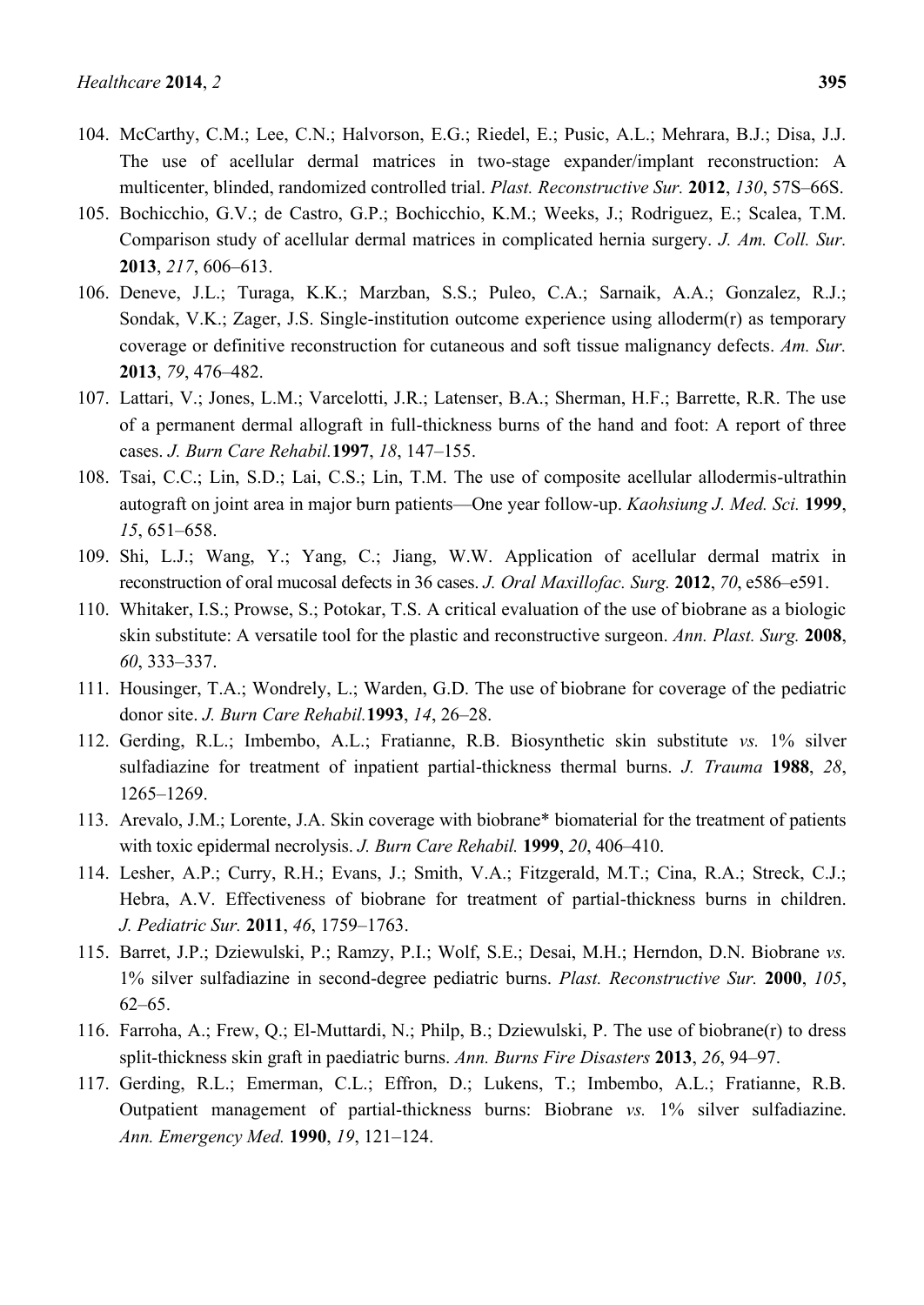- 118. Martorell-Calatayud, A.; Sanz-Motilva, V.; Nagore, E.; Serra-Guillen, C.; Sanmartin, O.; Echeverria, B.; Guillen-Barona, C. Biosynthetic porcine collagen dressings as an adjunct or definitive tool for the closure of scalp defects without periosteum. *Actas Dermo-Sifiliograficas*  **2012**, *103*, 887–896.
- 119. Cassidy, C.; St Peter, S.D.; Lacey, S.; Beery, M.; Ward-Smith, P.; Sharp, R.J.; Ostlie, D.J. Biobrane versus duoderm for the treatment of intermediate thickness burns in children: A prospective, randomized trial. *Burns* **2005**, *31*, 890–893.
- 120. Prasad, J.K.; Feller, I.; Thomson, P.D. A prospective controlled trial of biobrane versus scarlet red on skin graft donor areas. *J. Burn Care Rehabil.***1987**, *8*, 384–386.
- 121. Beltra Pico, R.; Uroz Tristan, J.; Santana Ramirez, R.; Hernandez Castello, C.; Acosta Merida, A. Our experience with the use of biobrane in the treatment of burns and other injuries in children. *Cir. Pediatr.* **2002**, *15*, 107–109.
- 122. Klein RL, R.B., Marshall RB. Biobrane—A useful adjunct in the therapy of outpatient burns. *J. Pediatric Sur.* **1984**, *19*, 846–847.
- 123. Ahmadi, H.; Williams, G. Permanent scarring in a partial thickness scald burn dressed with biobrane. *J. Plast. Reconstructive Aesthetic Sur.* **2009**, *62*, 697–698.
- 124. Lal, S.; Barrow, R.E.; Wolf, S.E.; Chinkes, D.L.; Hart, D.W.; Heggers, J.P.; Herndon, D.N. Biobrane improves wound healing in burned children without increased risk of infection. *Shock*  **2000**, *14*, 314–319.
- 125. Feldman, D.L.; Rogers, A.; Karpinski, R.H. A prospective trial comparing biobrane, duoderm and xeroform for skin graft donor sites. *Sur. Gynecol. Obstetrics* **1991**, *173*, 1–5.
- 126. Yannas, I.V.; Burke, J.F. Design of an artificial skin. I. Basic design principles. *J. Biomed. Mater. Res.* **1980**, *14*, 65–81.
- 127. Heimbach, D.; Luterman, A.; Burke, J.; Cram, A.; Herndon, D.; Hunt, J.; Jordan, M.; McManus, W.; Solem, L.; Warden, G.; *et al.* Artificial dermis for major burns. A multi-center randomized clinical trial. *Ann. Sur.* **1988**, *208*, 313–320.
- 128. Heimbach, D.M.; Warden, G.D.; Luterman, A.; Jordan, M.H.; Ozobia, N.; Ryan, C.M.; Voigt, D.W.; Hickerson, W.L.; Saffle, J.R.; DeClement, F.A.; *et al.* Multicenter postapproval clinical trial of integra dermal regeneration template for burn treatment. *J. Burn Care Rehabil.* **2003**, *24*, 42–48.
- 129. Lagus, H.; Sarlomo-Rikala, M.; Bohling, T.; Vuola, J. Prospective study on burns treated with integra(r), a cellulose sponge and split thickness skin graft: Comparative clinical and histological study—Randomized controlled trial. *Burns* **2013**, *39*, 1577–1587.
- 130. Branski, L.K.; Herndon, D.N.; Pereira, C.; Mlcak, R.P.; Celis, M.M.; Lee, J.O.; Sanford, A.P.; Norbury, W.B.; Zhang, X.J.; Jeschke, M.G. Longitudinal assessment of integra in primary burn management: A randomized pediatric clinical trial. *Crit. Care Med.* **2007**, *35*, 2615–2623.
- 131. Dantzer, E.; Braye, F.M. Reconstructive surgery using an artificial dermis (integra): Results with 39 grafts. *Br. J. Plast. Sur.* **2001**, *54*, 659–664.
- 132. Heitland, A.; Piatkowski, A.; Noah, E.M.; Pallua, N. Update on the use of collagen/ glycosaminoglycate skin substitute-six years of experiences with artificial skin in 15 german burn centers. *Burns* **2004**, *30*, 471–475.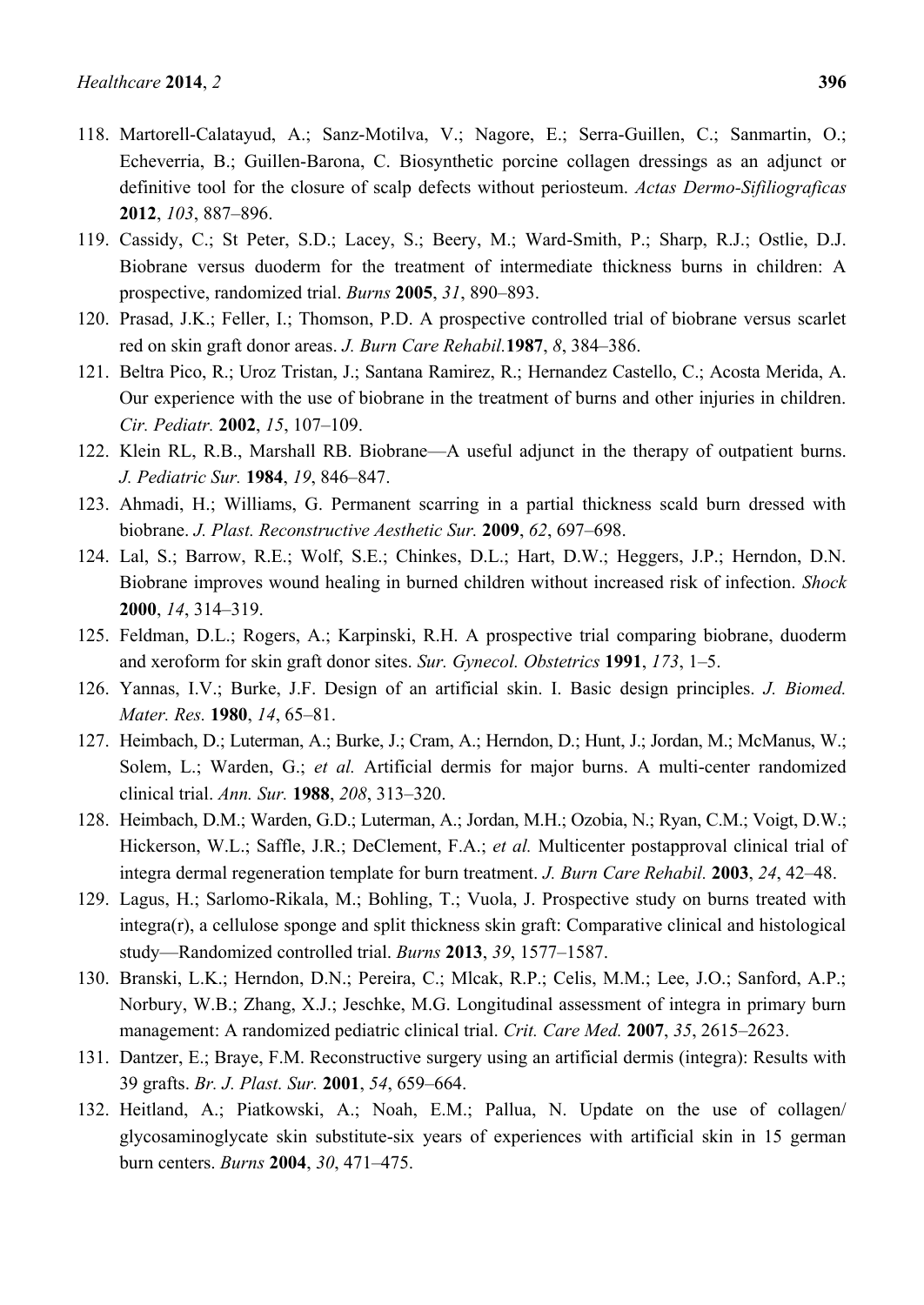- 133. Peck, M.D.; Kessler, M.; Meyer, A.A.; Bonham Morris, P.A. A trial of the effectiveness of artificial dermis in the treatment of patients with burns greater than 45% total body surface area. *J. Trauma* **2002**, *52*, 971–978.
- 134. Burke, J.F.; Yannas, I.V.; Quinby, W.C., Jr.; Bondoc, C.C.; Jung, W.K. Successful use of a physiologically acceptable artificial skin in the treatment of extensive burn injury. *Ann. Sur.* **1981**, *194*, 413–428.
- 135. Yao, M.; Attalla, K.; Ren, Y.; French, M.A.; Driver, V.R. Ease of use, safety, and efficacy of integra bilayer wound matrix in the treatment of diabetic foot ulcers in an outpatient clinical setting: A prospective pilot study. *J. Am. Podiatric Med. Assoc.* **2013**, *103*, 274–280.
- 136. Silverstein, G. Dermal regeneration template in the surgical management of diabetic foot ulcers: A series of five cases. *J. Foot Ankle Sur.* **2006**, *45*, 28–33.
- 137. Frame, J.D.; Still, J.; Lakhel-LeCoadou, A.; Carstens, M.H.; Lorenz, C.; Orlet, H.; Spence, R.; Berger, A.C.; Dantzer, E.; Burd, A. Use of dermal regeneration template in contracture release procedures: A multicenter evaluation. *Plast. Reconstructive Sur.* **2004**, *113*, 1330–1338.
- 138. Jeschke, M.G.; Rose, C.; Angele, P.; Fuchtmeier, B.; Nerlich, M.N.; Bolder, U. Development of new reconstructive techniques: Use of integra in combination with fibrin glue and negative-pressure therapy for reconstruction of acute and chronic wounds. *Plast. Reconstructive Sur.* **2004**, *113*, 525–530.
- 139. Weigert, R.; Choughri, H.; Casoli, V. Management of severe hand wounds with integra(r) dermal regeneration template. *J. Hand Sur. Eur. Volume* **2011**, *36*, 185–193.
- 140. Curran, M.P.; Plosker, G.L. Bilayered bioengineered skin substitute (apligraf): A review of its use in the treatment of venous leg ulcers and diabetic foot ulcers. *BioDrugs* **2002**, *16*, 439–455.
- 141. Falabella, A.F.; Valencia, I.C.; Eaglstein, W.H.; Schachner, L.A. Tissue-engineered skin (apligraf) in the healing of patients with epidermolysis bullosa wounds. *Arch. Dermatol.* **2000**, *136*, 1225–1230.
- 142. Jones, J.E.; Nelson, E.A.; Al-Hity, A. Skin grafting for venous leg ulcers. *Cochrane Database Syst. Rev.* **2013**, *1*, CD001737.
- 143. Falanga, V.J. Tissue engineering in wound repair. *Adv. Skin Wound Care* **2000**, *13*, 15–19.
- 144. Falanga, V.; Sabolinski, M. A bilayered living skin construct (apligraf) accelerates complete closure of hard-to-heal venous ulcers. *Wound Repair Regen.* **1999**, *7*, 201–207.
- 145. Waymack, P.; Duff, R.G.; Sabolinski, M. The effect of a tissue engineered bilayered living skin analog, over meshed split-thickness autografts on the healing of excised burn wounds. The apligraf burn study group. *Burns* **2000**, *26*, 609–619.
- 146. Hu, S.; Kirsner, R.S.; Falanga, V.; Phillips, T.; Eaglstein, W.H. Evaluation of apligraf persistence and basement membrane restoration in donor site wounds: A pilot study. *Wound Repair Regen.* **2006**, *14*, 427–433.
- 147. Enoch, S.; Shaaban, H.; Dunn, K.W. Informed consent should be obtained from patients to use products (skin substitutes) and dressings containing biological material. *J. Med. Ethics* **2005**, *31*,  $2-6$
- 148. Edmonds, M. Apligraf in the treatment of neuropathic diabetic foot ulcers. *Int. J. Lower Extremity Wounds* **2009**, *8*, 11–18.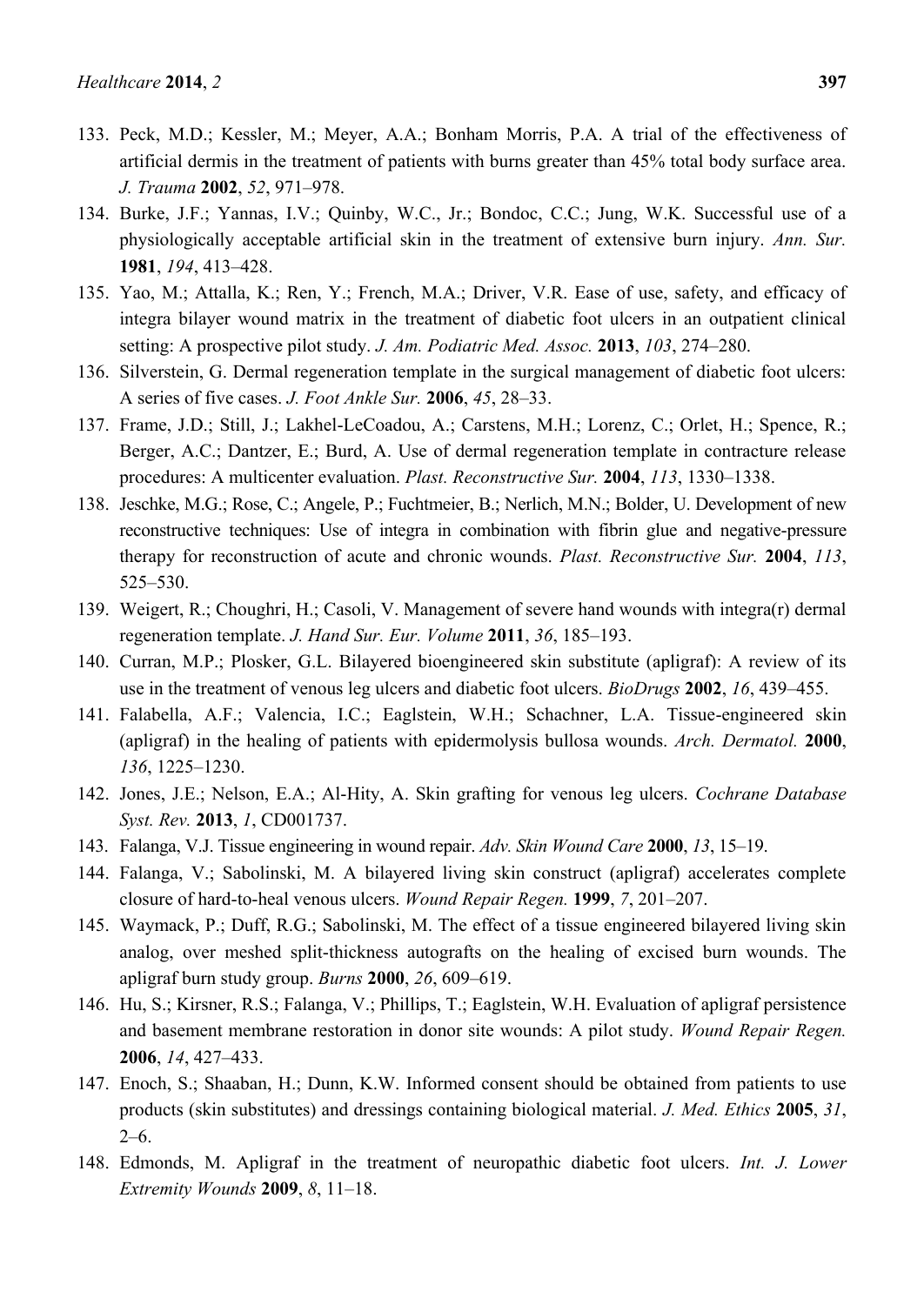- 149. Veves, A.; Falanga, V.; Armstrong, D.G.; Sabolinski, M.L. Graftskin, a human skin equivalent, is effective in the management of noninfected neuropathic diabetic foot ulcers: A prospective randomized multicenter clinical trial. *Diabetes Care* **2001**, *24*, 290–295.
- 150. Redekop, W.K.; McDonnell, J.; Verboom, P.; Lovas, K.; Kalo, Z. The cost effectiveness of apligraf treatment of diabetic foot ulcers. *PharmacoEconomics* **2003**, *21*, 1171–1183.
- 151. Donohue, K.G.; Carson, P.; Iriondo, M.; Zhou, L.; Saap, L.; Gibson, K.; Falanga, V. Safety and efficacy of a bilayered skin construct in full-thickness surgical wounds. *J. Dermatol.* **2005**, *32*, 626–631.
- 152. Griffiths, M.; Ojeh, N.; Livingstone, R.; Price, R.; Navsaria, H. Survival of apligraf in acute human wounds. *Tissue Eng.* **2004**, *10*, 1180–1195.
- 153. Still, J.; Glat, P.; Silverstein, P.; Griswold, J.; Mozingo, D. The use of a collagen sponge/living cell composite material to treat donor sites in burn patients. *Burns* **2003**, *29*, 837–841.
- 154. Papanas, N.; Eleftheriadou, I.; Tentolouris, N.; Maltezos, E. Advances in the topical treatment of diabetic foot ulcers. *Curr. Diabetes Rev.* **2012**, *8*, 209–218.
- 155. Winters, C.L.; Brigido, S.A.; Liden, B.A.; Simmons, M.; Hartman, J.F.; Wright, M.L. A multicenter study involving the use of a human acellular dermal regenerative tissue matrix for the treatment of diabetic lower extremity wounds. *Adv. Skin Wound Care* **2008**, *21*, 375–381.
- 156. Reyzelman, A.; Crews, R.T.; Moore, J.C.; Moore, L.; Mukker, J.S.; Offutt, S.; Tallis, A.; Turner, W.B.; Vayser, D.; Winters, C.; *et al.* Clinical effectiveness of an acellular dermal regenerative tissue matrix compared to standard wound management in healing diabetic foot ulcers: A prospective, randomised, multicentre study. *Int. Wound J.* **2009**, *6*, 196–208.
- 157. Brigido, S.A.; Boc, S.F.; Lopez, R.C. Effective management of major lower extremity wounds using an acellular regenerative tissue matrix: A pilot study. *Orthopedics* **2004**, *27*, S145–S149.
- 158. Brigido, S.A. The use of an acellular dermal regenerative tissue matrix in the treatment of lower extremity wounds: A prospective 16-week pilot study. *Int. Wound J.* **2006**, *3*, 181–187.
- 159. Brigido, S.A.; Schwartz, E.; McCarroll, R.; Hardin-Young, J. Use of an acellular flowable dermal replacement scaffold on lower extremity sinus tract wounds: A retrospective series. *Foot Ankle Specialist* **2009**, *2*, 67–72.
- 160. Martin, B.R.; Sangalang, M.; Wu, S.; Armstrong, D.G. Outcomes of allogenic acellular matrix therapy in treatment of diabetic foot wounds: An initial experience. *Int. Wound J.* **2005**, *2*, 161–165.
- 161. Purdue, G.F. Dermagraft-tc pivotal efficacy and safety study. *J. Burn Care Rehabil.***1997**, *18*, S13–S14.
- 162. Hart, C.E.; Loewen-Rodriguez, A.; Lessem, J. Dermagraft: Use in the treatment of chronic wounds. *Adv. Wound Care* **2012**, *1*, 138–141.
- 163. Mansbridge, J.N.; Liu, K.; Pinney, R.E.; Patch, R.; Ratcliffe, A.; Naughton, G.K. Growth factors secreted by fibroblasts: Role in healing diabetic foot ulcers. *Diabetes Obesity Metab.* **1999**, *1*, 265–279.
- 164. Wainwright, D.; Madden, M.; Luterman, A.; Hunt, J.; Monafo, W.; Heimbach, D.; Kagan, R.; Sittig, K.; Dimick, A.; Herndon, D. Clinical evaluation of an acellular allograft dermal matrix in full-thickness burns. *J. Burn Care Rehabil.* **1996**, *17*, 124–136.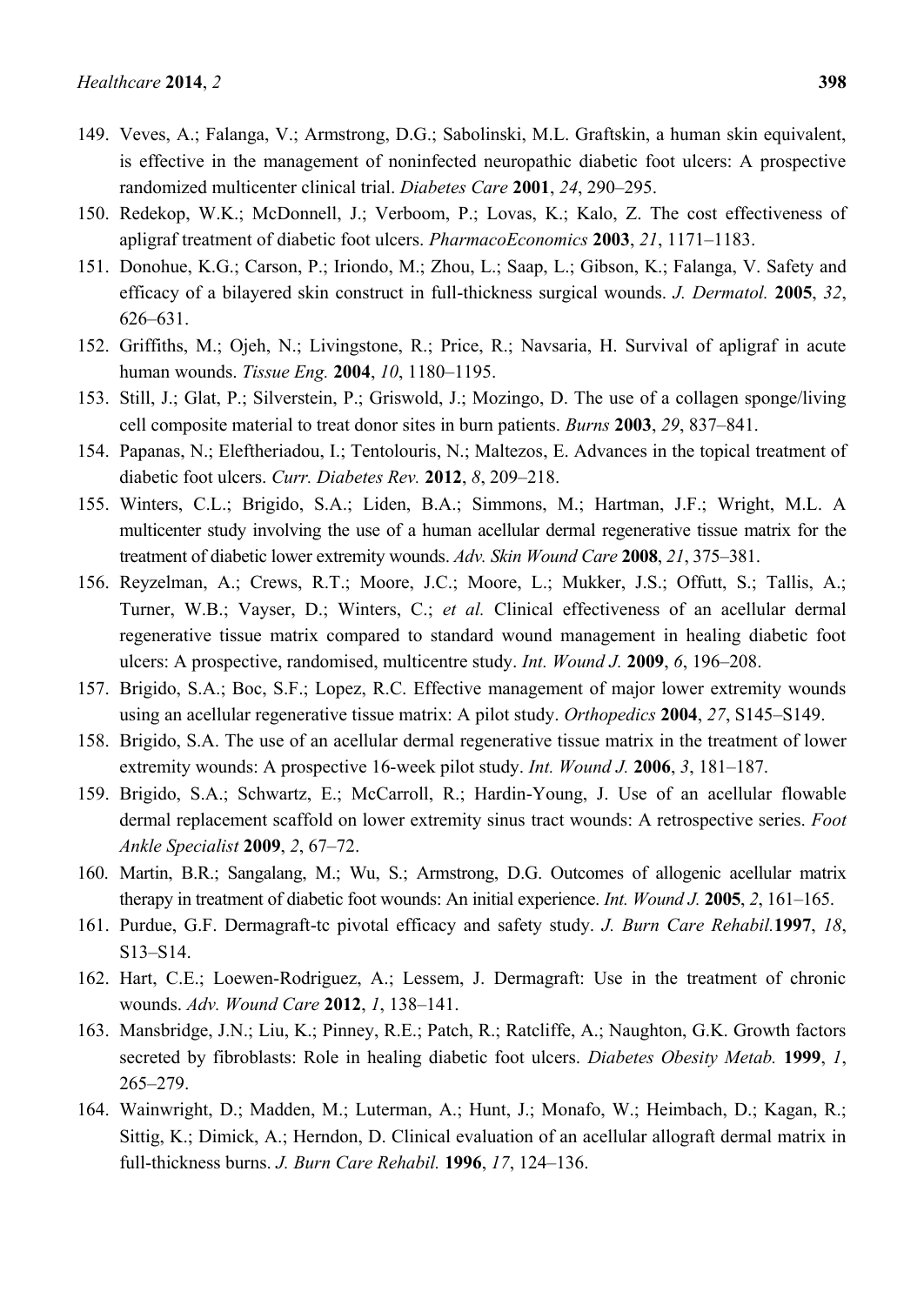- 166. Greer, N.; Foman, N.A.; MacDonald, R.; Dorrian, J.; Fitzgerald, P.; Rutks, I.; Wilt, T.J. Advanced wound care therapies for nonhealing diabetic, venous, and arterial ulcers: A systematic review. *An. Int. Med.* **2013**, *159*, 532–542.
- 167. Adly, O.A.; Moghazy, A.M.; Abbas, A.H.; Ellabban, A.M.; Ali, O.S.; Mohamed, B.A. Assessment of amniotic and polyurethane membrane dressings in the treatment of burns. *Burns* **2010**, *36*, 703–710.
- 168. Dovi, J.V.; He, L.K.; DiPietro, L.A. Accelerated wound closure in neutrophil-depleted mice. *J. Leukocyte Biol.* **2003**, *73*, 448–455.
- 169. Fraser, J.F.; Cuttle, L.; Kempf, M.; Phillips, G.E.; Hayes, M.T.; Kimble, R.M. A randomised controlled trial of amniotic membrane in the treatment of a standardised burn injury in the merino lamb. *Burns* **2009**, *35*, 998–1003.
- 170. Williams, J.Z.; Barbul, A. Nutrition and wound healing. *Sur. Clin. North Am.* **2003**, *83*, 571–596.
- 171. Akita, S.; Akino, K.; Imaizumi, T.; Tanaka, K.; Anraku, K.; Yano, H.; Hirano, A. A polyurethane dressing is beneficial for split-thickness skin-graft donor wound healing. *Burns* **2006**, *32*, 447–451.
- 172. Rennekampff, H.O.; Hansbrough, J.F.; Kiessig, V.; Abiezzi, S.; Woods, V., Jr. Wound closure with human keratinocytes cultured on a polyurethane dressing overlaid on a cultured human dermal replacement. *Surgery* **1996**, *120*, 16–22.
- 173. Frade, M.A.; Assis, R.V.; Coutinho Netto, J.; Andrade, T.A.; Foss, N.T. The vegetal biomembrane in the healing of chronic venous ulcers. *Anais Brasileiros Dermatologia* **2012**, *87*, 45–51.
- 174. O'Loughlin, A.; Kulkarni, M.; Vaughan, E.E.; Creane, M.; Liew, A.; Dockery, P.; Pandit, A.; O'Brien, T. Autologous circulating angiogenic cells treated with osteopontin and delivered via a collagen scaffold enhance wound healing in the alloxan-induced diabetic rabbit ear ulcer model. *Stem Cell Res. Ther.* **2013**, *4*, 158.
- 175. Vaughan, E.E.; Liew, A.; Mashayekhi, K.; Dockery, P.; McDermott, J.; Kealy, B.; Flynn, A.; Duffy, A.; Coleman, C.; O'Regan, A.; *et al.* Pretreatment of endothelial progenitor cells with osteopontin enhances cell therapy for peripheral vascular disease. *Cell Transplantation* **2012**, *21*, 1095–1107.
- 176. Sweeney, S.M.; DiLullo, G.; Slater, S.J.; Martinez, J.; Iozzo, R.V.; Lauer-Fields, J.L.; Fields, G.B.; San Antonio, J.D. Angiogenesis in collagen i requires alpha2beta1 ligation of a gfp\*ger sequence and possibly p38 mapk activation and focal adhesion disassembly. *J. Biol. Chem.* **2003**, *278*, 30516–30524.
- 177. Ehashi, T.; Takemura, T.; Hanagata, N.; Minowa, T.; Kobayashi, H.; Ishihara, K.; Yamaoka, T. Comprehensive genetic analysis of early host body reactions to the bioactive and bio-inert porous scaffolds. *PLoS One* **2014**, *9*, e85132.
- 178. Jin, G.; Prabhakaran, M.P.; Ramakrishna, S. Photosensitive and biomimetic core-shell nanofibrous scaffolds as wound dressing. *Photochem. Photobiol.* **2014**, *90*, 673–681.